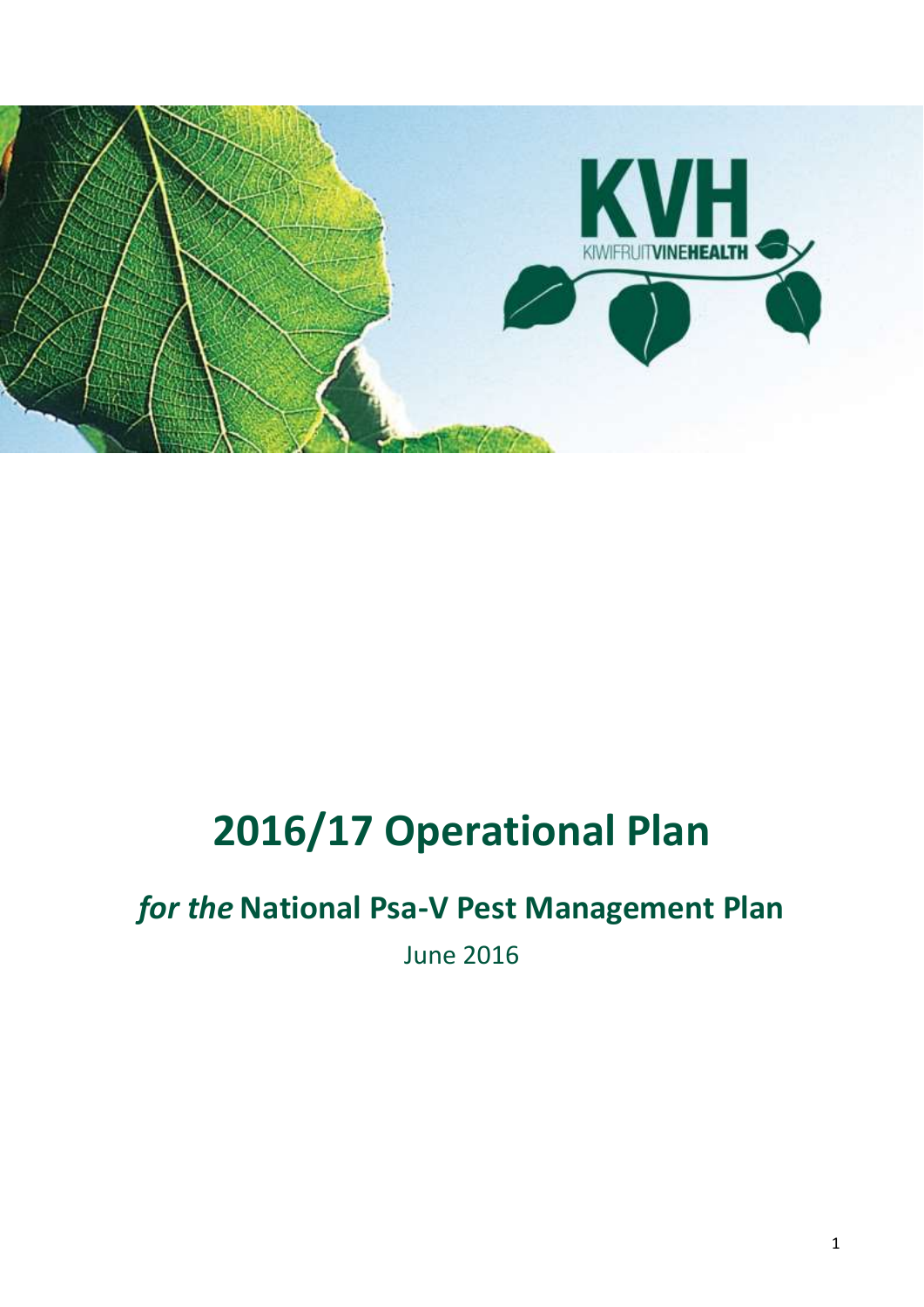## **Contents**

| 1. |      |  |                                                                                                     |  |
|----|------|--|-----------------------------------------------------------------------------------------------------|--|
| 2. |      |  |                                                                                                     |  |
| 3. |      |  |                                                                                                     |  |
|    | 3.1  |  |                                                                                                     |  |
|    | 3.2  |  |                                                                                                     |  |
|    | 3.3  |  |                                                                                                     |  |
|    | 4.   |  |                                                                                                     |  |
|    | 4.1  |  |                                                                                                     |  |
|    | 4.2  |  |                                                                                                     |  |
|    | 4.3  |  |                                                                                                     |  |
|    | 4.4  |  |                                                                                                     |  |
|    | 4.5  |  |                                                                                                     |  |
|    | 4.6  |  | Accreditation / Certification / Registration (Nurseries, pollen operators, budwood distributors) 20 |  |
|    | 4.7  |  |                                                                                                     |  |
|    | 4.8  |  |                                                                                                     |  |
|    | 4.9  |  |                                                                                                     |  |
|    | 4.10 |  |                                                                                                     |  |
|    | 4.11 |  |                                                                                                     |  |
|    | 4.12 |  |                                                                                                     |  |
|    | 4.13 |  |                                                                                                     |  |
| 5. |      |  |                                                                                                     |  |
| 6. |      |  |                                                                                                     |  |
| 7. |      |  |                                                                                                     |  |
|    | 7.1  |  |                                                                                                     |  |
|    | 7.2  |  |                                                                                                     |  |
|    |      |  | Appendix 1: Roles in implementation of the National Psa-V Pest Management Plan 43                   |  |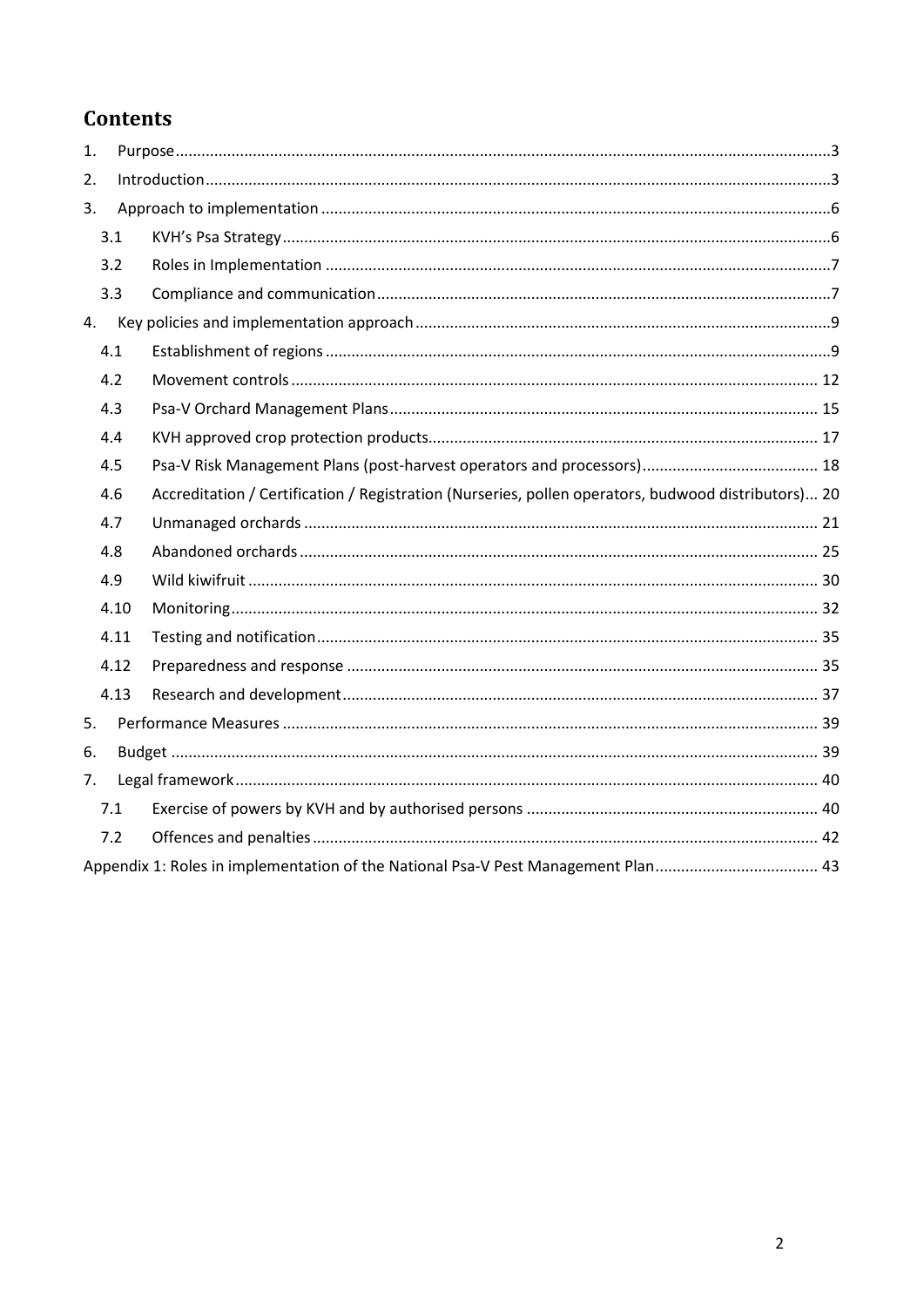## <span id="page-2-0"></span>**1. Purpose**

This Operational Plan is prepared by Kiwifruit Vine Health (KVH) for the purpose of implementing the National Psa-V Pest Management Plan (NPMP) objectives (refer Box 1 below), and to meet requirements under section 100B of the Biosecurity Act 1993.

The term of this Operational Plan is from 1 April 2016 to 31 March 2017. This Operational Plan outlines how KVH will approach implementation, including its strategy, key policies and how these will be implemented, as well as information on KVH priorities, KPIs and budget over this term. Policies are current as of sign off date for this Operational Plan and any updates to these will be maintained on the KVH website.

#### **Box 1: National Psa-V Pest Management Plan objectives**

The primary objective of the NPMP is to:

#### **Prevent the spread of Psa-V and minimise its impacts on kiwifruit production.**

The secondary objectives of the NPMP are to:

- i. support the recovery of kiwifruit production in the recovery regions by minimising overall production losses and enabling the successful establishment of new kiwifruit varieties;
- ii. reduce Psa-V inoculum levels in recovery regions;
- iii. reduce the risk of Psa-V spreading from recovery regions to other places;
- iv. limit the further spread of Psa-V into, within, and from containment regions;
- v. reduce, where possible, the distribution of Psa-V within containment regions;
- vi. ensure that exclusion regions are, and remain, free of Psa-V;
- vii. establish, on an on-going basis, that the exclusion regions are free of Psa-V;
- viii. enable swift and decisive action to be taken to contain any outbreak of Psa-V in an exclusion region.

## <span id="page-2-1"></span>**2. Introduction**

The National Psa-V Pest Management Plan (NPMP) supports Growers working collectively to minimise the impacts of Psa-V within their orchards and growing regions, as well as doing what is necessary to keep Psa-V out of areas where it hasn't yet been identified. It also brings together and unites the efforts of key organisations in the kiwifruit industry and associated industries, to take a consistent and coordinated approach to management of Psa-V.

Key elements of the plan involve movement controls, monitoring, reporting, incursion response and managing the disease, along with a continued focus on awareness, education and research.

The focus of the programme on "preventing spread" has changed. Only the South Island remains free of Psa-V as far as we know, and most North Island regions are now "recovery" regions; Hawke's Bay, North-West Auckland and Gisborne are "containment regions" at time of writing and Whangarei is an "exclusion" region but includes a controlled area to aggressively contain or eliminate a single highly localised incursion)

#### **2016 situation – Key statistics, regional status and potential new regions**

- 85% of orchards and 89% of kiwifruit growing area (% of hectares on an orchard with Psa-V identified) are now known to be infected with Psa-V.
- The South Island remains free of Psa-V as far as we know, and successfully excluding Psa-V from the South Island remains an achievable goal. The South Island currently represents 4.3% of total kiwifruit production.
- Whangarei is also an exclusion region, however, the first positive orchard in Whangarei was confirmed in 2015, infected plants removed, and a controlled area is in place to minimise risk of further spread.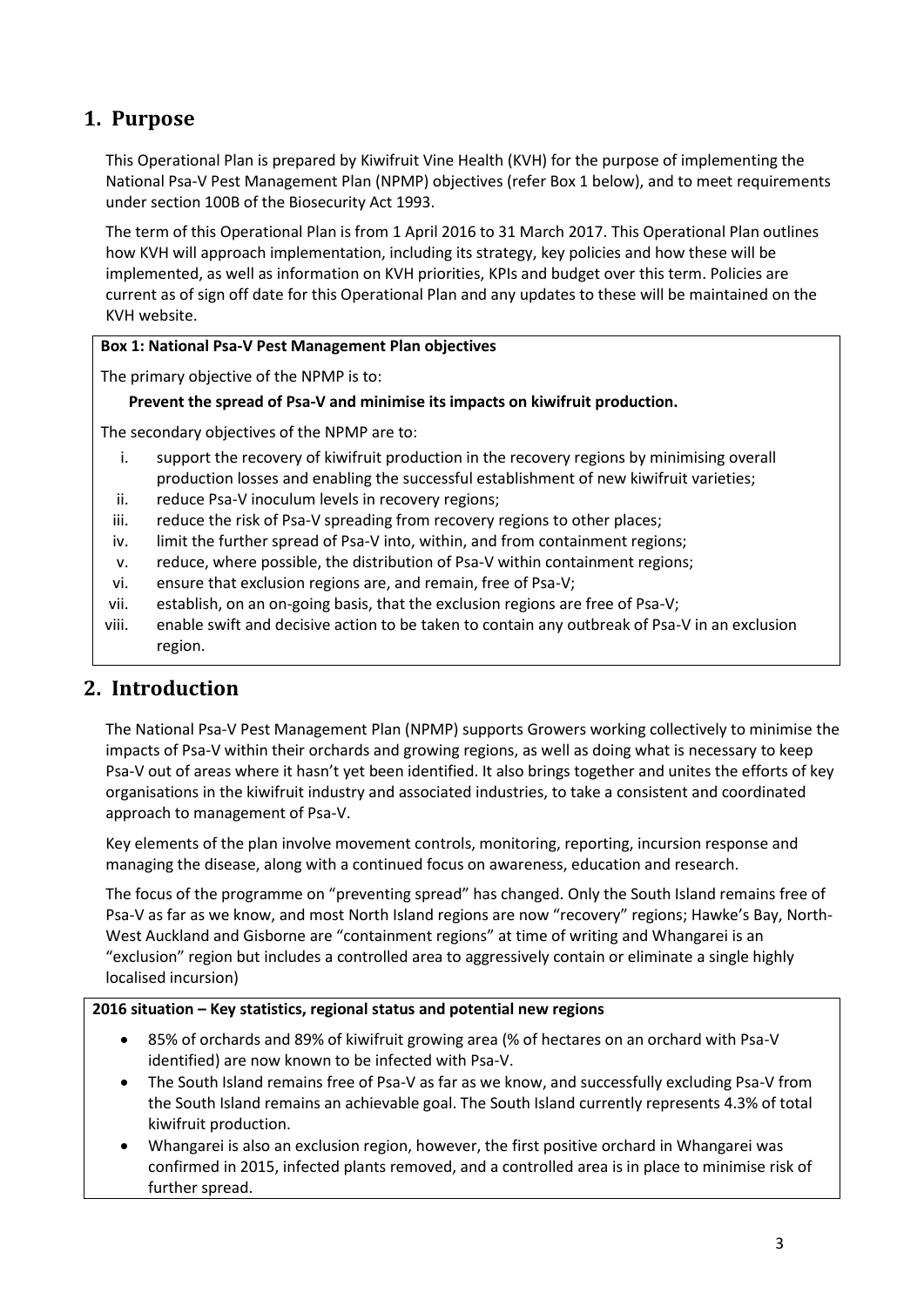- Hawke's Bay, North-West Auckland and Gisborne are currently containment regions.
- The remaining regions are all recovery regions, within which Psa-V is now widespread.
- Green fields development is increasing (the latest ballpark figure we've heard is several hundred hectares, but this is subject to confirmation).
- We currently have some commercial kiwifruit or kiwiberry operations outside of existing/traditional growing regions (an emerging issue); examples include including a trial kiwiberry orchard in Central Otago, expansion of kiwifruit orchards in the far north, and nurseries, male orchards and pollen mills operating remote from current growing regions.

The programme's focus has shifted increasingly toward "preventing spread of new Psa-V biovars that are more likely to be a problem than the common NZ Psa-V biovar"; that is, strains that are resistant to chemical control tools, more virulent or have a wider host range than the common NZ strain of Psa-V (refer to the current situation/ explanation of these below).

#### **2016 situation – New Psa-V biovars that are more of a problem than the Psa-V we are dealing with today**

The potential for new chemical resistant or tolerant Psa-V biovars was raised by experts and recognised by KVH at a very early stage, with a streptomycin and copper resistance testing programme initiated in 2011. Copper and streptomycin resistance or tolerance to Pseudomonas has been recorded overseas and in NZ. Likewise, the potential for development or introduction of more virulent biovars of Psa-V was also recognized at an early stage.

The following is a quote from Joel Vanneste (PFR);

*The New Zealand Psa population is evolving due to mutations, reorganisation of their genetic material, and exchange of genetic material with local New Zealand plant associated bacteria (those are natural phenomenon which we cannot predict or prevent). In addition there is always the risk of introduction of new biovars of Psa (some of them might not have been characterised yet). This means that Psa could acquire some characteristics which make it more of a problem than it already is. For example strains could become resistant to antibiotics and copper, could be more virulent or have an extended host range.*

In 2015 the above testing programme picked up two new and different strains of streptomycin resistance; these were found in nine orchards, with six of these in Te Puke and a further three in Whakatane/Edgecumbe Regions. Copper tolerant strains of Psa-V have been found in five orchards to date, all in the Te Puke region.

The identification of copper tolerance on several orchards in the Te Puke region was also confirmed earlier in 2015. Laboratory based analysis determined the level of tolerance was at approximately  $1/16^{th}$  of the copper label rate, reinforcing the importance of using full label rates of copper to ensure efficacy. However, copper tolerance/resistance is incremental in its development, complicated by a number of resistance mechanisms and genes being involved.

There are two main mechanisms that cause streptomycin and copper resistance:

- i. Bacteria present in the environment carry genes for resistance, which through horizontal gene transfer can be transferred to Psa. Typically these genes are held on plasmids which easily move from one bacterial species to another.
- ii. A spontaneous chromosomal mutation occurs naturally during bacterial growth. During DNA copying, sometimes mistakes are made, and some mistakes in the gene *rpsL* can make bacteria resistant to streptomycin. This resistance will be maintained in progeny - but not transferred to neighbouring bacteria.

Our understanding of chemical resistance and tolerance development/the emergence of new Psa-V biovars and implications for management is itself emerging.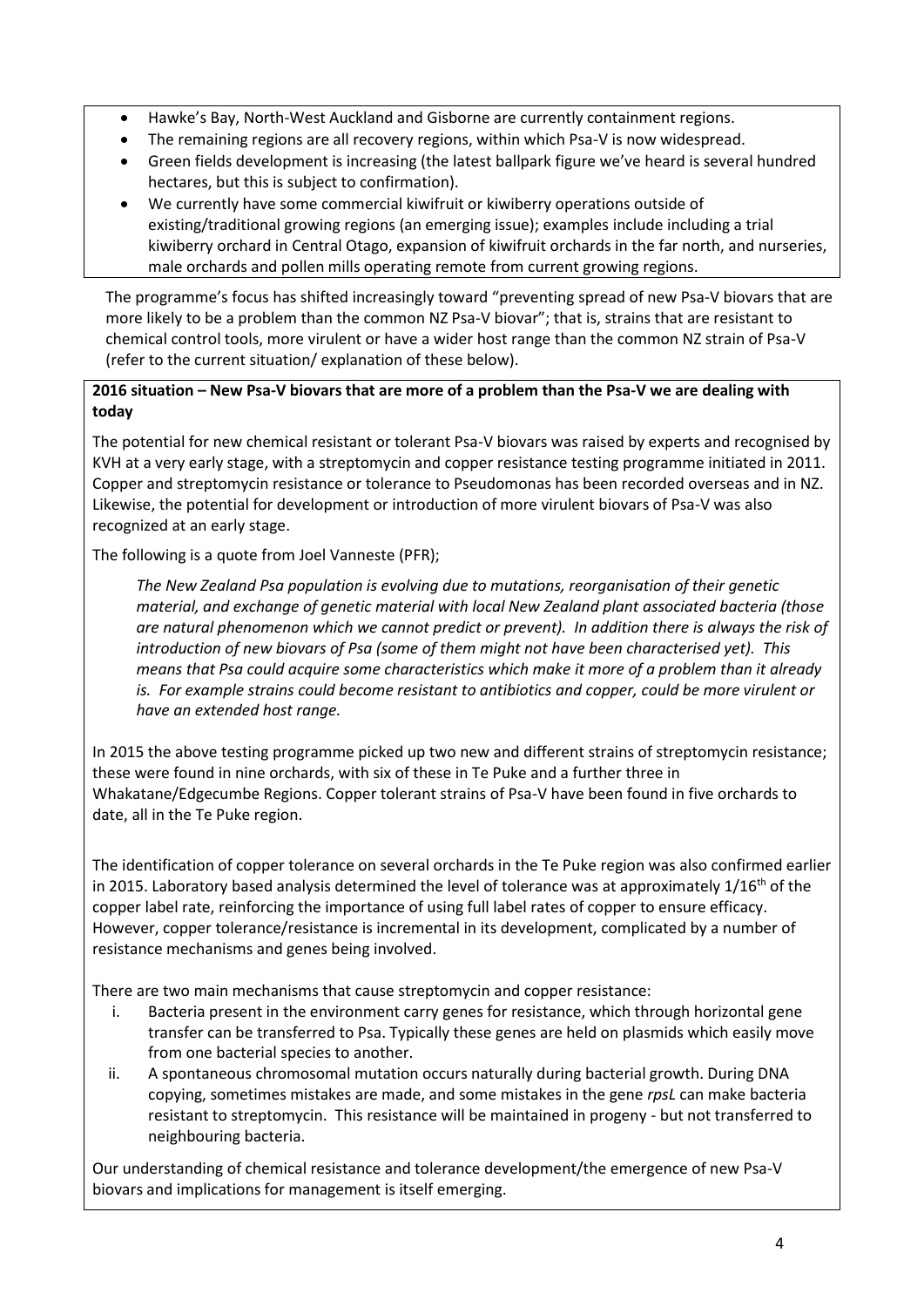As well as risk associated with changes to the New Zealand Psa-V biovar, New Zealand does not have some of the other known Psa-V biovars offshore. Different outbreaks of Psa have been caused by five related, but genetically distinct lineages of *Pseudomonas syringae* and it is likely that many more exist in wild kiwifruit populations. Psa1 (Japan, Italy) and Psa2 (Korea), are of particular concern as these biovars are more virulent against Hayward cultivars than the New Zealand Psa-V biovar.

A further consideration relating to the programme's future focus on "preventing spread" is protecting green fields developments beyond traditional growing regions or at remote locations within existing growing regions (as above).

Section 3 of this Operational Plan describes KVH's strategy and overall approach to implement the NPMP, including implementation model and associated roles, approach to compliance and communication.

Section 4 of the Operational Plan then sets out KVH policies in relation to plan measures (including how KVH will make decisions and identify priorities), and how KVH will implement these.

Section 5 of the Operational Plan establishes priority objectives and measures against which outcomes can be judged by Growers and key stakeholders.

Section 6 sets out the budget for 2016/17.

Section 7 of the Operational Plan describes the legal framework and how this can be applied.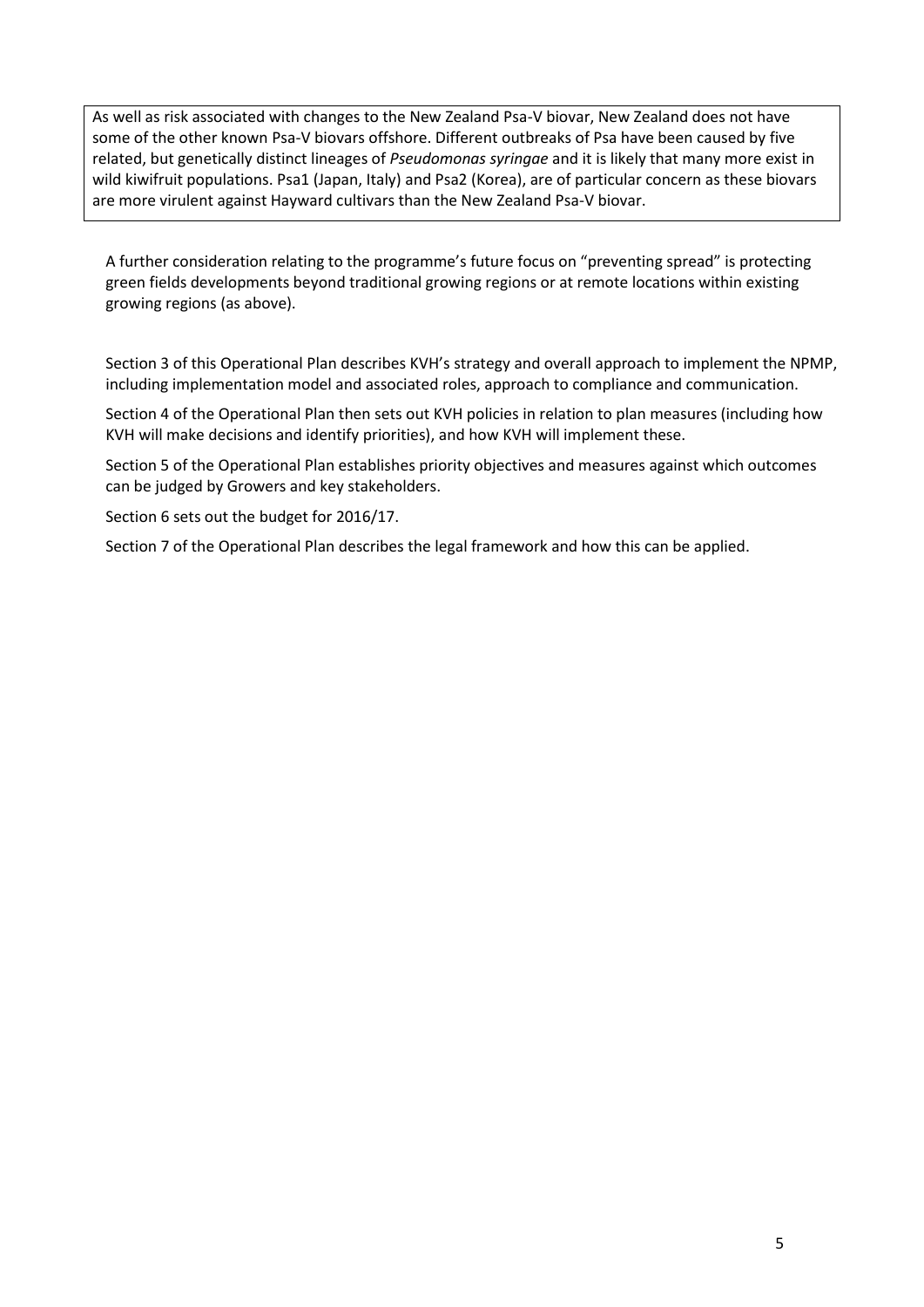## <span id="page-5-0"></span>**3. Approach to implementation**

<span id="page-5-1"></span>**3.1 KVH's Psa Strategy** 

## **Goals Objectives Performance measures**

containment regions and recovery regions and how these

- I the most likely cause of spread
- thin containment regions, and the most likely cause of this
- the natural crop, and nett orchard returns
- ave implemented a Psa-V orchard management plan
- exclusion regions
- wild kiwifruit risks are managed
- 
- iance relating to Psa-V

## **Ress model for delivery**

- kpertise and resourcing needed to successfully implement hers as necessary
- to the non Te Puke/Tauranga growing regions
- needed for monitoring and auditing
- h post-harvest for technology transfer and grower support  $\nu$  transfer and Zespri innovation leading the R&D program

the Nemer on Sider three dieses and the reconsidered synthetical contation contation contation contation conta

| <b>Goals</b>                                                                                                                                                                                                                                                                                                                                                                                                                                                                                                                                                                                                                                                                                                            | <b>Objectives</b>                                                                                                                                                                                                                                                                                                                                                                                                                                                                                                                                                                                                                                                                                                                                                           | Pe                                                                                                                                                                                                                                                                                                                                       |  |  |  |
|-------------------------------------------------------------------------------------------------------------------------------------------------------------------------------------------------------------------------------------------------------------------------------------------------------------------------------------------------------------------------------------------------------------------------------------------------------------------------------------------------------------------------------------------------------------------------------------------------------------------------------------------------------------------------------------------------------------------------|-----------------------------------------------------------------------------------------------------------------------------------------------------------------------------------------------------------------------------------------------------------------------------------------------------------------------------------------------------------------------------------------------------------------------------------------------------------------------------------------------------------------------------------------------------------------------------------------------------------------------------------------------------------------------------------------------------------------------------------------------------------------------------|------------------------------------------------------------------------------------------------------------------------------------------------------------------------------------------------------------------------------------------------------------------------------------------------------------------------------------------|--|--|--|
| Prevent the spread of Psa-V and minimise its impacts on kiwifruit  <br>production (NPMP)<br>Neutralise the financial impacts of Psa (R&D strategy)<br>$\bullet$<br>Encourage, support and enable the timely recovery of the<br>kiwifruit industry from the impacts of Psa-V (MPI)<br>Reinforce lessons and approaches from Psa into longer term<br>biosecurity practices (KVH)                                                                                                                                                                                                                                                                                                                                          | Ensure that exclusion regions are, and remain, free of Psa-V<br>Establish that the exclusion regions are free of Psa-V on an ongoing basis<br>Enable swift and decisive action to be taken to contain any outbreak of Psa-V in an<br>exclusion region<br>Limit the further spread of Psa-V into, within, and from containment regions<br>Reduce, where possible, the distribution of Psa-V within containment regions<br>Reduce Psa-V inoculum levels in recovery regions<br>$\bullet$<br>Reduce the risk of Psa-V spreading from recovery regions to other places<br>$\bullet$<br>Support the recovery of kiwifruit production in the recovery regions, by minimising<br>overall production losses and enabling the successful establishment of new kiwifruit<br>varieties | Number of exclusion regions, o<br>have changed over time<br>Number of new incursions and<br>Rate and pattern of spread wit<br>Estimated impact of Psa-V on t<br>Proportion of orchards that hav<br>Level of preparedness within e.<br>- 0<br>Unmanaged, abandoned and w<br>Movement control compliance<br>Level of awareness and compli- |  |  |  |
| <b>Core components</b>                                                                                                                                                                                                                                                                                                                                                                                                                                                                                                                                                                                                                                                                                                  | <b>KVH operating model</b>                                                                                                                                                                                                                                                                                                                                                                                                                                                                                                                                                                                                                                                                                                                                                  | <b>Busir</b>                                                                                                                                                                                                                                                                                                                             |  |  |  |
| The following areas remain a key NPMP operational focus:<br>Responsiveness to new biovars that are more of a problem than<br>the Psa-V we are dealing with today<br>Ability to manage risk associated with "abandoned orchards"<br>$\bullet$<br>Ability to manage risk associated with "unmanaged orchards"<br>Controlling "wild kiwifruit"<br>$\bullet$<br>Ability to control movement of risk items (including the Kiwifruit<br><b>Plant Certification Scheme)</b><br>Understanding and minimising Psa-V impacts on future new<br>cultivars<br>Psa-V research<br>$\bullet$<br>Ability to export budwood and pollen [Noting some international<br>quarantine requirements link to status of regions under the<br>NPMP] | Working for growers<br>Proactive and professional<br>Clear objectives<br>$\bullet$<br>Necessary powers<br>$\bullet$<br>Effective, cost efficient and minimum regulation<br>Consistent approach to management<br>Partnership approach<br>Transparent                                                                                                                                                                                                                                                                                                                                                                                                                                                                                                                         | KVH has only minimal core ex<br>the NPMP, partnering with oth<br>Regional Co-ordinators link into<br>Contracting local resources as a<br>Close working relationship with<br>Zespri OPC leading technology                                                                                                                                |  |  |  |
| <b>Financial requirements and funding arrangements</b><br>Funding and resourcing is transparent, equitable and secure<br>KVH core NPMP budget \$1.5 million for implementation<br>Zespri funding R&D expenditure up to a \$2 million program which is not reflected in KVH budget                                                                                                                                                                                                                                                                                                                                                                                                                                       |                                                                                                                                                                                                                                                                                                                                                                                                                                                                                                                                                                                                                                                                                                                                                                             |                                                                                                                                                                                                                                                                                                                                          |  |  |  |
|                                                                                                                                                                                                                                                                                                                                                                                                                                                                                                                                                                                                                                                                                                                         | NPMP funded by levy under section 100L of the Biosecurity Act, of 1 cent per tray<br><b>Review</b>                                                                                                                                                                                                                                                                                                                                                                                                                                                                                                                                                                                                                                                                          |                                                                                                                                                                                                                                                                                                                                          |  |  |  |
|                                                                                                                                                                                                                                                                                                                                                                                                                                                                                                                                                                                                                                                                                                                         | The NPMP will be reviewed by KVH three years after its implementation commenced (i.e. due May 2016), and based on the outcome of the review this strategy                                                                                                                                                                                                                                                                                                                                                                                                                                                                                                                                                                                                                   |                                                                                                                                                                                                                                                                                                                                          |  |  |  |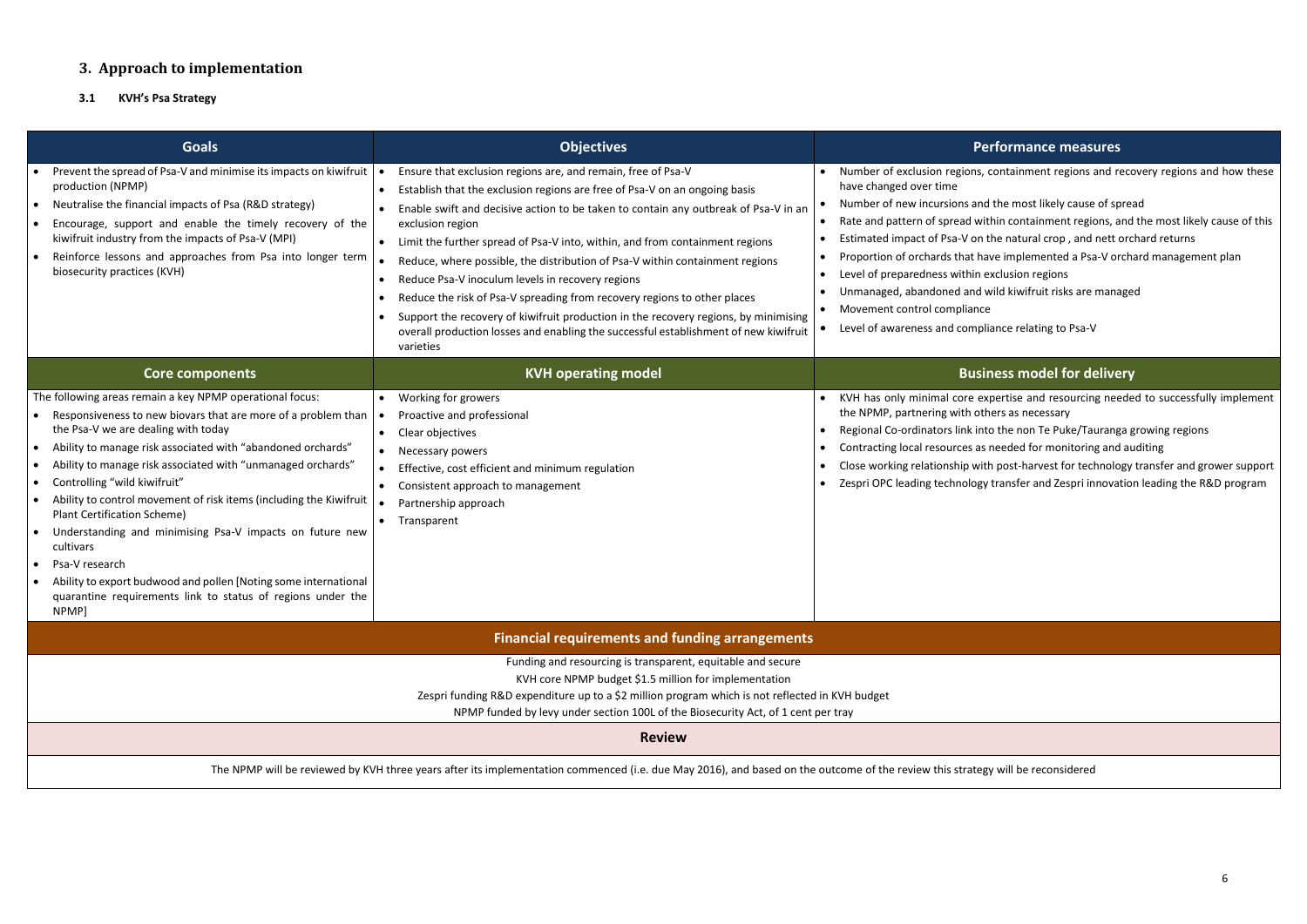#### <span id="page-6-0"></span>**3.2 Roles in Implementation**

Implementation of the NPMP entails a coordinated effort at national, regional and local scales, as summarised below. A more detailed description of these roles is provided in Appendix 1.

| Level                                                                                       | Who                                               | <b>Roles</b>                                                                                                                                                                                                                                                                                                                                                                                                                                                           |  |  |
|---------------------------------------------------------------------------------------------|---------------------------------------------------|------------------------------------------------------------------------------------------------------------------------------------------------------------------------------------------------------------------------------------------------------------------------------------------------------------------------------------------------------------------------------------------------------------------------------------------------------------------------|--|--|
| Local Growers, contractors,<br>transport operators,<br>Local<br>nurseries, bee keepers etc. |                                                   | Managing risk associated with on-orchard and any other<br>activities that could increase risks associated with Psa-V;<br>routine monitoring and reporting.                                                                                                                                                                                                                                                                                                             |  |  |
| Regional                                                                                    | Regional Coordinators /<br><b>Regional Groups</b> | Facilitating communication and supporting local groups;<br>working with Growers to achieve voluntary compliance;<br>monitoring the regional situation and raising any issues that<br>need to be addressed; readiness planning.                                                                                                                                                                                                                                         |  |  |
|                                                                                             | Post-Harvest Operators                            | Working with their Growers (e.g., routine monitoring,<br>compliance with movement controls; providing technical advice<br>to Growers and working with them to achieve voluntary<br>compliance).                                                                                                                                                                                                                                                                        |  |  |
|                                                                                             | Zespri and other marketers                        | Communication and awareness; research and development;<br>technical transfer; grower support.                                                                                                                                                                                                                                                                                                                                                                          |  |  |
|                                                                                             | <b>NZKGI</b>                                      | Grower support services                                                                                                                                                                                                                                                                                                                                                                                                                                                |  |  |
| National                                                                                    | <b>KVH</b>                                        | Leading implementation of this plan; driving Psa-V research and<br>development efforts; undertaking risk analysis and developing<br>recommended best practice; targeted monitoring and reporting<br>of monitoring information; overall readiness and initial<br>response; leading management of wild kiwifruit and abandoned<br>orchards; supporting regional coordination; communication and<br>awareness; taking action in extreme situations of non-<br>compliance. |  |  |

#### <span id="page-6-1"></span>**3.3 Compliance and communication**

Recommending best practice and finding voluntary solutions will continue to be the main focus of KVH, and the primary approach to achieve 'compliance' with the NPMP.

Action will only be taken by KVH where an action, or inaction, is creating significant risk to Growers, such as:

- where non-compliance creates a serious risk of Psa-V spreading to other orchards and where reasonable efforts to achieve cooperation have failed (refer to example for an unmanaged Psa-V positive orchard in Box 2); or
- where someone has moved a risk item, and that movement is prohibited or requires KVH authorisation.

KVH and the Ministry of Primary Industries have a mutual interest in compliance and enforcement, and have agreed that:

KVH is responsible for managing overall compliance with the NPMP.

Both agencies have mutual interest in taking successful enforcement action under the NPMP where a prosecution is the desired compliance outcome.

KVH and MPI have an agreed *Operating Protocol* which establishes a mechanism for KVH to refer matters that require investigation with a view to prosecution to MPI, for consideration on a case-by-case basis.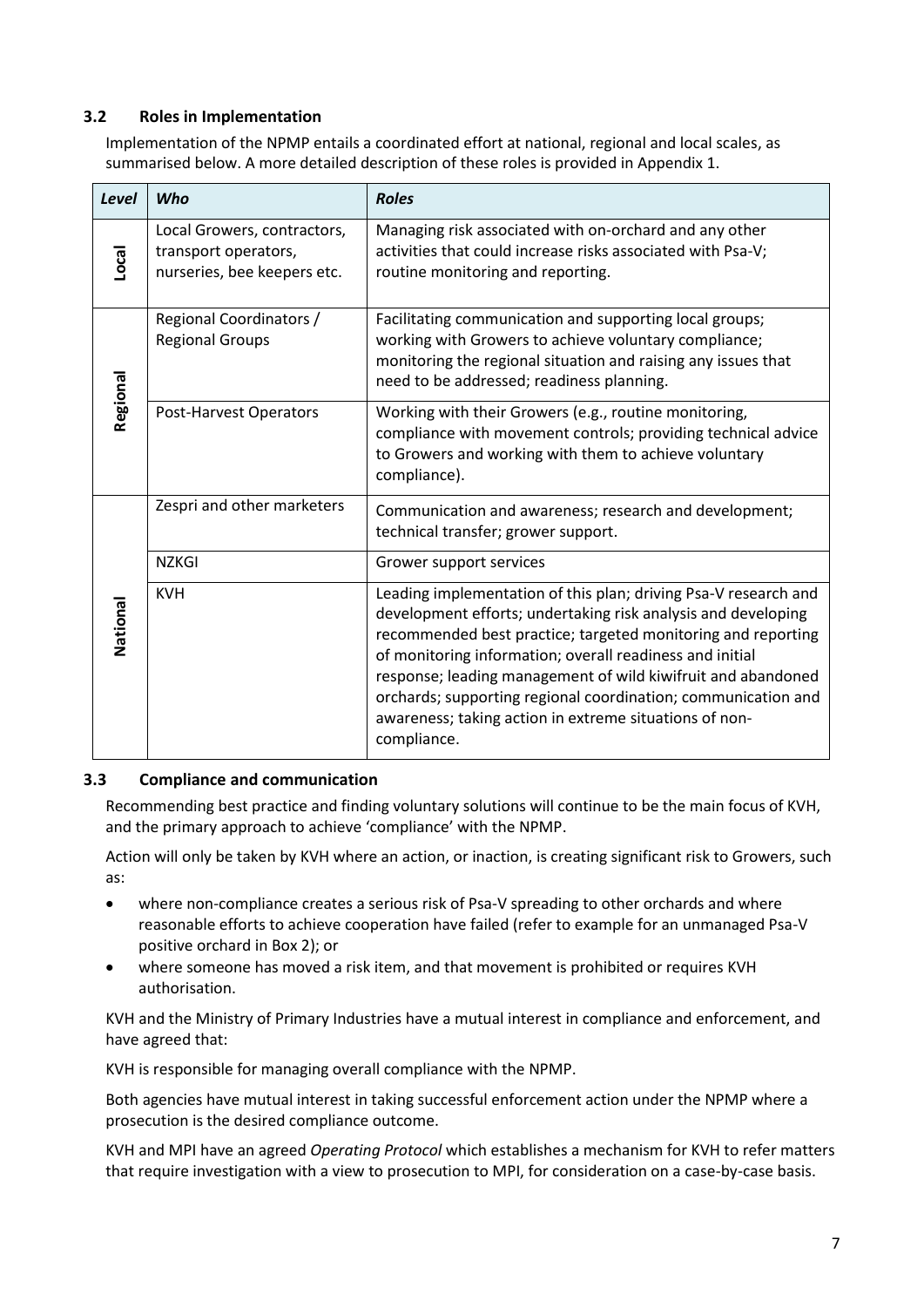#### **Box 2. When and how would KVH take action to deal with an unmanaged orchard?**

KVH would only take action in serious cases of non-compliance (see unmanaged orchard definition section 4.8.1) and where every reasonable attempt has already been made to seek a voluntary solution, without success.

In practice there will be an escalation model, that starts with providing support and giving every reasonable opportunity to find a voluntary solution, but that also ensures timely action is taken so that serious risks get managed.

The process of dealing with an extreme 'unmanaged orchard' (e.g. Hort 16A orchard with extreme symptoms) would proceed as follows:

- KVH makes contact with the affected grower and post-harvest operator to discuss their intentions for the orchard. Management options include:
	- Removal of the vines.
	- Re-grafting to alternative species or varieties.
	- Leasing the property to an orchard management agency or post-harvest operator. (Note that KVH can provide a list of potential interested parties gathered through the "people interested in potential management of abandoned orchards" list).
	- The grower resuming management.
- KVH advise the grower / orchard lessee / post-harvest operator of the requirement for a Psa-V Orchard Management Plan.
- The Grower / orchard lessee / post-harvest operator check that the Grower's Psa-V Orchard Management Plan is fit for purpose, or amend / update it if necessary, within two weeks [Note the Psa-V Orchard Management Plan would need to at least specify the KVH-approved protectant product that will be applied and timing and method of application, as well as how the Grower plans to manage hygiene and approach monitoring].
- KVH / orchard lessee / post-harvest operator then checks in with the Grower on a regular basis regarding progress and the situation on-orchard.
- If by the end of the fourth week, there is evidence that the particular orchard is 'unmanaged' (as defined above), KVH would investigate and discuss the situation with the Grower / lessee and their post-harvest operator, and attempt to reach agreement on a way forward.
- If that agreement could not be reached, or by the start of week six there is no evidence that the Grower / lessee / post-harvest operator has undertaken actions agreed with KVH, KVH would issue a direction (e.g., Notice of Direction).
- If this situation continues beyond three weeks, KVH would take action to achieve compliance.

The timeframes given above are indicative only, and these may need to be adjusted up or down depending on the level of risk involved.

KVH will provide up-to-date information and advice to growers and others with an interest in the NPMP via the KVH website and KVH Bulletin, through occasional articles in relevant industry publications, and through engagement with the media.

KVH is also subject to the Official Information Act, which fits with its core value of being a pan-industry organisation that is transparent, acts with integrity and is accountable in all of its dealings. Also refer to KVH Official Information Act Policy at: [www.kvh.org.nz/vdb/document/91524](http://www.kvh.org.nz/vdb/document/91524)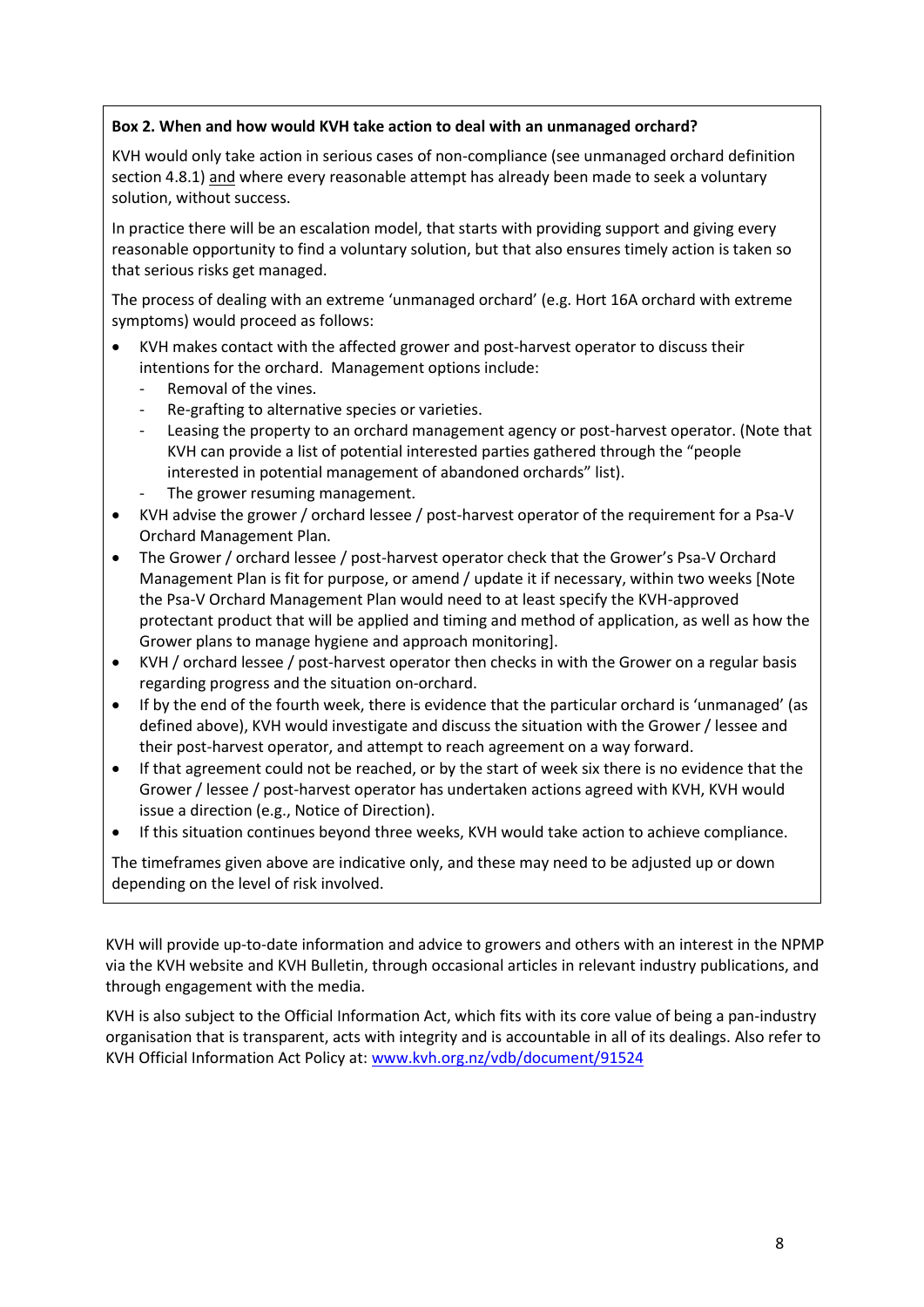## <span id="page-8-0"></span>**4. Key policies and implementation approach**

#### <span id="page-8-1"></span>**4.1 Establishment of regions**

#### **4.1.1 Policy on establishment of regions (excluding establishment of new "exclusion" regions – covered under policy 4.1.2, below)**

#### Desired outcome

Regions are determined and established with appropriate geographic boundaries and secondary objectives, to ensure the best disease management approach to prevent the spread of Psa-V and minimise its impacts on kiwifruit production.

#### Background

Psa-V does not affect all orchards in the same way, and the impact of Psa-V also differs across regions. Such differences reflect the disease status, the density / proximity of other kiwifruit orchards and environmental factors such as weather and altitude. To accommodate these differences and to ensure the best disease management approach is taken*,* the NPMP identifies three different categories of region ('Exclusion Region', 'Containment Region' and 'Recovery Region'), each with its own objectives, summarised in Table 1 below:

| Category                 | Secondary plan objectives                                                               |  |  |
|--------------------------|-----------------------------------------------------------------------------------------|--|--|
| <b>Exclusion regions</b> | Ensure that exclusion regions are, and remain, free of Psa-V.<br>1.                     |  |  |
|                          | Establish, on an on-going basis, that the exclusion regions are free<br>2.<br>of Psa-V. |  |  |
|                          | Enable swift and decisive action to be taken to contain any<br>3.                       |  |  |
|                          | outbreak of Psa-V in an exclusion region.                                               |  |  |
| Containment regions      | Limit the further spread of Psa-V into, within, and from<br>4.                          |  |  |
|                          | containment regions.                                                                    |  |  |
|                          | Reduce, where possible, the distribution of Psa-V within<br>5.                          |  |  |
|                          | containment regions.                                                                    |  |  |
| Recovery regions         | Reduce Psa-V inoculum levels in recovery regions.<br>6.                                 |  |  |
|                          | Reduce the risk of Psa-V spreading from recovery regions to other<br>7.                 |  |  |
|                          | places.                                                                                 |  |  |
|                          | Support the recovery of kiwifruit production in the recovery<br>8.                      |  |  |
|                          | regions, by minimising overall production losses and enabling the                       |  |  |
|                          | successful establishment of new kiwifruit varieties.                                    |  |  |

| Table 1: The three categories of Psa-V region and corresponding secondary plan objectives |  |  |  |
|-------------------------------------------------------------------------------------------|--|--|--|
|                                                                                           |  |  |  |

The disease management approach is then tailored in some aspects to regional status (e.g., movement controls differ for each category of region).

The regions also serve an important purpose, being to bring together a community of growers who will take a united approach to achieve the objectives for their region. The formation of regional coordinators and groups supports this approach.

#### NPMP requirements

'Establishment of exclusion regions, containment regions and recovery regions' is one of the principal measures identified in the NPMP. The relevant clause (clause 7) establishes primary and secondary criteria (set out below) that KVH must 'take into account' when deciding on the status of any given region. The NPMP requires that KVH then ensures awareness of the regions by making the type and geographic boundaries of regions publicly available on the KVH website.

The boundaries and status of regions provide a legal foundation for the rest of the plan, by setting the objectives for each region and enabling application of other measures in relation to these (e.g., movement controls and monitoring requirements).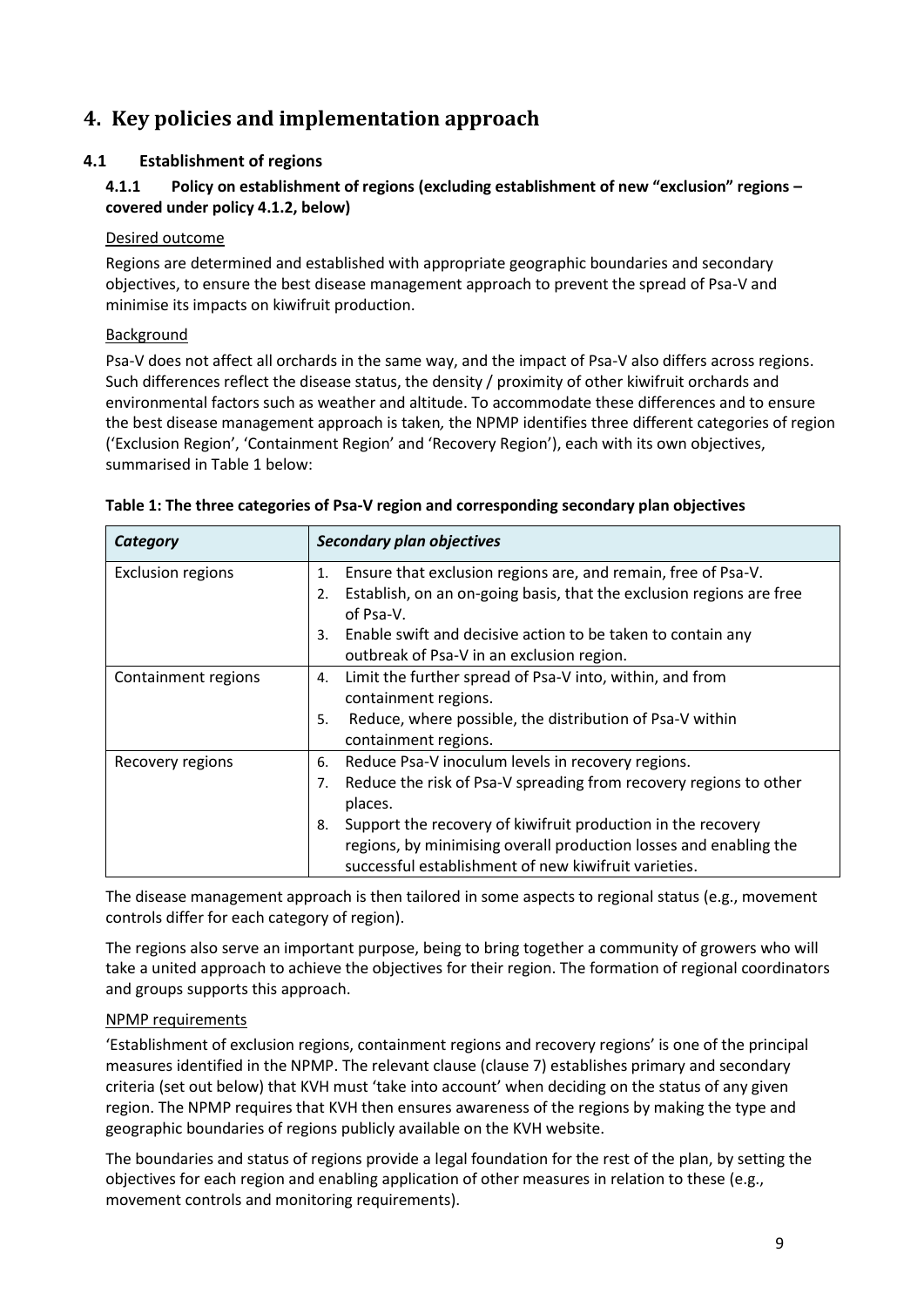#### Criteria for setting regional boundaries

KVH consider a framework of criteria when establishing regional boundaries to ensure maximum effectiveness. Boundaries will be established in a manner that gives due consideration to the following:

- 1. **Alignment with disease management objectives:** Boundaries that give the best chance of achieving disease management objectives of the NPMP, considering factors such as status, proximity and density of orchards and any barriers to disease movement.
- 2. **Natural and man-made features:** Alignment of boundaries with natural and man-made features, such as rivers, oceans, mountains and roads, which may serve as logical boundaries that people understand and/or that make sense in terms of disease management.
- 3. **10km orchard buffer:** Where possible, a 10 km buffer will be maintained around outlying orchards in a region and between orchards of different regions, to improve likelihood of achieving disease management objectives. [Note this differs for establishment of new "exclusion regions as set out in section 4.1.2 below]
- 4. **Alignment with other regional boundaries:** Alignment of boundaries with existing and wellunderstood regional boundaries (in particular the boundaries of established industry 'growing regions', and the commonly understood boundaries such as that of local authorities), to the extent that this assists with familiarity and avoids potential confusion.
- 5. **Communities of interest:** Boundaries that bring together communities of interest, such as groups of growers with established local networks and relationships, i.e. where this improves the likelihood of a successful united approach to disease management.
- 6. **Compliance costs:** Establishing boundaries in a manner that minimises compliance costs necessary to achieve the NPMP objectives.
- 7. **Longevity:** Setting boundaries that are likely to be enduring, recognising that boundaries may need to change over time if/as the disease management programme evolves, but too much change can give rise to confusion and be disruptive / undermine compliance.

#### Criteria for determining regional status

The NPMP establishes primary and secondary criteria that KVH must 'take into account' when deciding the status of regions.

The primary criteria KVH must take into account are:

- an exclusion region may be established where Psa-V is not present in the region and Psa-V is not present in any place within 10 km of any boundary of that region;
- a containment region may be established where the Psa-V infection rate is, on average, less than 35% of the area of orchards in that region;
- a recovery region may be established where the Psa-V infection rate is, on average, 35% or more of the area of orchards in that region.

The secondary criteria KVH must take into account are:

- the degree of physical isolation of a particular area, and the extent to which that degree of isolation would be likely to reduce the risk of Psa-V naturally spreading to that area;
- whether there are natural barriers that reduce the risk of the natural spread of Psa-V into, within, or from a particular area;
- any other factors that would, or may, affect the levels of inoculum in a particular area, such as, the prevalence of Psa-V, the density or proximity of orchards, the particular varieties of kiwifruit plants and the levels of inoculum released by those varieties, and whether the symptoms of Psa-V are present in primary or secondary form;
- any other matters that KVH considers relevant.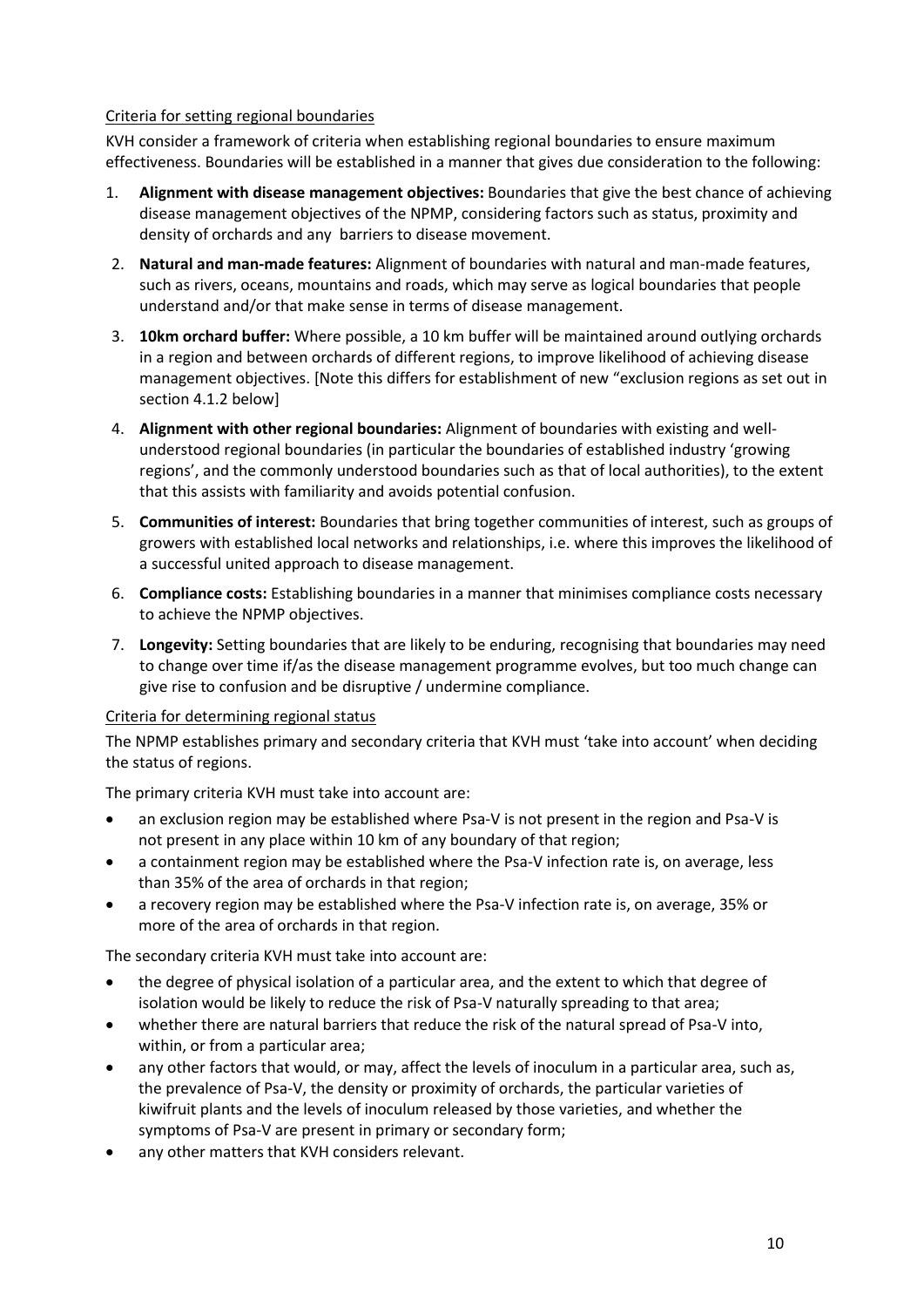#### Implementation approach for determining regional status and boundaries

The proposed boundaries and status of regions may change over time, for example, if the disease status or situation changes in a region. The process for setting and changing the status of any given region will be managed by KVH executive, who will work with regional coordinators and groups to understand local grower perspectives, and will make a recommendation to the KVH Board that includes advice on the nature of local grower perspectives. The final decision on the boundaries and status of regions lies with the KVH Board. An up to date record of official status and boundaries will be maintained on the KVH website. KVH will notify any change to either the boundaries or status of any region or regions through 'alerts' on the KVH website ([www.kvh.org.nz/maps\\_regional\)](file://///kvhsbs/kvh$/company%20data/NPMP/Operational%20plan/www.kvh.org.nz/maps_regional) and in the KVH Bulletin, and through other industry publications where appropriate.

### **4.1.2 Establishment of new "exclusion" regions**

#### **Desired outcome**

To establish a high level of protection for:

- new growing regions where commercial orchards are starting to be established
- other sites of importance to the industry, being sites outside of existing growing regions to be used to supply plant material (e.g., budwood, pollen, young plants) free of Psa-V for either domestic supply or export purposes.

#### **Background**

 $\overline{a}$ 

KVH has identified the opportunity to protect new areas outside of existing growing regions through controlling the movement of high risk items to these sites. This includes any new regions growing commercial fruit for export (e.g., current development of new sites in Northland) and any new sites remote from kiwifruit regions selected for production of disease-free plant material (e.g., pollen, budwood, young plants) for export and/or domestic supply.

#### **Additional criteria when determining new "exclusion" region status and boundaries**

In making its decisions on the formation of new exclusion regions and associated boundaries, the KVH Board will take into account matters set out in the NPMP (section 7 of the Order in Council – refer Attachment 1) and other criteria set out in section 4.1.1 above.

In addition to these matters, additional criteria the KVH Board will take into account are:

- i. A new exclusion region shall be at least 20 km from the boundary of an existing growing region (established under the NPMP).
- ii. The boundary of any new exclusion region shall ensure a buffer of at least 20km maintained around orchards or other sites of importance to the industry the new region is established to protect, except where there is a risk-based and evidence-based justification for setting a lesser boundary.

*[Explanatory note: The 20km distance criteria above reflects Psa-V experience and learning to date, including benefit of research. Spatial-temporal modelling and analysis of historic Psa-V spread indicates 98% of natural Psa-v spread (i.e. wind and rain events cf. human-assisted spread) occurred within 10 kilometres of an infected orchard. And identified a significant spatio-temporal component to spread in some regions with infected orchards, of up to 20 kilometres and 90 days, which accounted for the remaining 2%<sup>1</sup> . To achieve enduring exclusion 100% of natural spread must be accounted for. The exception identified in relation to additional criteria ii. above recognises some sites of importance to industry could be located well outside of growing regions and/or be located within facilities that reduce the risk of exposure to natural spread of Psa-V (e.g., controlled glasshouse or MPI registered containment facility)].* 

<sup>1</sup>Refer to: Rosanowski, Sarah; Carpenter, Tim; Stevenson, Mark; Froud, Karyn (2013). *Quantification of the spatial distribution and natural rate of Psa-V spread in New Zealand*. Massey University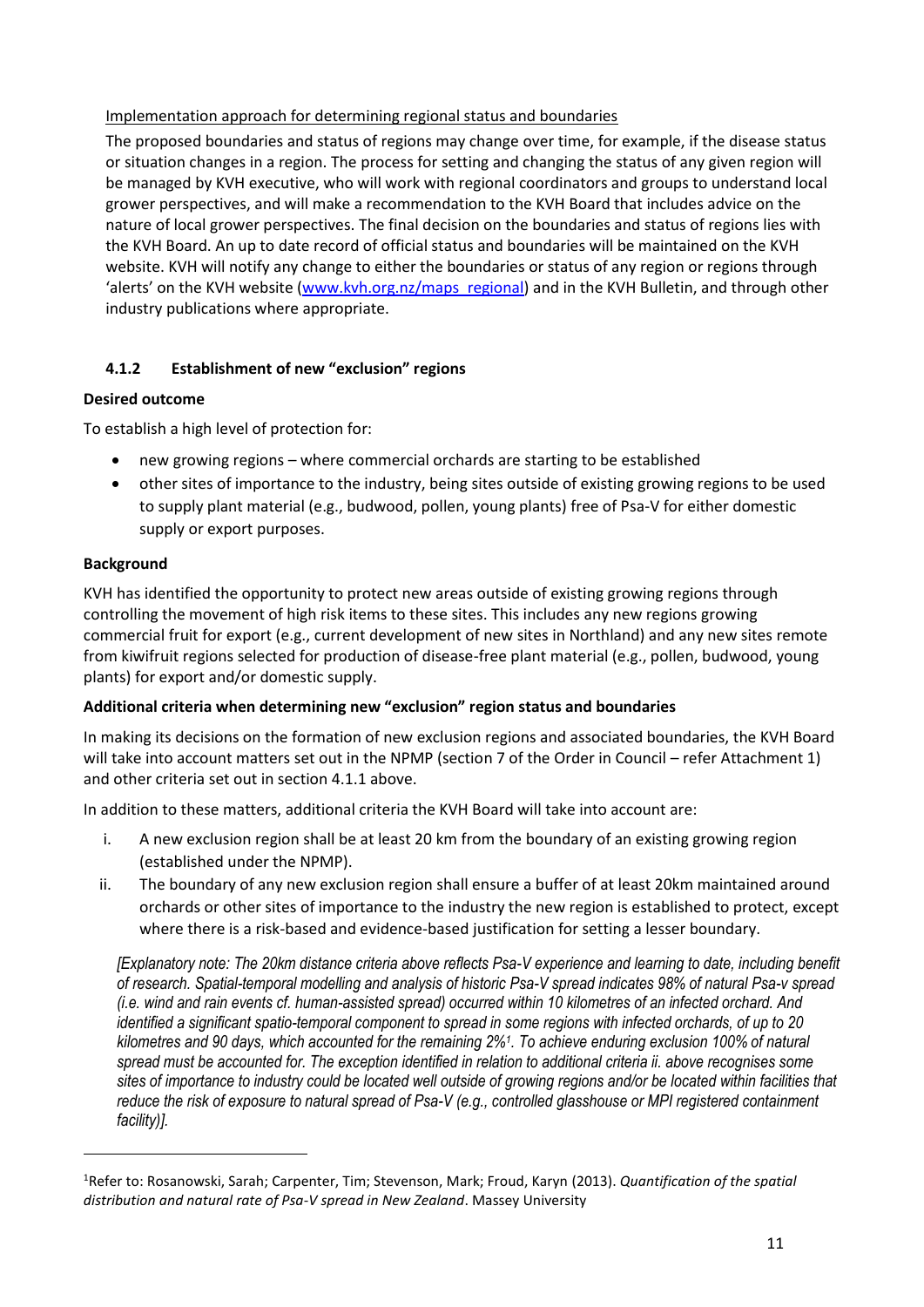When establishing the boundaries of any such new "exclusion" region the KVH Board will consider potential future industry issues over the next three years; this is in order to "future-proof" these (to the extent foreseeable) and avoid the need for further boundary changes within a three-year period).

In relation to "other factors" listed under 7 (2) (c) of the Order in Council (Attachment 1), the KVH Board will specifically consider the extent, if any, of wild kiwifruit and abandoned orchards as potential reservoirs for Psa-V inoculum, as well as any other matters relevant to this sub-clause.

Where a new "exclusion" region is created this enables the board to control the movement of plant material into that region. This will not be used as a commercial barrier/to prevent a commercial activity. For example, if another grower wishes to establish a new orchard in a new exclusion region (e.g., a site close to a nursery, budwood production facility or tissue culture facility) then the board would not use its ability to control movements of such plant materials as a commercial barrier. Rather KVH would ensure all affected parties have been notified and consulted, encourage affected parties to reach agreements on how best to manage risk, and the KVH board would take a risk management approach and consider any views of affected parties.

This policy applies to commercial production and will not take into account non-commercial activities (e.g., home gardens or personal orchards for non-commercial use), in alignment with objectives of the NPMP.

#### **Additional process and cost considerations**

Any party can put the case to KVH for a new exclusion region to be established, which should cover the considerations above, including matters set out in the NPMP. The KVH board reserves the right to decide if an application is reasonable and sufficient information has been provided. The KVH board or KVH management can also self-initiate consideration of a new exclusion region.

The process for considering applications set out in the Section 4.1.1, above, applies. Over and above this, KVH will communicate and seek views on the proposal from any potentially affected parties it deems have a potential interest in the application (i.e. in addition to the views of local growers), consistent with "future proofing" considerations set out in the policy above.

As a matter of principle the establishment of a new exclusion region will be on a "user pays" basis, however, KVH will cover its administrative costs associated with considering the case for a new exclusion region. In practice this means that any costs associated with testing or monitoring required to confirm absence of Psa-V from a proposed new exclusion region will need to be met by users, with any such requirements to be determined by the KVH Board on a case-by-case basis.

#### <span id="page-11-0"></span>**4.2 Movement controls**

#### **4.2.1 Policy on movement controls**

#### Desired outcome

To reduce the risk that Psa-V is spread through movement of risk items, in order to achieve objectives of the NPMP, including taking into account commercial growing, packing and cooling interests.

#### Background

Moving risk items (items that could harbour or contain Psa-V) between orchards or between regions can spread Psa-V with serious consequences for Growers.

Current evidence suggests that people can spread Psa-V through movement of the following risk items:

- kiwifruit budwood;
- kiwifruit rootstock, plants and any part of a kiwifruit plant used in plant propagation;
- kiwifruit flowers, flower parts and pollen;
- other kiwifruit plant material (excluding above, and including compost containing kiwifruit plant material and vine material cut out from orchards);
- kiwifruit fruit that may be contaminated with plant material (other than fruit that has been processed and packaged, whether for domestic consumption or for export);
- kiwifruit orchard infrastructure and equipment; and
- beehives.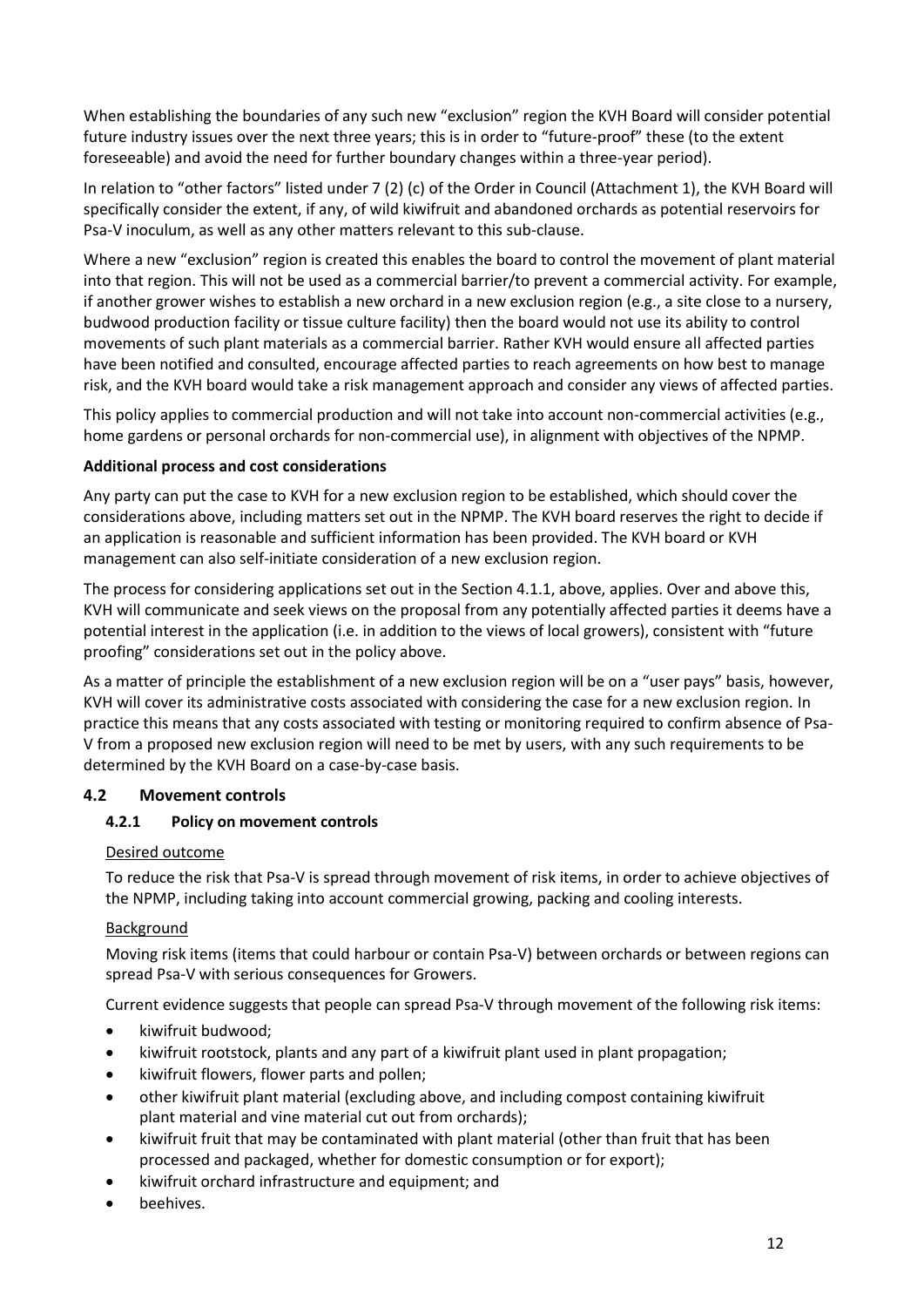Movement controls are required to reduce risk associated with movement of these items between orchards and between regions, consistent with the NPMP objectives. Movement controls are likely to differ across the different risk items (e.g., depending upon the nature and level of risk they pose and our ability to manage that risk) and between regions. For example, movement controls for:

- 'Exclusion regions' will focus primarily on 'in-bound' movements of risk items to keep Psa-V out of the region, and 'internal' movements in the event of an incursion to contain the situation during a response;
- 'Containment regions' will focus on controlling all movements of risk items ('in-bound', 'internal' and 'outward' movements) to limit further spread of Psa-V into and within the region, and to support any on-going disease management;
- 'Recovery regions' will focus primarily on controlling movements of risk items out of the region, primarily to prevent the spread of Psa-V to other ('Exclusion' or 'Containment') regions.

Movement controls may also change over time as new evidence becomes available, for example, where this changes our understanding of risk or provides new tools for management of risks.

#### NPMP and other requirements

Movement controls are one of the 'principal measures' identified in the NPMP as follows:

*imposing movement controls on risk items that are, or may be, capable of contributing to the spread of Psa-V* (refer to sub-clause (8)(e) of the Biosecurity (NPMP) Order 2013).

There are no rules in the NPMP relating to movement controls. Instead the NPMP states that movement controls will be managed through use of administrative powers, and specifically:

- Declaration of 'controlled areas' by exercising section 131 of the Act.
- Declaration of 'restricted places' by exercising section 130 of the Act

*Controlled areas* can be established by KVH to put in place movement controls that apply to geographic areas that:

- enable the limitation of the spread of any pest or unwanted organism; or
- minimise the damage caused by any pest or unwanted organism; or
- protect any area from the incursion of pests or unwanted organisms; or
- facilitate the access of New Zealand products to overseas markets; or
- monitor risks associated with the movement of organisms from parts of New Zealand the pest status of which is unknown.

When declaring a controlled area, the controlled area notice can identify movements that are 'restricted', 'regulated' or 'prohibited'<sup>2</sup>. KVH is able to issue permissions (either a generic permission, or a permission that applies to a specific person or persons) that allow 'restricted' or 'regulated' movements subject to any conditions that KVH determines.

The Ministry for Primary Industries chief technical officer will continue to be responsible for issuing permissions relating to 'known use or movement of Psa-V for research purposes (including such use in both laboratories and in field trials), as well as its permitting and official assurance roles in relation to imports and exports.

Restricted places can be put in place by an authorised person to establish very targeted restrictions that apply to a specific place (for example, in the event of an incursion, such that specific requirements can be applied to a particular property or group of properties without imposing those same requirements on

 $\overline{a}$ 

<sup>2</sup> Prohibited, restricted and regulated are defined as:

Prohibited: Forbidden under any circumstances. Restricted: Excluding or unavailable to certain groups. Regulated: Controlled through a law or regulation (e.g. requiring KVH authorisation)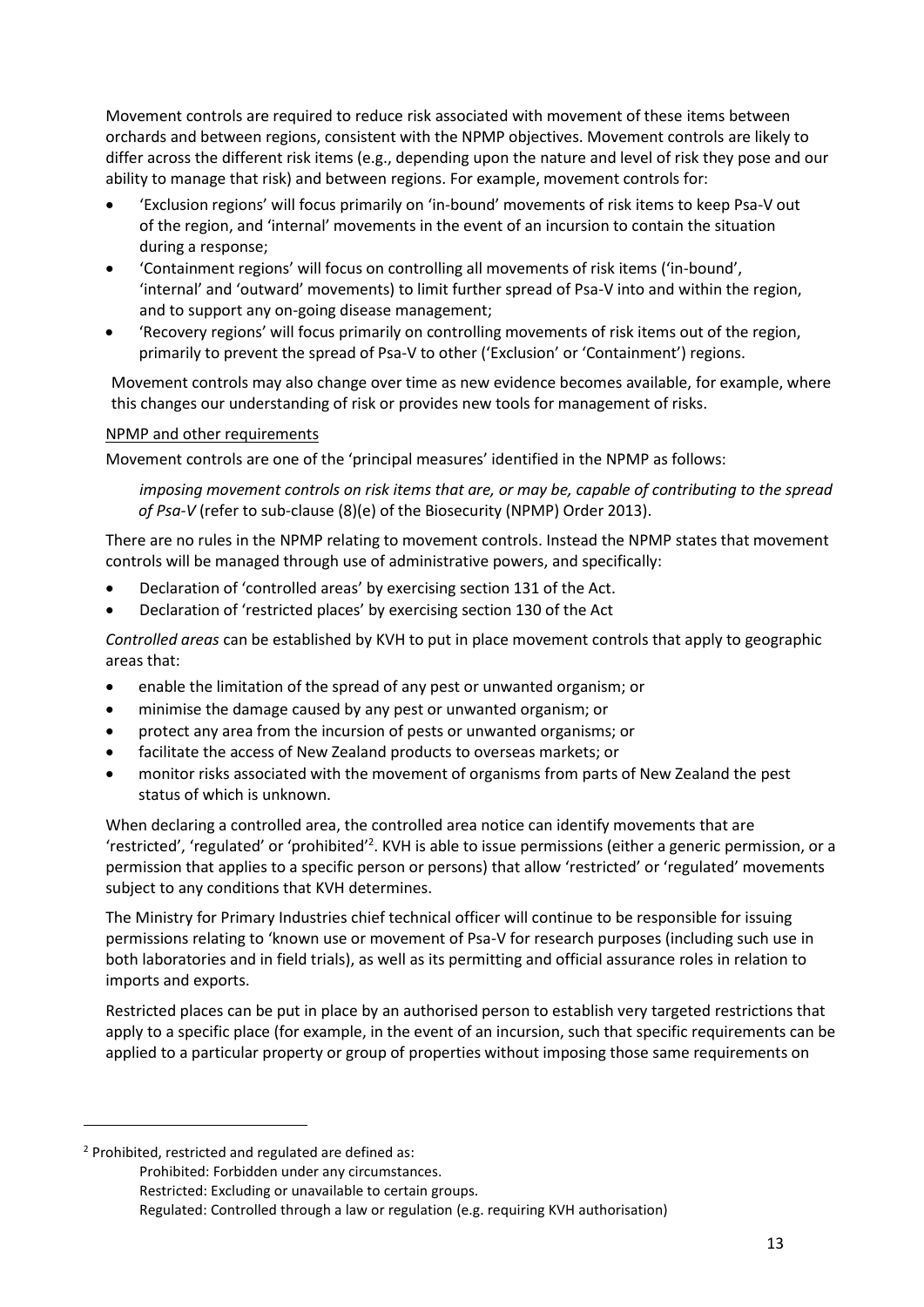other orchards within the wider buffer (controlled area), and/or where there is an extreme case of noncompliance).

Where an authorised person has declared a restricted place, tight restrictions apply to movement of any materials or goods that could spread Psa-V (as specified in the notice) either into or from the place, without permission of an authorised person.

The Act specifies notification requirements that must be met by KVH or by an authorised person when declaring a controlled area or restricted place respectively, and these requirements are covered below.

#### Deciding on movement controls

Movement controls will be designed to achieve the NPMP objectives, including achieving the right balance between 'preventing the spread of Psa-V' and 'minimising the impacts of Psa-V on kiwifruit production'. The latter includes both 'productivity' impacts (i.e. impact of Psa-V on orchard gate returns) and 'control' impacts (i.e. compliance costs associated with movement controls and other plan measures). KVH and authorised persons will need to apply sound judgement when deciding on movement controls to get this balance right.

Key considerations that KVH or an authorised person will take account of when deciding on movement controls include:

- i. potential to spread, or further spread, Psa-V through movements of risk items (i.e. are the movements to an area of lower infection status, and is there potential to create new infection or make the disease situation significantly worse);
- ii. level of risk associated with the risk item (e.g., the risk associated with movement of plant material is higher than the risk associated with movement of beehives);
- iii. availability of effective methods /tools that can be applied to reduce risk to acceptable levels;
- iv. compliance history, and how likely it is that persons moving the risk item(s) would apply the effective methods/ tools (if the compliance history is poor, the tendency should be to apply tighter movement controls);
- v. practicality, including whether it is feasible and practical to implement a movement control onorchard, in the pack-house operation, in the nursery operation etc;
- vi. the need to minimise compliance costs (including impact on commercial growing, packing and cooling interests) to the extent necessary to achieve the NPMP objectives;
- vii. level of uncertainty (i.e. the level of scientific evidence or lack thereof) and the need to exercise appropriate precaution.

Low risk movements will generally be allowed, subject to being carried out in compliance with established protocols. Medium risk activities will generally be restricted or regulated, such that they may only be carried out with permission from KVH or an authorised person. High risk activities will generally be prohibited, but in extreme circumstances (e.g., where commercial impacts are high and no other reasonable options are available) may be carried out with permission from KVH or an authorised person, and strict conditions will apply.

#### **4.2.2 Implementation approach for movement controls**

#### Establishing controls

General movement controls that apply to regions, or that apply in the event of an incursion, will be established by KVH through declaring 'controlled areas', and implemented, as follows:

- Issuing a Notice of Declaration of Controlled Areas under Section 132 (2) of the Act, which will specify the areas to be declared as movement control areas, the risk items on which controls will be placed and also the specific type of region: Recovery, Containment or Exclusion;
- Issuing 'Controlled Area Notices' issued under section 131 (3) of the Act, which will specify movements that are 'restricted', 'regulated' or 'prohibited' for each of the risk items (or groupings of similar risk items where appropriate);
- Above notices will be notified by KVH in the KVH Bulletin, and otherwise as KVH considers effective and appropriate (e.g., in other industry publications or by public notice);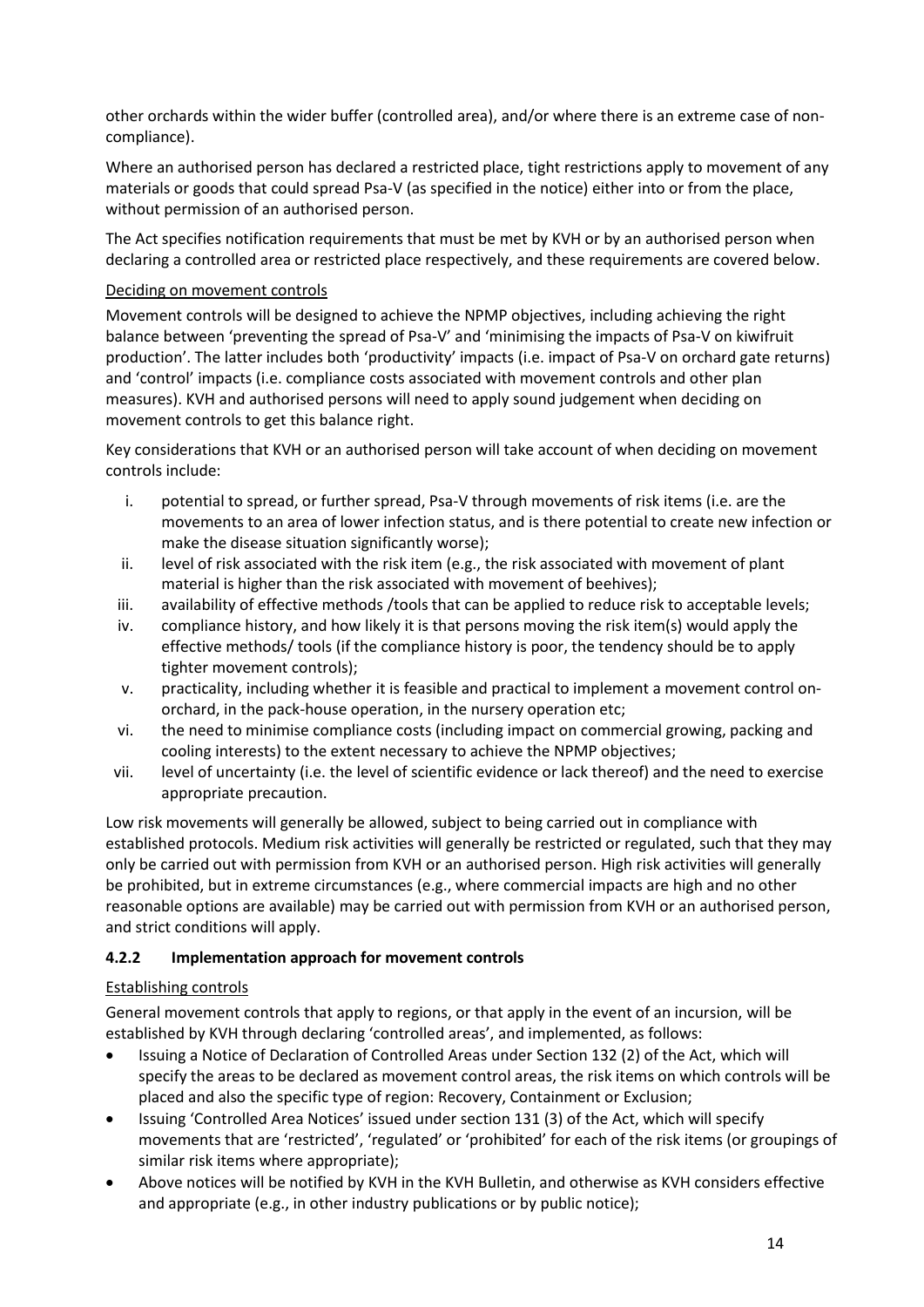- KVH will provide guidance to those who need to comply with any controlled area notice by way of supporting 'movement control protocols', which will be made available on the KVH website;
- KVH will consult with those affected before making any significant changes to its movement control policies;
- Permission applications to KVH will be processed by KVH at their office in Tauranga within five working days wherever possible, (noting KVH reserves the right to extend this timeframe for complex applications or when dealing with other urgent and high priorities e.g. Response). Information on when and how to apply for a permission (including access to permission application forms, and information on when a KVH permission is required as opposed to a MPI permission) will be maintained on the KVH website [\(www.kvh.org.nz\)](http://www.kvh.org.nz/).

In exceptional circumstances, an authorised person may put in place targeted, site-specific restrictions by establishing a 'Restricted Place', and implement these, by:

- issuing a 'Restricted Place Notice' under section 130 (1), which will specify the boundaries of the place, and restrictions on any movement of any organism, organic material, or risk items either onto or from that place. The notice must be in a form approved by the Chief Executive of KVH;
- either serving a copy on the occupier of the place or, if an occupier cannot be found by publically by posting the notice in a visible place on the site or by public notice in the newspaper;
- permitting any movements (as above) on or off the restricted place;
- issuing specific directions for treatment or disposal of risk items, where required, through a Notice of Direction under the Act.

Restricted place notices will likely be reserved for emergency provisions, or where serious noncompliance has occurred or is likely in the view of the authorised person.

Up to date movement controls are specified on the KVH website (www.kvh.org.nz/Movement Controls).

#### <span id="page-14-0"></span>**4.3 Psa-V Orchard Management Plans**

#### **4.3.1 Policy on orchard management plans**

#### Desired outcome

All growers have a clear plan for managing Psa-V risk on their orchard, and have confidence they are meeting requirements of the NPMP

#### Background

Planning to manage Psa-V on the orchard is about taking practical steps to reduce the likelihood that Psa-V will arrive, spread within, or spread from an orchard (or any other site that could be a source of Psa-V infection). Where Psa-V is present within an orchard, the development of a Psa-V Orchard Management Plan is about taking steps to minimise the impacts of Psa-V, that protect the health of the kiwifruit industry, as well as protecting neighbouring regions and individual orchards.

Experience to date is that Growers who have a clear plan are achieving greater success in managing Psa-V. Also, that having a clear plan is also one of the key things one can do to reduce the stress that can affect Growers, and their families, dealing with Psa-V.

Psa-V Orchard Management Plans are also one of the key tools that enable KVH to address unmanaged and abandoned orchards, to make sure these do not create serious risks that impact other Growers. Growers who have and implement their Psa-V Orchard Management Plan can be confident they are meeting all NPMP minimum requirements.

Growers will need to determine the most effective management approach (over and above the minimum requirements), which is best suited to their situation. KVH will continue to provide best practice advice, supported by a significant R&D programme, to assist this. The intent is to align 'best practice management' with 'best practice for production' as far as possible to keep it simple and keep costs down.

#### NPMP requirements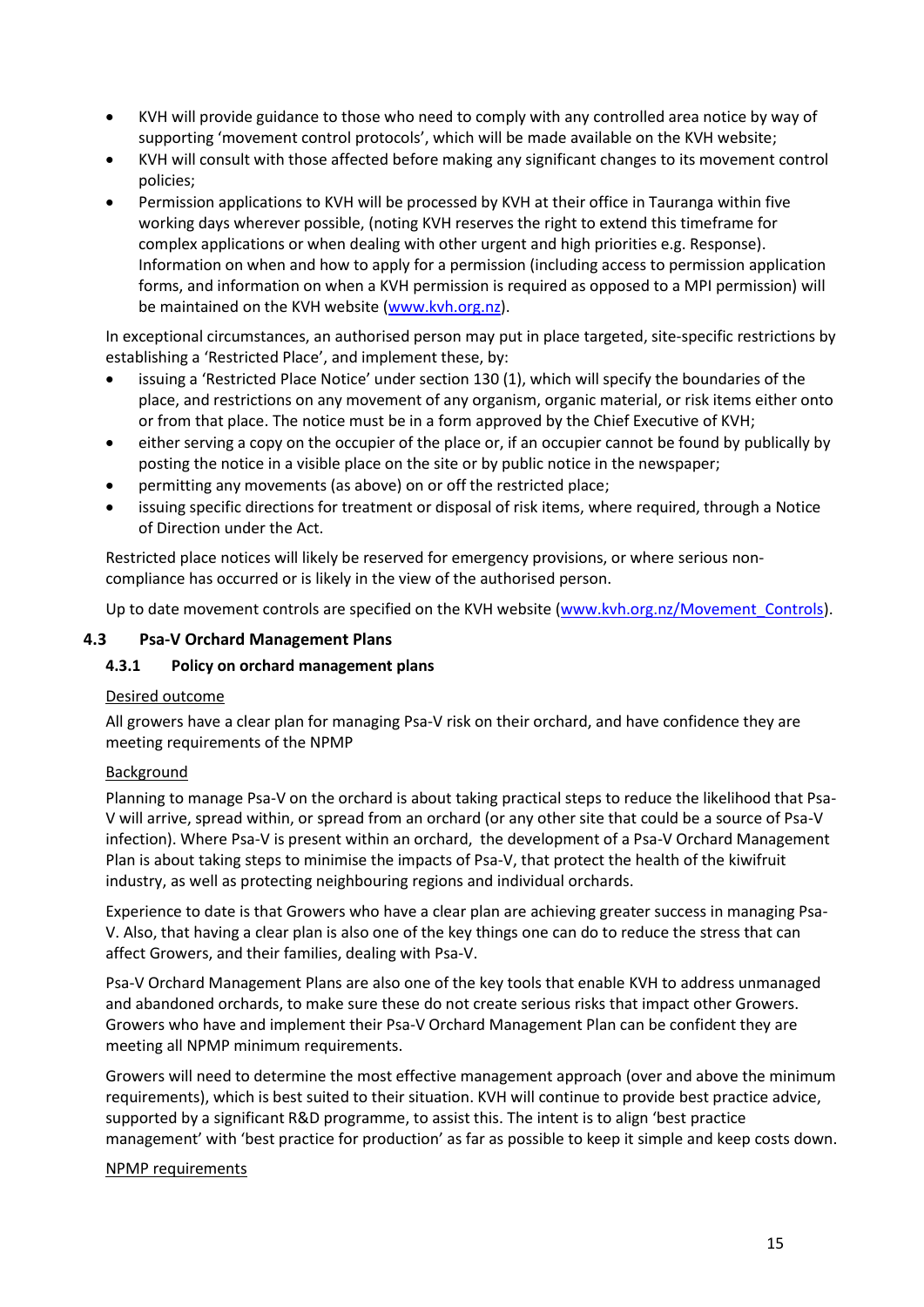The NPMP includes a rule that requires every Grower to have, and operate in accordance with, a Psa-V Orchard Management Plan. Specifically, this responsibility falls on the occupier of an orchard first and foremost, but where an occupier cannot be identified or made responsible, that responsibility shifts to the orchard owner.

A Psa-V Orchard Management Plan must cover at least the following:

- Hygiene: Orchard hygiene practices that will be implemented to reduce the risk of Psa-V entering, or spreading in or from, the orchard;
- Crop protection: The crop protection programme that will be applied to protect vines, to manage impacts, and to reduce the spread of Psa-V;
- Monitoring: The Psa-V monitoring programme that will be implemented;
- Orchard Management: Any orchard management practices that will be applied to protect vines, to manage impacts, and to reduce the risk of further spread of Psa-V;
- If Psa-V is not already present in the orchard or the associated Exclusion region, Containment region, or Recovery region (as the case may be), details of the actions to be taken to ensure readiness for an outbreak of Psa-V; and in the event that a Psa-V outbreak is detected within the orchard or the associated region for the first time;
- How mandatory requirements under the NPMP will be met, including:
	- i. Reporting of Psa-V;
	- ii. Providing monitoring information about Psa-V;
	- iii. Minimum crop protection for diseased orchards;
	- iv. Adherence to movement controls.

#### **4.3.2 Implementation approach for Psa-V Orchard Management Plans**

To assist growers with their Psa-V Orchard Management Plans, KVH has developed some options for growers. This includes an online Psa-V Orchard Management Plan, which is an easy-to-use online form that allows growers to complete their plan through a series of simple tick-boxes and drop-down menus. The resulting plan is emailed to the grower in PDF format to edit, save and/or print out. A hard copy plan template is also available.

KVH provides a 'Step-by-step instruction guide' to assist growers with completing their plan. KVH also recommends best practice and provides advice to growers through the KVH Seasonal Management Guide, which is based on industry experience and the latest research. The KVH Seasonal Management Guide is closely aligned with requirements of the Psa-V Orchard Management Plan to make implementation as simple and as easy possible for growers.

Growers are also able to access technical advice and assistance with plan development over and above this through their regional committee, their post-harvest operator and from KVH.

#### Implementation approach for Growers under Zespri GAP

For simplicity, Psa-V Orchard Management Plans are included within Zespri's GAP system, a system that incorporates about 95% of industry growers. Zespri's GAP system is a quality control system that encompasses the requirements of, and is recognised by, the international GlobalGAP standard, but enables Zespri to include additional requirements outside of the GlobalGAP standard, such as the requirements of the NPMP.

As a national regulation, the mandatory requirements of the NPMP are classified as "major" requirements under Zespri GAP and therefore applicants must have 100 % compliance with these to achieve GAP certification under the Zespri GAP scheme. Growers are required to file completed Psa-V Orchard Management Plans in their GAP manual and these are reviewed during their GAP annual audit. The GAP audit process will continue to operate as it currently does, as follows:

 KVH will work with Zespri and other marketers, in June each year, to ensure that standards within GAP (or equivalent) are compliant with KVH's NPMP and specifically the Orchard Management Plan requirements.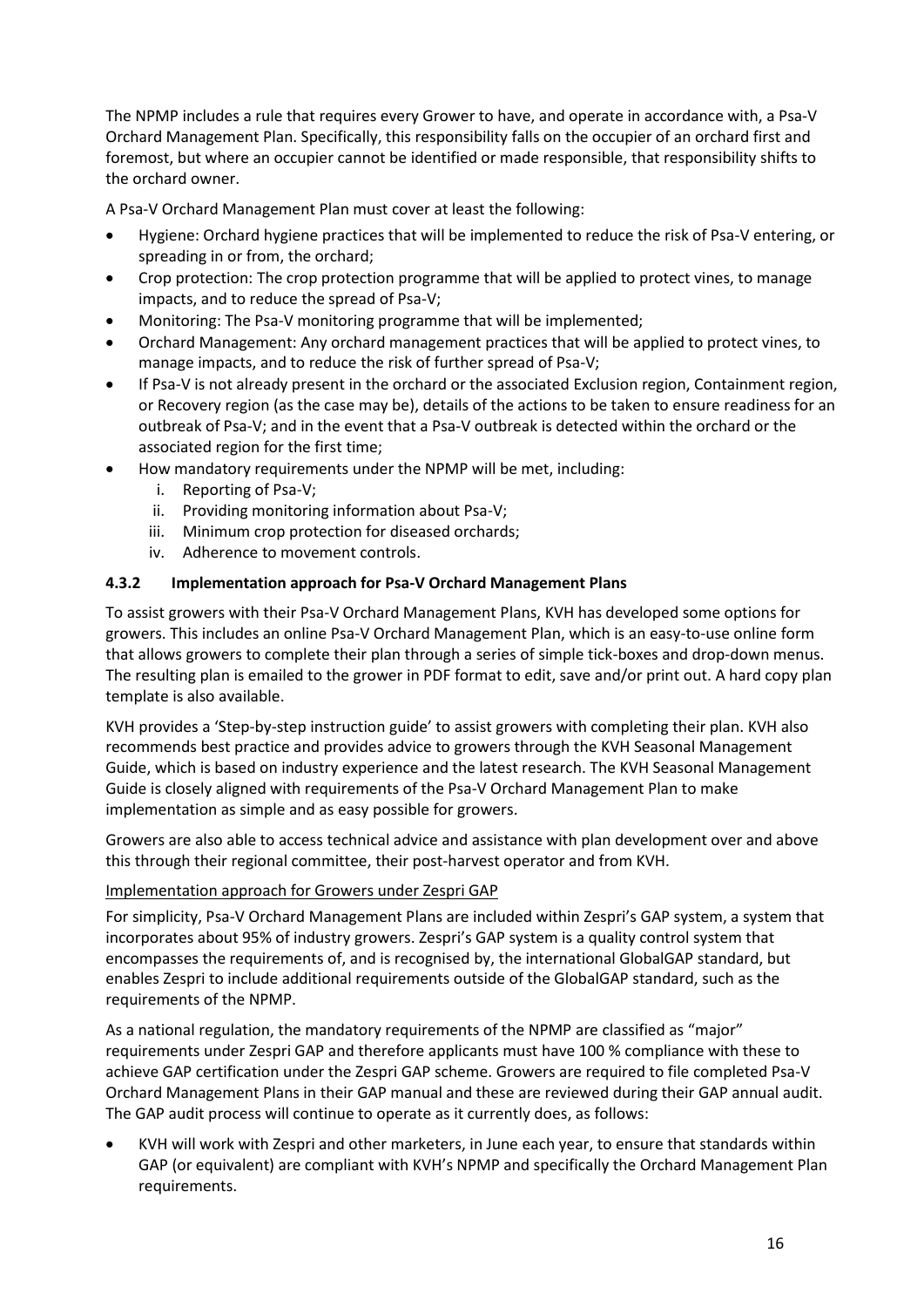- Grower audits will be conducted between October and December by post-harvest operators, who are in turn audited by Zespri.
- Independent verification of this process will be provided by AsureQuality, which also conducts random audits of some post-harvest operators and growers.

#### Implementation approach for other Growers

Growers operating outside of the ZespriGAP will still be subject to an annual audit through one of several options depending on their situation. Those growers who are growing multiple crops under GlobalGAP may choose to include the Psa-V Orchard Management Plan as part of their annual GloabalGAP audit. Other growers will be audited by their packhouse with independent verification of the process by KVH.

#### Compliance

It is expected that by including the Psa-V Orchard Management Plan requirement under the GAP scheme will result in high levels of grower compliance. Failure to have and operate in accordance with a 'Psa-V Orchard Management Plan' is not an offence under the NPMP, but it will result in implications under the GAP scheme. In situations that create a significant risk to other growers (e.g., where an orchard is considered 'unmanaged'), an authorised person has ability to require that a Grower has risk management plan in place for his/her orchard (e.g., through a notice of direction under s.122 of the Biosecurity Act).

#### <span id="page-16-0"></span>**4.4 KVH approved crop protection products**

#### **4.4.1 Policy on KVH approved crop protection products**

#### Desired outcome

To enable effective crop protection, by enabling Growers and others access to crop protection products that have known efficacy against Psa-V.

#### Background

Effective crop protection is one of the foundations of effective Psa-V management.

There are many claims made about hundreds of potential crop protection products, some of which may be accurate and some of which may not be accurate. Growers and others need to have confidence that the crop protection products they apply are going to be effective, and can be legally applied.

Through research and testing, a suite of crop protection products have been identified that show degrees of efficacy in the control of Psa-V, as well as best practice in terms of their application.

A mandatory requirement of the NPMP is to have an effective crop protection programme in place.

An effective crop protection programme must include at least one effective crop protection product, applied at a label rate as required in the KVH Psa–V Best Practice Guide. "Effective crop protection products," are those which ACVM has issued a label claim as approved for use in Psa-V control. The objective of this requirement is to provide a minimum level of protection against Psa-V, yet provide enough flexibility for growers to encourage innovation and enable development of orchard management practices that may provide a high level of protection and be cost-effective in their specific orchard situation.

#### NPMP and other regulatory requirements

The NPMP includes a rule (Rule 5) that specifically requires Growers responsible for orchards with Psa-V present to apply an effective crop protection programme, which includes annual application of at least one effective crop protection product. An 'effective crop protection product' is defined in the NPMP as *a crop protection product that is included on a KVH list of approved crop protection products*.

Application of an effective crop protection product may also be required to comply with other parts of the NPMP, including:

- Rule 1, i.e. the requirement that Growers have and implement a Psa-V Orchard Management Plan;
- Rule 6, i.e. the requirement to ensure an orchard is not an 'unmanaged orchard';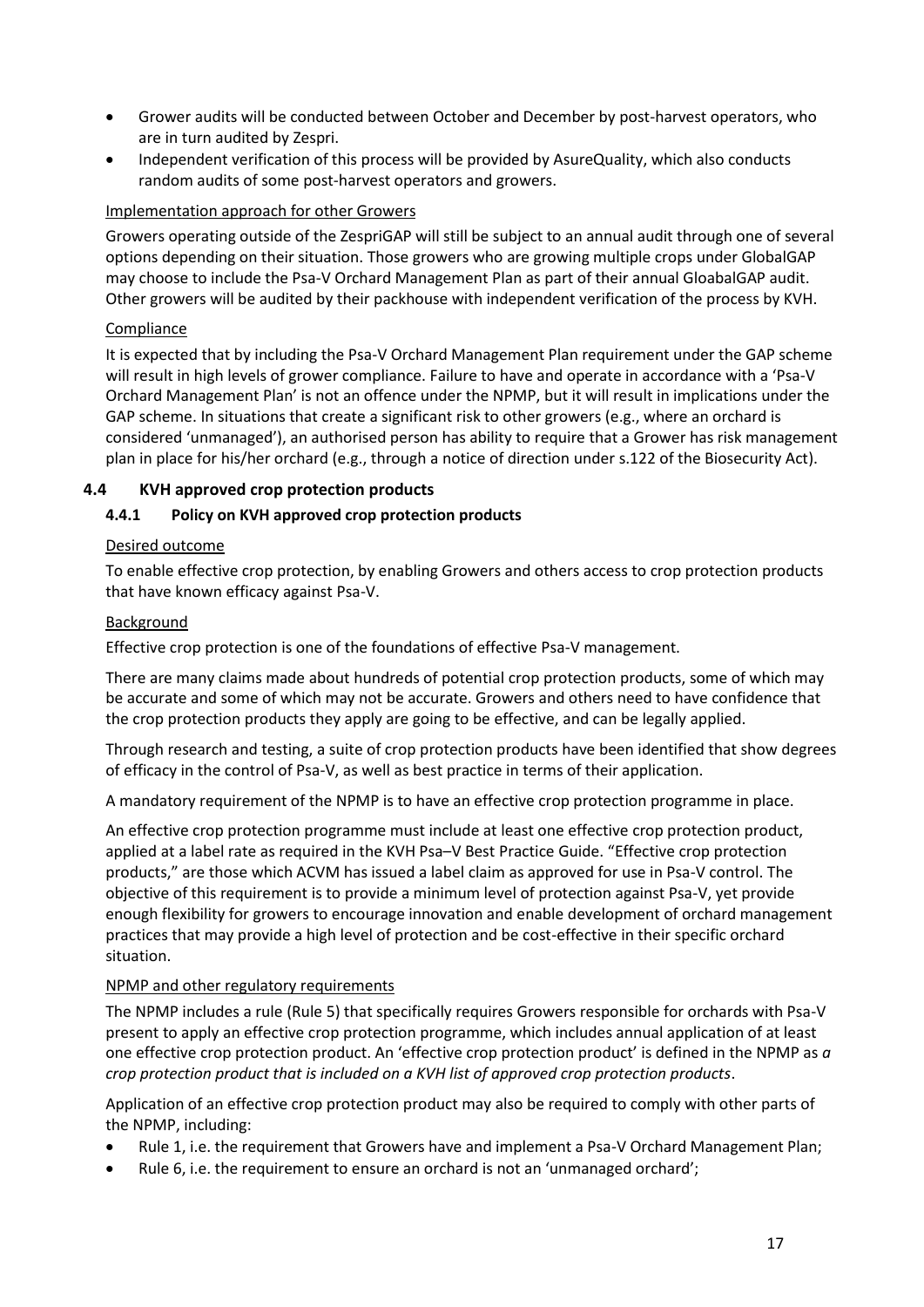Movement controls, i.e. where a condition of movement is to apply an effective crop protection product.

Prior to testing products in the laboratory or field, approval is required by the Environmental Protection Agency (EPA) under the Hazardous Substances and New Organisms Act 1996 and/or by the Ministry for Primary Industries (MPI) under the Agricultural Compounds and Veterinary Medicines (ACVM) Act 1997. Commercial sale of products for Psa-V control require registration under the ACVM Act and have an HSNO approval.

#### **4.4.2 Implementation for KVH approved crop protection products**

KVH will maintain a list of 'effective crop protection products' on the KVH website, and specific advice on best practice in crop protection will be provided in management guides (e.g., the Psa-V Best Practice Guide for Growers, and in a Nursery Management Guide for nurseries and other persons growing kiwifruit plants for sale).

To become approved, a crop protection product must undergo a multi-stage product testing process that will determine the efficacy of a product in controlling Psa-V infection in kiwifruit vines. Testing of products is conducted as part of the KVH/Zespri Research and Development Programme. Products that successfully complete the testing process by demonstrating efficacy against Psa-V may then be submitted to ACVM for a label claim in relation to Psa-V effectiveness. Only products that receive a label claim from ACVM are then approved for use in Psa-V control and considered an "effective crop protection product".

KVH/Zespri conduct product testing for the purposes of controlling and/or curing Psa-V infection in kiwifruit vines. As with any orchard management technique or application, the use of products may cause incidental effects on kiwifruit vines, which are as yet unknown and will not be tested as part of these studies. Once efficacy of a product is determined, further analysis is required to determine the application impact for kiwifruit growers.

The most promising chemical formulations that are registered for use on kiwifruit in New Zealand will be included in KVH's Psa–V Best Practice Guide. Applying one of these products according to directions specified in KVH's Seasonal Management Guide will meet the NPMP requirement to include application of at least one effective crop protection product.

An exemption to rule five annual application of at least one effective crop protection product may be applied in cases where a land owner can clearly demonstrate they are effectively managing the risk of Psa-V on their orchard through their Psa-V orchard management plan, records and practices undertaken on the orchard, therefore posing a low Psa-V risk. An exemption will apply for a maximum 12 month period and may be retracted in the event that Psa-V management practices fail to control Psa-V in line with the level of control achieved on other orchards in the neighbourhood and district

#### <span id="page-17-0"></span>**4.5 Psa-V Risk Management Plans (post-harvest operators and processors)**

#### **4.5.1 Policy on Psa-V Risk Management Plans**

#### Desired outcome

All post-harvest operators and kiwifruit processors have a plan for managing risk of Psa-V within their operation, and have confidence that they are meeting the requirements of the NPMP.

#### **Background**

Post-harvest operators and processors manage significant movements of people, vehicles, equipment and fruit that can be contaminated with kiwifruit leaf and plant material; moving these between orchards and the main post-harvest or processing facility. Post-harvest operators and processors already recognise this and play a key role in managing Psa-V risks associated with their own operations. By documenting how they manage these risks related to Psa-V they will produce a plan that will assist them in their operations, while also providing confidence that they are meeting the requirements of the NPMP.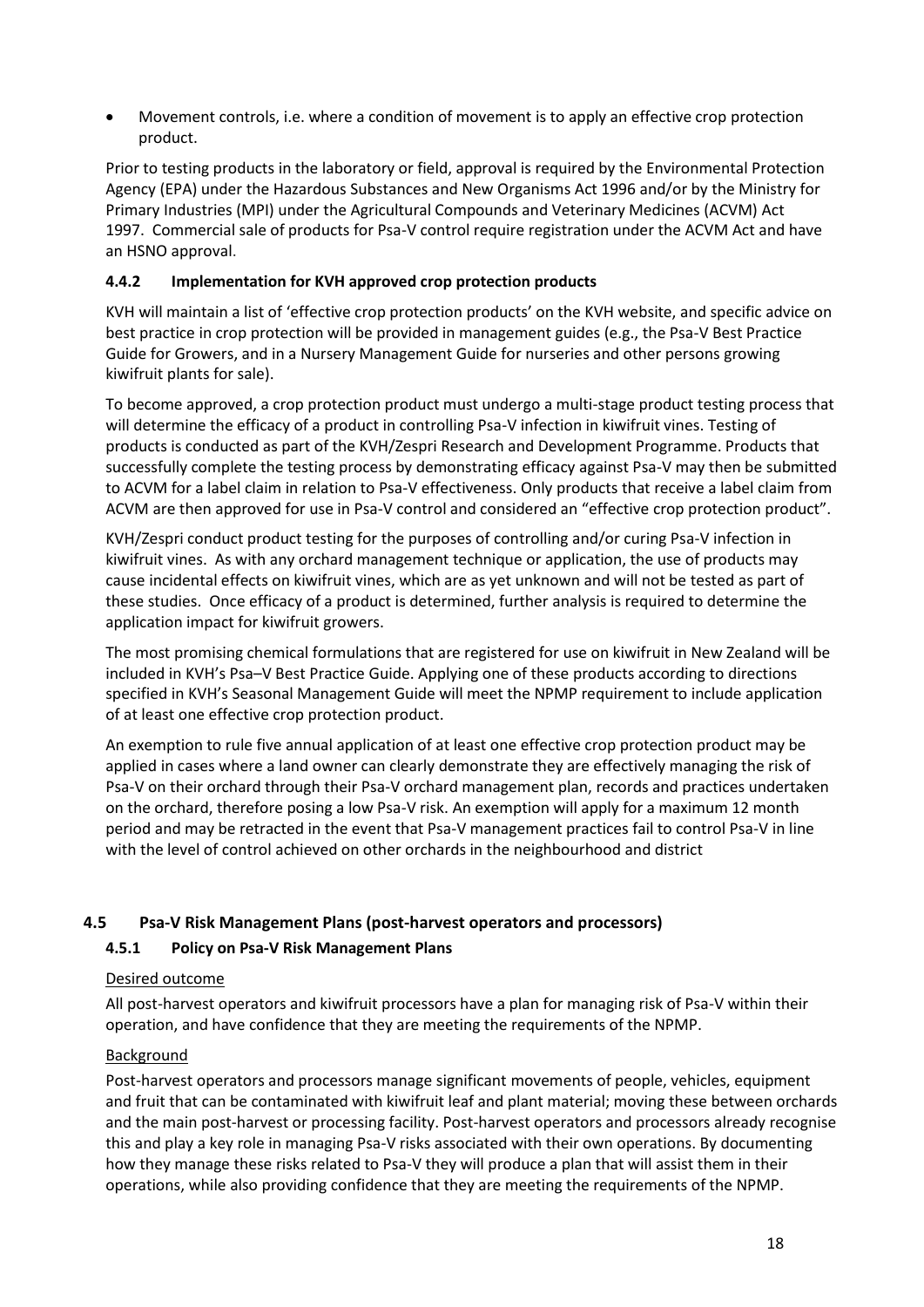There are some mandatory requirements that Psa-V Risk Management Plans must cover, some of which should already be standard operating procedures for these operations.

#### NPMP requirements

The NPMP requires that all post-harvest operators and kiwifruit processors must have in place, and operate in accordance with, a Psa-V Risk Management Plan. The Psa-V Risk Management Plan must include:

- The practices and procedures that will be applied in order to:
	- i. reduce the risk of bins of fruit becoming contaminated with kiwifruit leaf and plant material prior to transport;
	- ii. contain fruit that could be contaminated with kiwifruit leaf and plant material during transport (as required under the relevant protocol);
	- iii. remove, contain, and safely dispose of any residual contaminant kiwifruit leaf plant material after transport or during processing;
	- iv. sanitise fruit and any bins or other equipment used to transport or handle fruit prior to processing and packaging (as required under the relevant protocol);
	- v. ensure that any vehicles or equipment that leave the person's premises are free of kiwifruit leaf and plant material; and
	- vi. maintain a level of general hygiene that reduces the risk of any item that could be contaminated with Psa-V being moved from, or being allowed to leave, the post-harvest of processing facility.
- What systems exist for traceability of fruit and how the integrity of these systems are maintained.
- How the Psa-V Risk Management Plan complies with other requirements of the NPMP, such as controlled area notices, reporting and provision of information.

Post-harvest operators must provide KVH with a copy of their Psa-V Risk Management Plan, and provide any supporting information records that verify they operate in accordance within that plan upon request. These documents must be provided within one week of KVH making any such request.

#### **4.5.2 Implementation approach for Psa-V Risk Management Plans**

#### Post-harvest

KVH provides a Psa-V Risk Management Plan 'systems audit report' document which is available on the KVH website. This document also serves as a template that post-harvest operators can use to create a Psa-V Risk Management Plan (by completing this document the operator will have created their Psa-V Risk Management Plan).

KVH provides feedback on proposed Psa-V Risk Management Plans. A finalised document, complete with any required amendments must be filed with KVH prior to the post-harvest operator commencing packing for the season.

An audit of the post-harvest operator must occur during the packing season to verify that the measures stated in the Psa-V Risk Management Plan are being implemented. This audit is coordinated by KVH.

#### Processors

The procedure for Processors to obtain an approved Psa-V Risk Management Plan is similar to that for post-harvest operators. Processors of kiwifruit must register with KVH. A KVH 'systems audit report' document is available for processors on the KVH website, which they can use as a template to produce a Risk Management Plan and submit this to KVH. A finalised Psa-V Risk Management Plan, including any amendments that KVH may request in their review, must be filed with KVH prior to any processing of kiwifruit for the season. A requirement as part of this procedure is that Processors are only able to obtain kiwifruit from post-harvest operators that already have approved Psa-V Risk Management Plans in place.

An audit of processors will be conducted on an annual basis to verify that measures stated in the Psa-V Risk Management Plan are being implemented; KVH will complete these audits.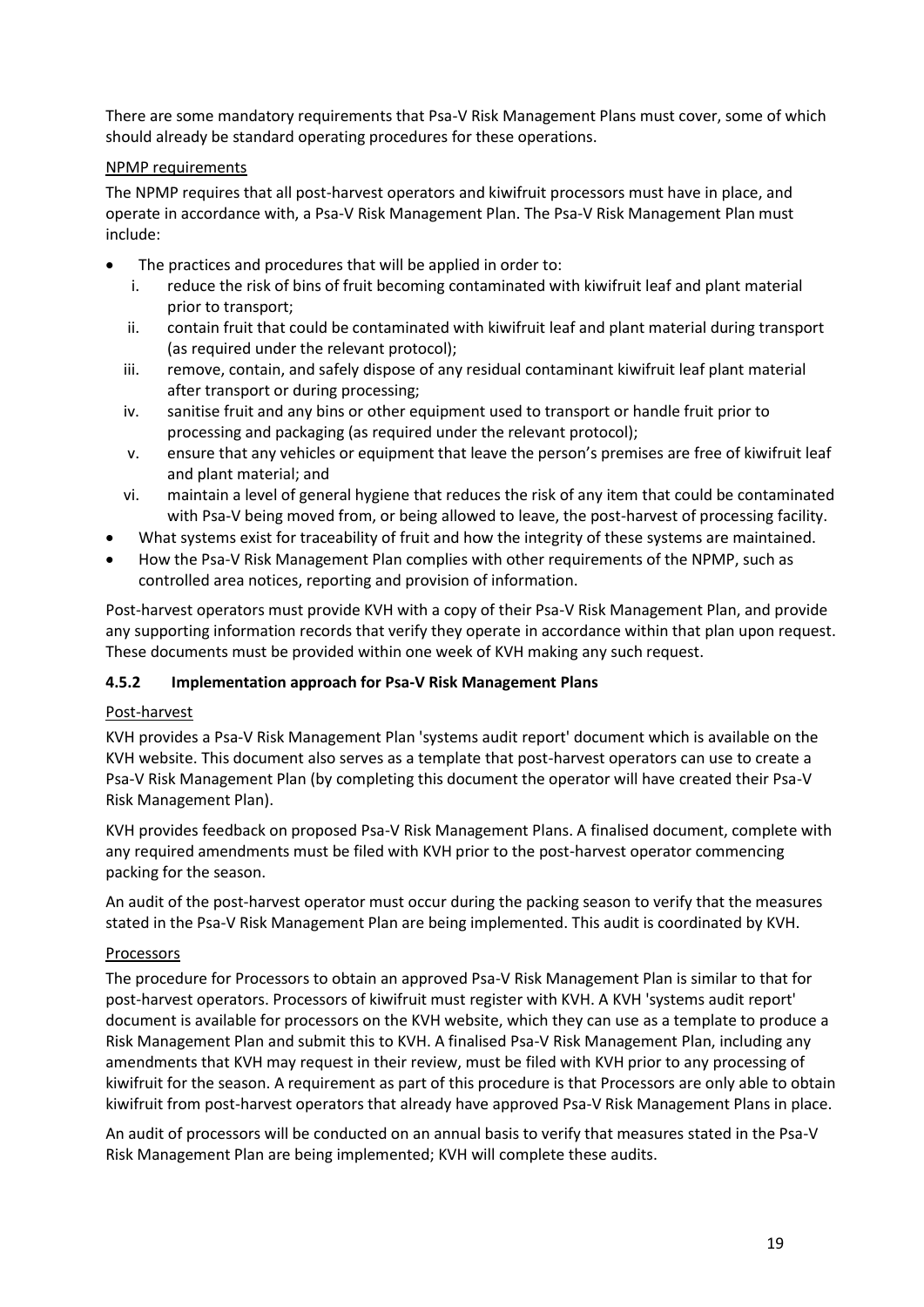#### <span id="page-19-0"></span>**4.6 Accreditation / Certification / Registration (Nurseries, pollen operators, budwood distributors)**

#### **4.6.1 Policy on accreditation for nurseries, pollen operators and budwood distributors**

#### Desired outcome

All nurseries, pollen operators and budwood distributors apply effective biosecurity risk management practices, and supply plant material to the kiwifruit industry without spreading Psa-V.

#### **Background**

Movement of plant material, including nursery stock, pollen and budwood, is a high-risk pathway for the further spread of Psa-V. KVH has worked with the key industries involved in movement of plant material (i.e. nurseries, pollen operators and budwood distributors) to develop risk management practices that are consistent with achieving NPMP objectives.

KVH currently approaches this in two ways, by:

- 1. Providing a Kiwifruit Plant Certification Scheme (KPCS) for nurseries; and
- 2. Requiring nurseries not selling certified plants, and pollen and budwood operators, to register with KVH and have and implement a KVH-approved risk management plan.

#### NPMP requirements

The NPMP enables KVH to establish movement controls that apply to risk items, including nursery stock, pollen and budwood. These are tailored to each risk item (or groups of similar risk items where appropriate) and to regions (i.e. to achieve the different objectives for exclusion, containment or recovery regions). By establishing movement controls, KVH is able to 'restrict', 'regulate' or 'prohibit' particular movements, and through this approach can permit movements and apply conditions. This enables KVH to allow movements where risks are managed to an acceptable level. Plant certification, registration and risk management planning (as above) are the key ways that KVH is able to recognise risks are being managed to an acceptable level, and KVH establishes these requirements as 'conditions' when setting movement controls.

#### **4.6.2 Implementation approach for accreditation of nurseries, budwood distributors and pollen operators**

The specific movement controls that apply to nurseries, budwood distributors and pollen operators are specified on the KVH website (www.kvh.org.nz/Movement Controls).

The approach to plant certification - including standard setting, audit requirements, independent monitoring and diagnostic testing and support that KVH will provide (e.g., templates, best practice advice etc.) - is set out for nurseries, pollen operators and budwood distributors below.

#### Nurseries

A nursery is defined as 'any entity that propagates *Actinidia* plant species to any age for sale or movement outside of the property'; this includes orchards with nursery plantings intended for sale or distribution outside of the property boundaries.

KVH has established the Kiwifruit Plant Certification Scheme (KPCS) to provide protection against Psa-V and other wider biosecurity risks to the kiwifruit industry and increase the prospects of successful vine establishment by starting with healthy disease free material.

The 'goal' and 'benefits' the scheme seeks to achieve are as follows:

*Goal: To enable growers to purchase kiwifruit plants of known plant health status<sup>1</sup> , supporting long term success and future growth of the New Zealand kiwifruit industry.* 

*1 levels of freedom from specified pests or diseases*

*Benefits:*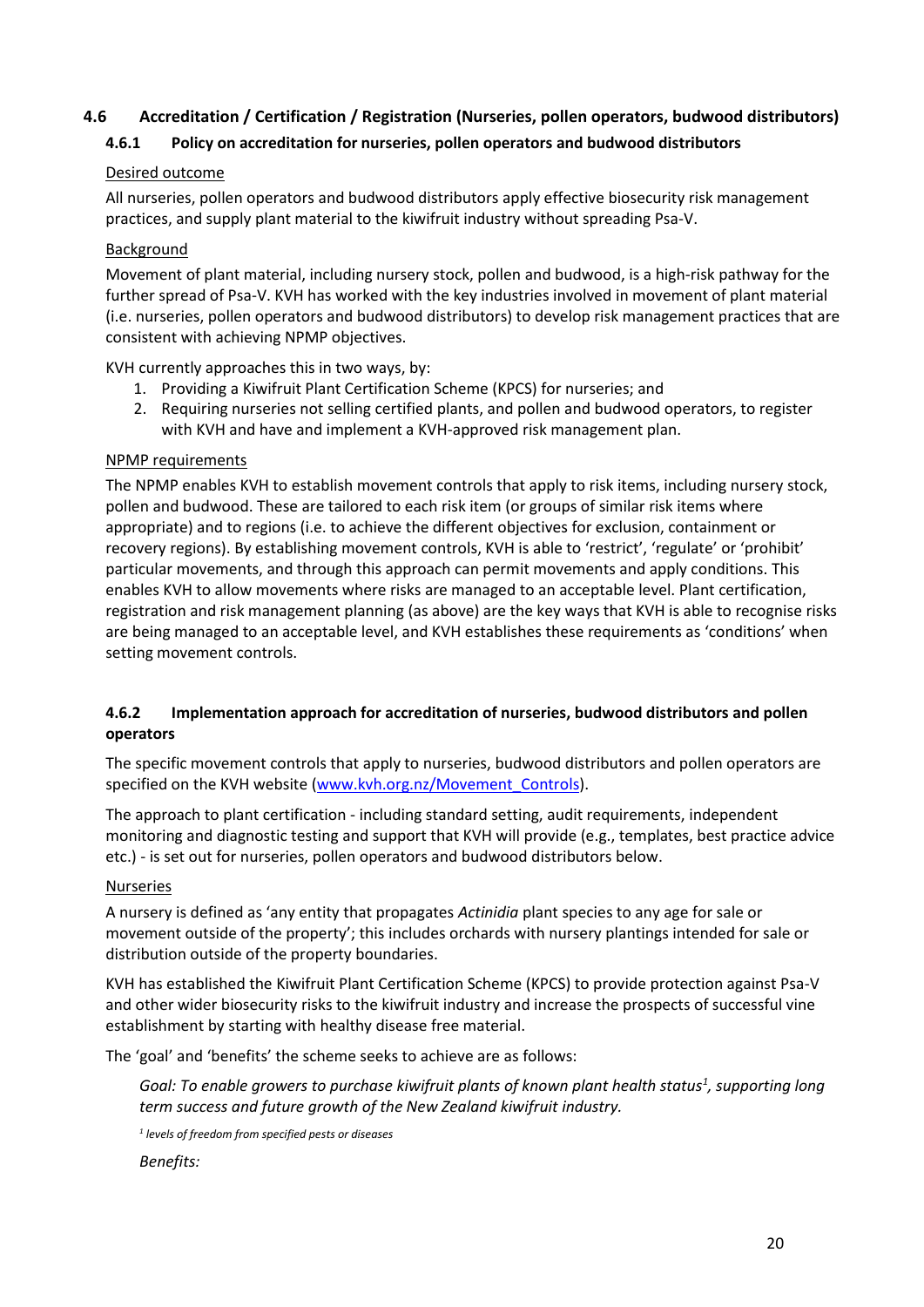- o *Minimising the risk that any new to New Zealand high risk pests or diseases (including new strains of Psa-V) are rapidly spread, to give the best chance of successful response with least possible impacts;*
- o *Minimising the spread of specified established diseases, including Psa-V, between kiwifruit growing regions;*
- o *Increasing the prospects of successful vine establishment in a Psa-V environment (i.e. by starting with healthy plants of known pest and disease status);*
- o *Allowing efficient movement of cultivars throughout New Zealand;*
- o *Supporting movement of cultivars to offshore commercial opportunities;*
- o *Recognising nurseries operating to professional standards; and*
- o *Reducing nursery business risk and uncertainty, by providing a clear and enduring framework on which business decisions can be based.*

The KPCS was approved and launched by the KVH Board in May 2014, initiating a transition to full implementation of the scheme commencing 1 October 2016.

Nurseries not selling plants certified under the Kiwifruit Plant Certification Scheme are required to register on the KVH website or phone KVH on 0800 665 825. These nurseries are also required to complete a Psa-V Nursery Stock Risk Management Plan.

Movement controls for all nursery stock, certified or otherwise, are detailed within the KVH Protocol: Nursery Stock, available on the KVH website [\(www.kvh.org.nz/indnurseries\)](http://www.kvh.org.nz/indnurseries).

#### Budwood Distributors

KVH defines a budwood distributor as 'any entity or person that sells or distributes kiwifruit budwood outside of the KPIN from which it is collected'. The movement of budwood is a high-risk pathway, as Psa-V can be present within budwood asymptomatically (i.e. without expressing symptoms).

The KVH Protocol: Budwood specifies movement controls and requirements for budwood distributors; including the need to register with KVH, and have and implement *Psa-V Budwood Risk Management Plan*. The KVH Protocol: Budwood and a Psa-V Budwood Risk Management Plan template and model plan are available on the 'Budwood/Grafters' page on the KVH website ([www.kvh.org.nz/indgrafters\)](http://www.kvh.org.nz/indgrafters).

#### Pollen Operators

KVH defines a pollen operator as 'any entity or person that harvests, processes and/or distributes kiwifruit male flowers and pollen for use in commercial pollination'. All pollen mill operators (including growers who mill for their own use) and anyone who has sourced pollen from a mill for further distribution is required to register and adhere to requirements in the KVH Protocol: Artificial Pollination.

One of the movement control 'conditions' for pollen is a requirement that operators must register with KVH, and have and implement *Psa-V Pollen Risk Management Plan*.

A protocol for movements of pollen, and a Psa-V Pollen Risk Management Plan template are available on the 'Bees and Pollen' page on the KVH website ([http://www.kvh.org.nz/beekeepers\)](http://www.kvh.org.nz/beekeepers).

#### <span id="page-20-0"></span>**4.7 Unmanaged orchards**

#### **4.7.1 Policy for unmanaged orchards**

#### Desired outcome

To reduce the risk of Psa-V spreading from unmanaged orchards to other orchards, nurseries or regions, by supporting growers to re-gain control of infection risk within their orchard(s) and return to a situation where Psa-V is effectively managed in accordance with a Psa-V Orchard Management Plan.

Background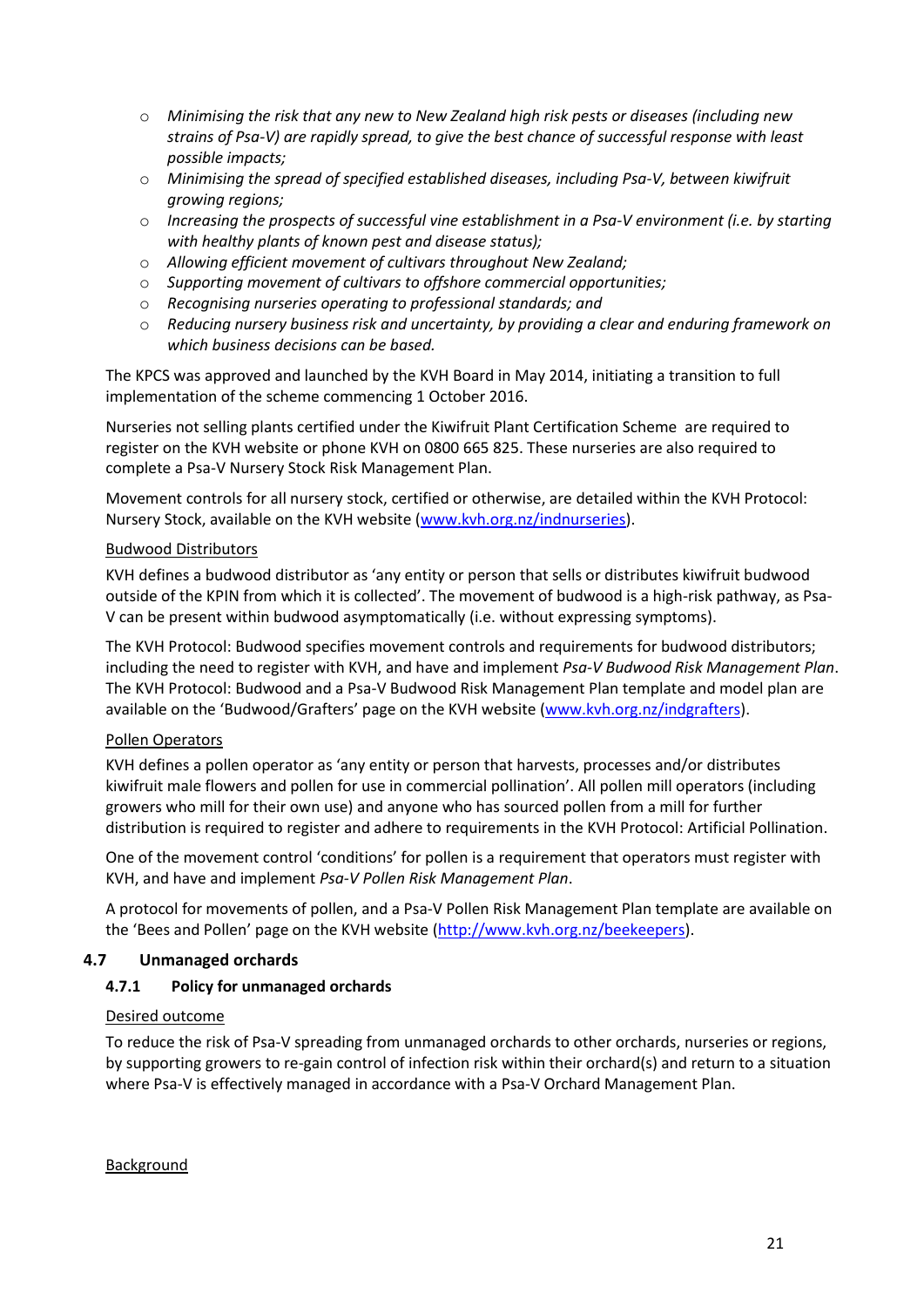Diseased orchards, if left unmanaged, will release inoculum into the environment that can pose a risk of wind and water-borne spread of Psa-V to neighbouring orchards. This increases the risk of Psa-V spread via a range of pathways to other orchards and regions. Lowering inoculum levels is considered by KVH to be a key part of the strategy to achieve successful kiwifruit production with more Psa-V tolerant varieties.

Growers need to decide the management approach best suited to their situation. KVH will continue to provide best practice advice to assist Growers, through the KVH Seasonal Management Guide. The NPMP requires that each Grower sets out their management approach in a Psa-V Orchard Management Plan (with ability to adapt this as their situation changes) and operates in accordance with it. The NPMP also requires that Growers (landowners or occupiers) responsible for a Psa-V positive orchard have an effective crop protection programme in place, which includes application of at least one effective crop protection product.

The focus of KVH is to intervene in serious cases where an orchard is in a state that could lead to spread of Psa-V infection to other orchards, and where every reasonable attempt has been made to achieve a voluntary solution, without success.

#### NPMP requirements and deciding when an orchard is 'unmanaged'

The NPMP states that a diseased orchard will be considered 'unmanaged' by KVH when:

- *the orchard is not being actively managed to reduce the amount of diseased material; and*
- *the disease situation is deteriorating; and*
- *the orchard is creating a serious risk to neighbouring Growers who are actively managing Psa-V, or to neighbouring 'containment' or 'exclusion' regions.*

The NPMP states that when deciding the level of risk that an orchard poses the following will be taken into account:

- *the overall level of infection within the region;*
- *the density, proximity and Psa-V status of neighbouring orchards;*
- *the nature and extent of the symptoms present on the orchard;*
- *the composition of different kiwifruit varieties grown within the affected orchard and associated level of inoculum these could potentially release; and*
- *the number and nature of movements off the orchard that could lead to further spread of Psa-V.*

To increase certainty for Growers, KVH will endeavour to clarify, in practical terms, how it is likely to interpret the criteria above on-orchard, e.g., by describing in practical terms the nature and extent of symptoms it considers 'significant', and describing the minimum management practices it will accept as reasonable where symptoms are significant. This clarification will be issued on the KVH website and communicated to Growers via the KVH Bulletin from time to time. It will be issued as guidance only and be updated from time to time, reflecting that the overall Psa-V disease situation is dynamic, and understanding of risk will continue to improve over time (i.e. with benefit of research, monitoring and grower experience).

#### **4.7.2 Implementation approach for unmanaged orchards**

KVH will only get involved to take action where there are serious risks (refer to definition in paragraph 5) and where reasonable attempt has already been made by the Grower's post-harvest operator, neighbours and regional coordinator to seek a voluntary solution, without success. That is, KVH will only take action where local and regional solutions have either been exhausted or are not leading to timely management of serious risks.

In practice there will be an escalation model, that starts with providing support and giving every reasonable opportunity to find a voluntary solution, but that also ensures timely action is taken so that serious risks get managed.

KVH will act where its staff identify potentially unmanaged orchards and will respond to reasonable reports or complaints.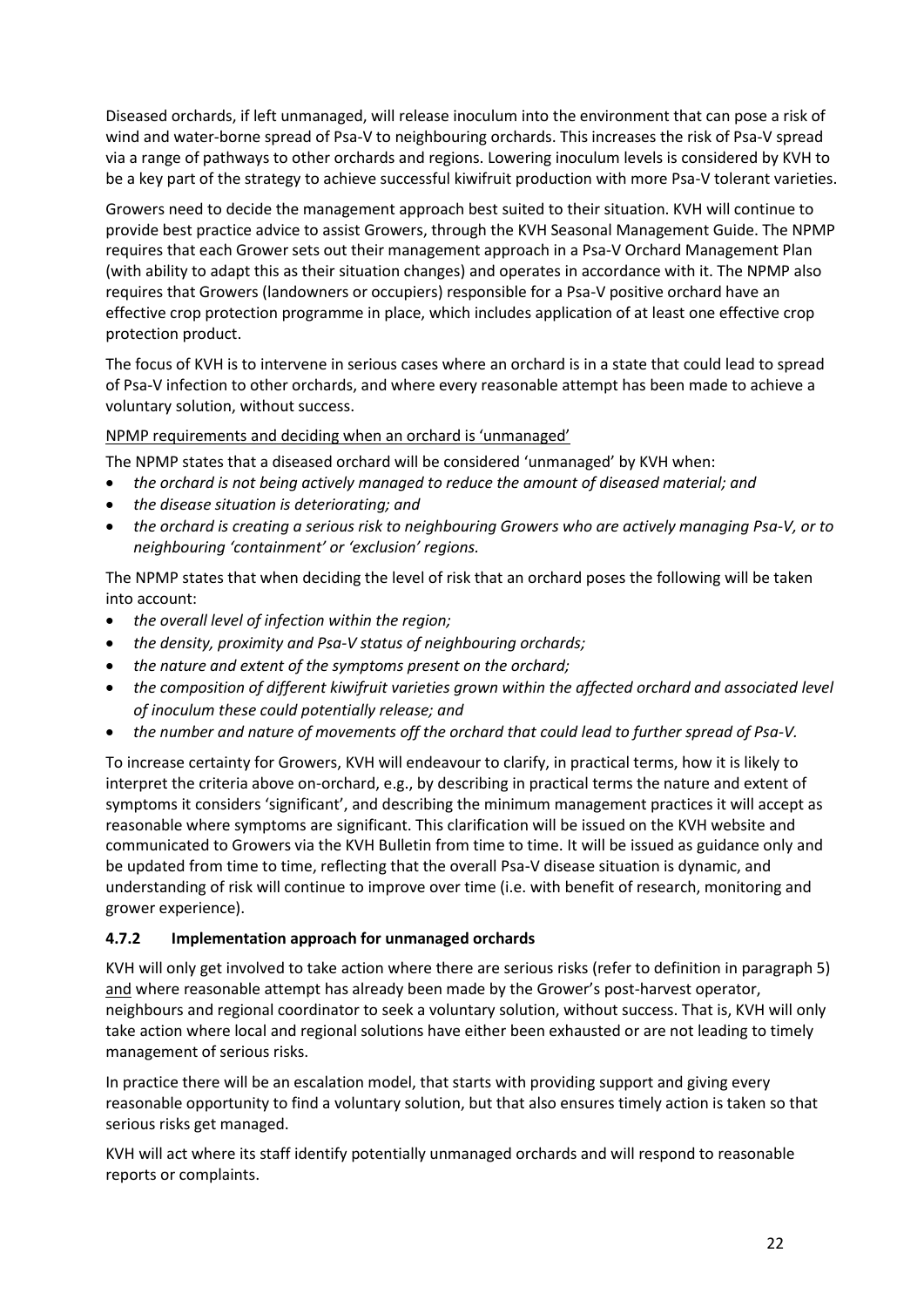The steps to be taken once a potentially 'unmanaged orchard' is identified are set out in Table 2, below. Table 2 also identifies the timing of steps, and clarifies that the speed of management response will be faster for 'extreme cases', compared to 'other cases that pose a serious risk', as follows:

- Extreme cases: this will apply, in particular, for less tolerant varieties, such as Hort16A and situations where disease progression is rapid and level of symptoms that could release inoculum is high. The aim will be to achieve actively management of risks on-orchard within two month.
- Other cases that pose a serious risk: this will apply, in particular, for more Psa-V tolerant varieties, such as Hayward, and situations where disease progression is slower and level of symptoms that could release inoculum is lower. The aim will be to achieve actively management of risks on-orchard within four months.

The course of action to address risk associated with an unmanaged orchard will typically entail removal of infected material and disposal in accordance with KVH protocols, and application(s) of an effective crop protection product.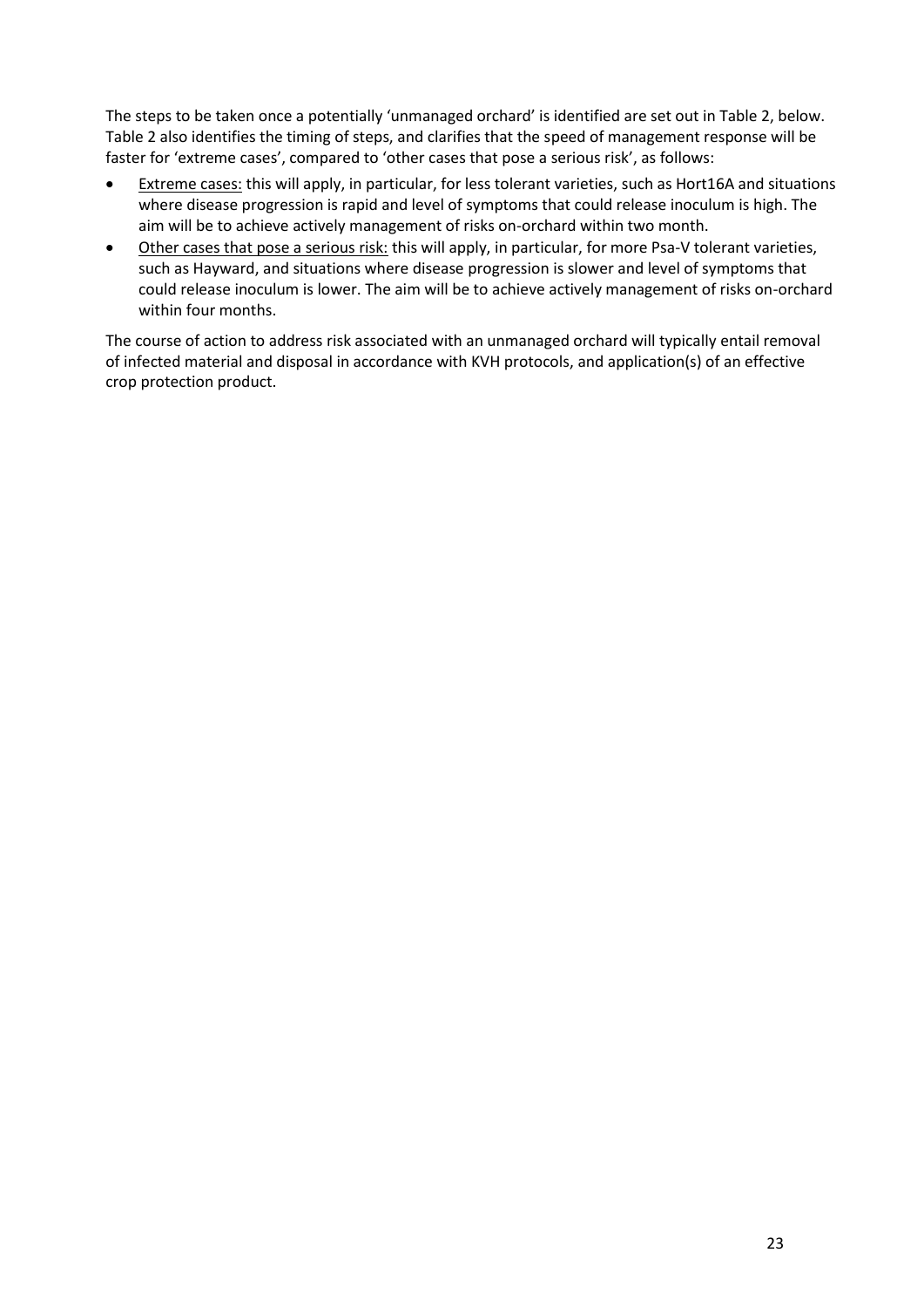**Table 2. Steps and timing once a potential unmanaged orchard is identified, showing how timeframes would differ for 'extreme cases' and 'other cases that pose a serious risk'.**

|    |                                                                                                                            | <b>Indicative timeframe</b>     |                                      |  |  |
|----|----------------------------------------------------------------------------------------------------------------------------|---------------------------------|--------------------------------------|--|--|
|    | <b>Step</b>                                                                                                                | Extreme                         | <b>Other</b>                         |  |  |
| А. | KVH contacts Grower to verify orchard status, affirm KVH                                                                   | Within 2 days                   | Within 2 days                        |  |  |
|    | position on unmanaged orchards, and initially assess Psa GAP                                                               |                                 |                                      |  |  |
|    | / Orchard Management Plan compliance. KVH contacts post-                                                                   |                                 |                                      |  |  |
|    | harvest and regional coordinator.                                                                                          |                                 |                                      |  |  |
| В. | Post-harvest and regional coordinator assess the orchard, then                                                             | Within 4 days                   | Within 4 days                        |  |  |
|    | discuss with KVH to agree whether the case is extreme, or<br>otherwise poses a serious risk.                               |                                 |                                      |  |  |
|    | if denied entry then proceed to Step E.                                                                                    |                                 |                                      |  |  |
|    | if no serious risk is identified then stand down.                                                                          |                                 |                                      |  |  |
|    | C. Post-harvest work with the Grower to agree course of action                                                             | By end of week                  | By end of week 4                     |  |  |
|    | to manage risks, update the Grower's Psa-V Orchard                                                                         | 2                               |                                      |  |  |
|    | Management Plan, and facilitate assistance where appropriate                                                               |                                 |                                      |  |  |
|    | (e.g., neighbours / contractors). Post-harvest update KVH                                                                  |                                 |                                      |  |  |
|    | (including copy of agreement reached and updated plan).                                                                    |                                 |                                      |  |  |
|    | D. Post-harvest check in with the Grower regarding progress and                                                            | As required, up                 | As required, up                      |  |  |
|    | the situation on-orchard, and any further support required.                                                                | until end of                    | until end of week                    |  |  |
|    | Post-harvest update KVH.                                                                                                   | week 4                          | 8                                    |  |  |
|    | If Grower completes agreed course of action and risk is managed                                                            |                                 |                                      |  |  |
|    | then stand down.                                                                                                           |                                 |                                      |  |  |
| Е. | If there is evidence the agreed course of action is either not                                                             | Start of week 6                 | Start of week 10                     |  |  |
|    | taken or is not effective, KVH investigates, discusses the                                                                 |                                 |                                      |  |  |
|    | situation with the Grower and their post-harvest operator,                                                                 |                                 |                                      |  |  |
|    | and attempts to reach agreement on a way forward.                                                                          |                                 |                                      |  |  |
|    | If agreement cannot be reached proceed immediately to step F.                                                              |                                 |                                      |  |  |
|    | If agreement is reached and course of action is taken and is                                                               |                                 |                                      |  |  |
|    | effective then stand down.                                                                                                 |                                 |                                      |  |  |
| F. | KVH checks in with the Grower regarding progress and the<br>situation on-orchard. Post-harvest facilitate assistance where | As required, up<br>until end of | As required, up<br>until end of week |  |  |
|    | appropriate (e.g., neighbours / contractors).                                                                              | week 6                          | 10                                   |  |  |
|    | If Grower completes agreed course of action and risk is managed                                                            |                                 |                                      |  |  |
|    | then stand down.                                                                                                           |                                 |                                      |  |  |
|    | If course of action is not sufficiently managing the risk, then all                                                        |                                 |                                      |  |  |
|    | parties to agree changes required.                                                                                         |                                 |                                      |  |  |
|    | G. Where Grower cooperation and action has not been achieved                                                               | Start of week 8                 | Start of week 12                     |  |  |
|    | through prior steps, KVH works with MPI (where applicable) to                                                              | (or earlier, at KVH             | (or earlier, at KVH                  |  |  |
|    | take appropriate action (e.g., requiring compliance through a                                                              | discretion, where               | discretion, where                    |  |  |
|    | legal direction).                                                                                                          | a Grower does                   | a Grower does not                    |  |  |
|    | If Grower complies with conditions of the notice, then                                                                     | not cooperate or                | cooperate or                         |  |  |
|    | stand down.                                                                                                                | make any real                   | make any real                        |  |  |
|    | Where a legal direction is not followed then enforcement                                                                   | attempt to                      | attempt to                           |  |  |
|    | and/or prosecution options are considered.                                                                                 | address the                     | address the                          |  |  |
|    |                                                                                                                            | orchard situation)              | orchard situation)                   |  |  |

Compliance management and cost-recovery for un-managed orchards

Where reasonable efforts to achieve a voluntary and timely solution have not been successful, where an action, or inaction, is creating significant risk to Growers, either: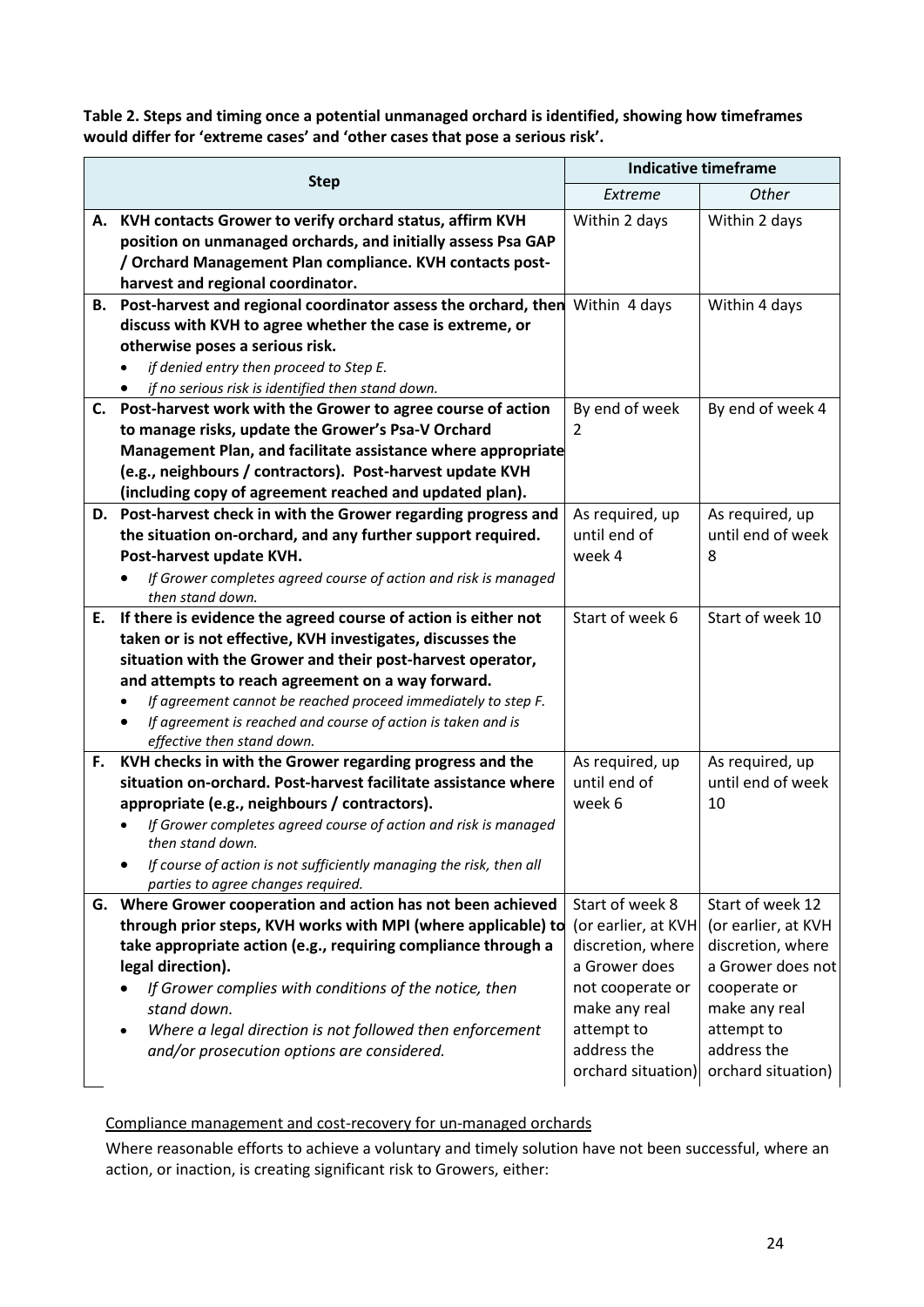- a KVH authorised person will issue the 'Notice of Direction' under section 122 of the Biosecurity Act, which sets out the management actions that must be taken by the land owner or occupier, and when those actions must be undertaken by; or
- KVH may agree with the Ministry of Primary Industries (MPI) that MPI leads compliance and enforcement action in accordance with an agreed *Operating Protocol* between the two agencies.

Where KVH issues a Notice of Direction and that notice is not complied with, KVH will:

- act on default under section 128 of the Biosecurity Act, by appointing a contractor to carry out the work set out in the Notice of Direction.
- procure services (as referred to in paragraph 9. above) from a 'panel of contractors', which it preselects on the basis of ability to reliably deliver cost-effective and timely services. KVH will consider at least two quotes before selecting its preferred contactor.
- recover costs from the landowner or occupier under section 128 of the Biosecurity Act, and will only recover the costs of services delivered by the third party contractors (as referred to in paragraph 9 above). KVH will not recover costs associated with KVH staff time or legal advice. All costs recoverable shall be a charge against the land concerned.

#### <span id="page-24-0"></span>**4.8 Abandoned orchards**

#### **4.8.1 Policy for abandoned orchards**

#### Desired outcome

To reduce the risk of Psa-V spreading from abandoned orchards, either by:

- returning the orchard to a situation where it is effectively managed in accordance with Psa-V Orchard Management Plan; or
- removing abandoned vines and kiwifruit plant material, to eliminate Psa-V risk.

#### Background

Abandoned orchards are potential reservoirs for Psa-V. As these are unlikely to receive any form of crop protection, they are high risk sites for potential establishment, amplification and spread of Psa-V between orchards and regions.

Abandoned orchards with fruit present on vines pose a risk in terms of spread of kiwifruit seeds (for example, by birds), which could lead to establishment of wild kiwifruit populations. Wild kiwifruit populations are high risk sites for potential establishment, amplification and spread of Psa-V. Wild kiwifruit also threatened indigenous biodiversity values, which is outside the scope of the NPMP but is of significant concern to regional authorities, and the communities they represent (covered below).

#### Relationship with regional authorities and regional pest management plans

Some regional authorities also have an interest in, and take action to manage, abandoned orchards in order to prevent establishment of wild kiwifruit, as part of a strategy to reduce the impact of wild kiwifruit on indigenous biodiversity values. Increasingly, regional authorities are adding 'wild kiwifruit' as a pest within their Regional Pest Management Plans. This strategic approach recognises that wild kiwifruit is one of the more difficult weeds to control, and a clear case where 'prevention is better than cure'.

Where the interests of KVH and a regional authority align (i.e. KVH 'interest in reducing spread of Psa-V' and regional authority 'interest in reducing impacts on indigenous biodiversity' respectively), KVH will take action in partnership with the regional authority concerned, in accordance with a Memorandum of Understanding (MOU) or any other form of agreement reached between the parties.

#### Approach to working in partnership and cost-sharing to achieve voluntary compliance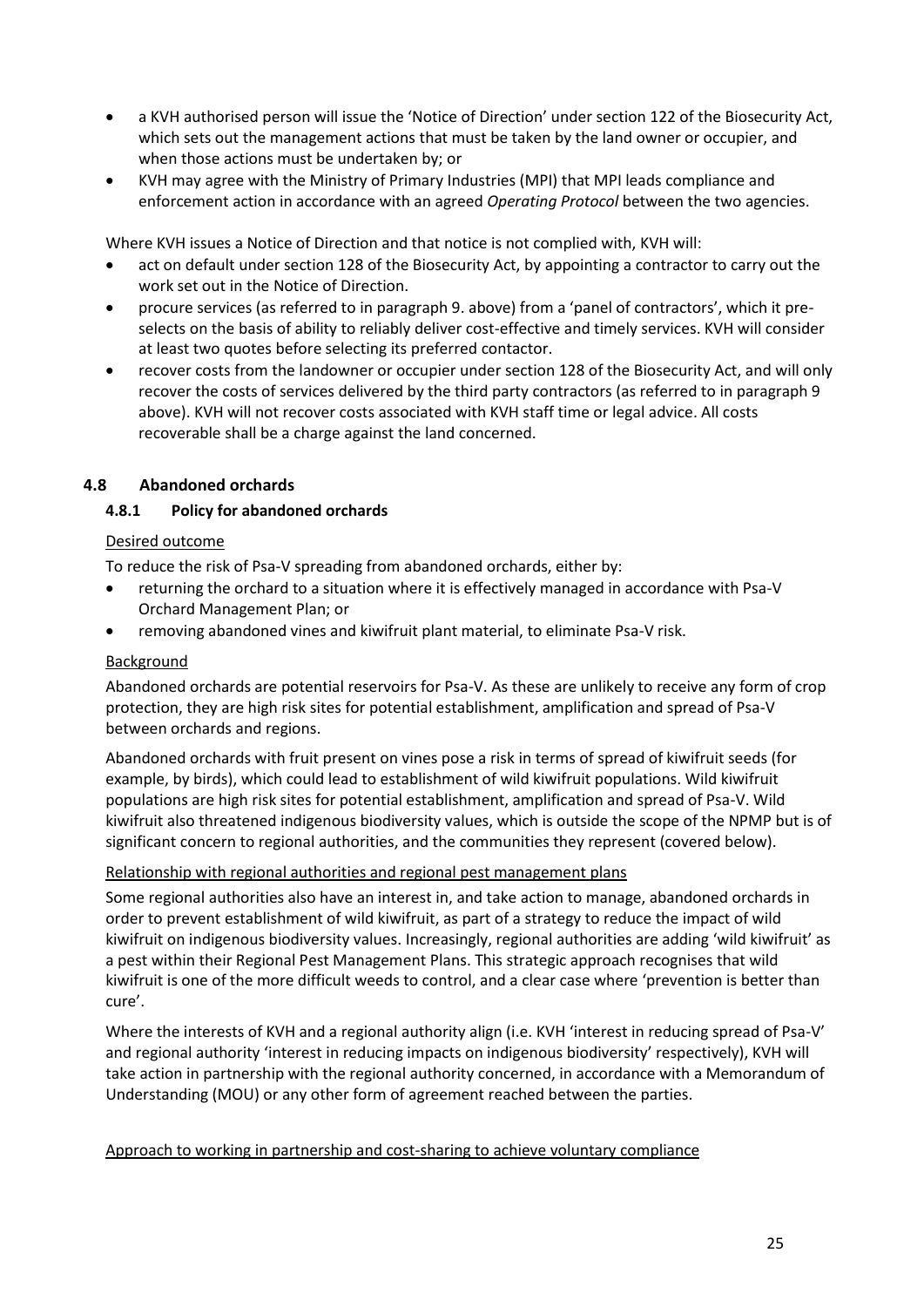KVH will work with regional authorities and other partners (e.g., District Councils, significant public and private landowners) where there is mutual interest in managing risk associated with an abandoned orchard. KVH will contribute funding within a partnership where:

- i. this is to address a 'historic abandoned orchard', defined as 'an orchard that was abandoned before Psa-V was first detected in NZ (i.e. prior to November 2010);
- ii. a local partnership is formed, where other parties (e.g., regional council and/or landowner) are contributing resources;
- iii. where the arrangement involves/provides for on-going monitoring and follow-up control as required; and
- iv. for cases where the total cost of control and follow-up monitoring/control is under \$20k.

For all other cases (i.e. where abandoned after Psa-V arrived, or for historic cases where the \$20k is exceeded) a 100% cost recovery policy will apply.

NPMP requirements and deciding when and orchard is '*abandoned*' and level of risk

The NPMP states that an orchard will be considered 'abandoned' when:

*Any orchard which is not winter pruned or tied after 1 October each year, or where fruit remains un-harvested after 30 June each year.*

The NPMP defines 'winter pruned' as:

*Activity carried out within an orchard after harvest and before bud-break, involving pruning and tying down canes in order to set a commercial crop.*

The level of risk associated with each abandoned orchard will not be equal. And there is potential for a significant number of abandoned orchards, which could require KVH and regional authorities to make difficult prioritisation decisions. Therefore, a risk-based approach will be taken when prioritising the management of abandoned orchards.

When identifying the 'level of risk' associated with an abandoned orchard KVH will take account of:

- i. The overall level of infection within the region; and
- ii. The proximity of adjacent or nearby 'Containment' or 'Exclusion' regions; and
- iii. The proximity and Psa-V status of adjacent and nearby orchards; and
- iv. The nature and extent of the symptoms present on the abandoned orchard; and
- v. The composition of different kiwifruit varieties grown within the abandoned orchard and associated level of inoculum these could potentially release; and
- vi. The number and nature of potential movements into, within, leaving or adjacent to the abandoned orchard, which could lead to further spread of Psa-V.

When deciding the priority associated with an abandoned orchard, KVH will take account of:

- i. The level of risk and related criteria (as above);
- ii. The relative level of risk in relation to unmanaged orchards and wild kiwifruit (i.e. so KVH focuses on addressing the greatest Psa-V inoculum risks first, across unmanaged orchards, abandoned orchards and wild kiwifruit);
- iii. Whether the abandoned orchard falls under terms of any agreement (such as a MOU) with a regional authority, and the extent of alignment between the interests of KVH and that regional authority.

#### **4.8.2 Implementation approach for abandoned orchards**

KVH will work with regional authorities and other partners (as above) where there is mutual interest in managing risk associated with an abandoned orchard to achieve voluntary compliance. KVH will focus on achieving timely protection / addressing significant risks to kiwifruit growers, and will work with regional authorities and others to clarify arrangements in advance wherever possible to avoid delays.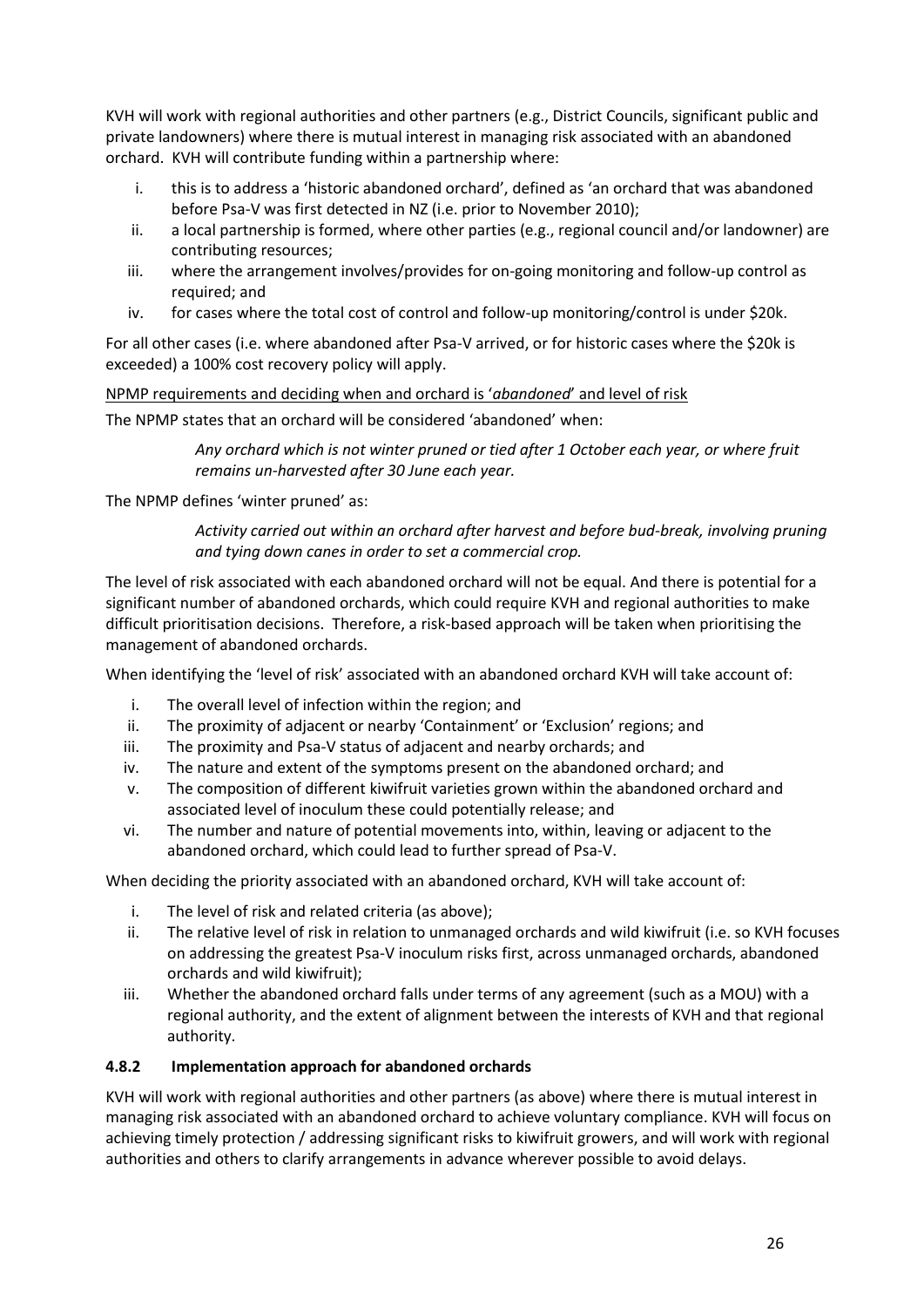Where the implementation approach under terms of such an agreement varies from this policy, the terms of that agreement prevail. [Note that in establishing such agreements KVH will endeavour to achieve consistency with this policy, and any substantial variation in relation to this policy will require KVH Board approval]

KVH will act to implement this policy where reasonable attempt has already been made by KVH operational staff along with the regional coordinator, neighbours and the Grower's post-harvest operator (where applicable) to seek a voluntary solution, without success. That is, KVH compliance staff will only take action where local and regional solutions have either been exhausted or are not leading to timely management of risks or the regions have requested KVH support.

In practice there will be an escalation model, that starts with providing support and giving every reasonable opportunity to find a voluntary solution, but that also ensures timely action is taken so that significant risks get managed.

KVH will act where its staff identify potentially abandoned orchards and will respond to reasonable reports or complaints.

The steps to be taken once a potentially abandoned orchard is identified are set out in Table 3, below. Table 3 also identifies indicative timing at each step, and clarifies that the speed of management response will be faster for 'extreme cases', compared to 'other cases that pose a significant risk', as follows:

- **Extreme cases:** this will apply, in particular, for less tolerant varieties, and situations where disease progression is rapid and level of symptoms that could release inoculum is high. The aim will be to achieve actively management of risks on-orchard within one month.
- **Other cases that pose a significant risk**: this will apply, in particular, for more Psa-V tolerant varieties, such as Hayward, and situations where disease progression is slower and level of symptoms that could release inoculum is lower. KVH will prioritise such cases, with compliance timeframes to be determined based on priority.

A significant number of abandoned orchards have been identified and removed to date: A number of lower risk abandoned orchards remain on the KVH register, which will continue to be prioritised and worked through.

The course of action to address risk associated with an abandoned orchard will typically entail:

- completion of winter pruning and removal of commercially viable fruit, returning the orchard to a managed situation in accordance with a Psa-V Orchard Management Plan; or
- removal and disposal of vines in accordance with KVH protocols.

KVH will play a facilitation role to assist Growers or landowners with an abandoned orchard, or an orchard which is struggling for whatever reason and likely to be abandoned, to connect with other people or organisations who are interested in possible management opportunities; that is, to maintain or return the orchard to a managed state.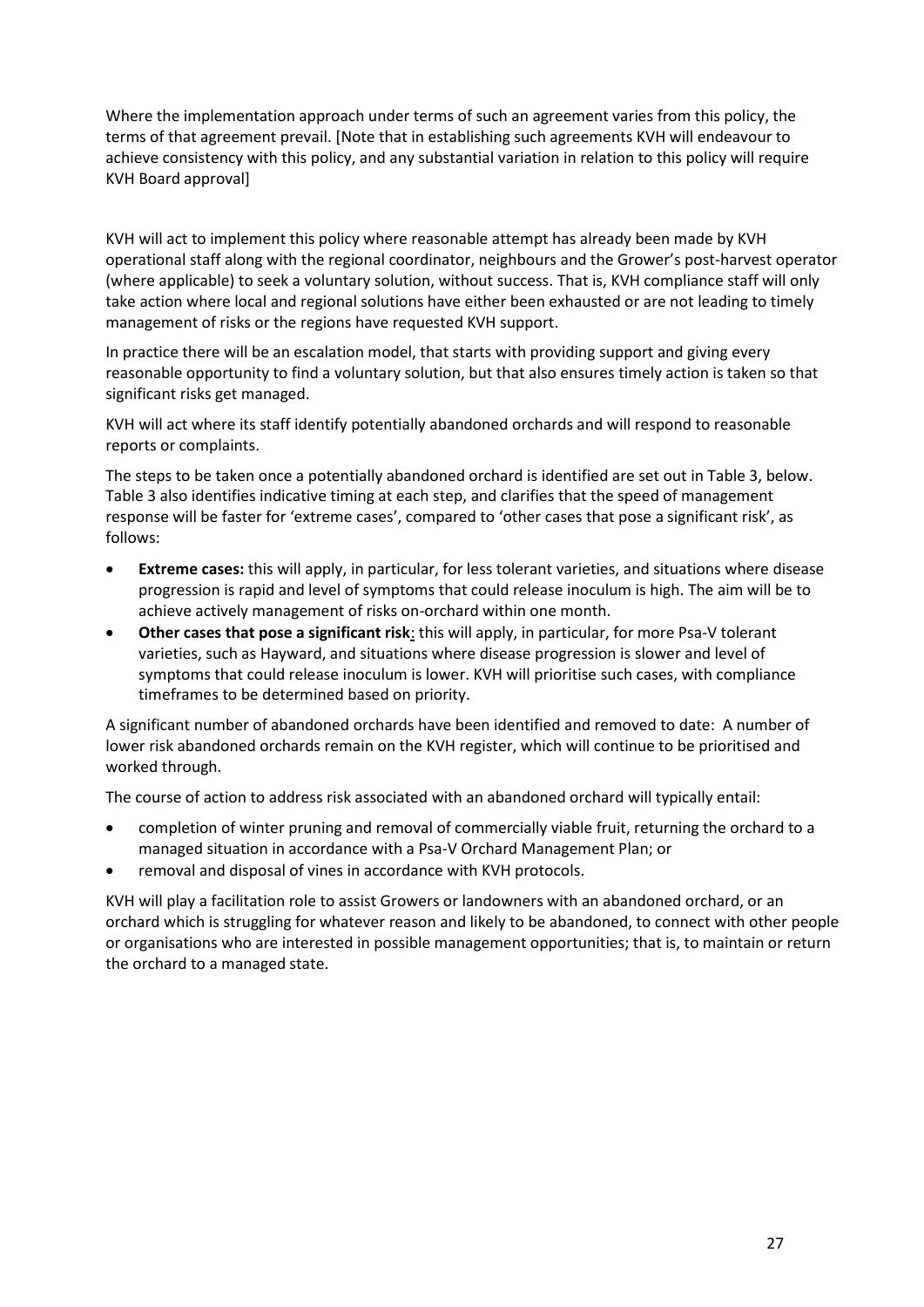#### **Table 3. Steps and indicative timing once a potential abandoned is identified and a complaint is lodged**,

showing how timeframe would differ for 'extreme cases' and 'other cases that pose a significant Psa-V risk. The steps and timeframes indicate where and how KVH would propose to engage regional authorities where interests align (where these differs from any formal agreement reached between the two parties, then the terms of that agreement prevail). The timeframes are an indication of the speed KVH intends for the process however KVH reserves the right to adjust the timeframes as part of routine prioritisation to ensure that overall KVH resources are targeted to address the highest risks and opportunities.

|                                                                                                                                                                                                                                                                                                                                                                                                                                                                                                       | <b>Indicative timeframe</b>               |                                            |  |
|-------------------------------------------------------------------------------------------------------------------------------------------------------------------------------------------------------------------------------------------------------------------------------------------------------------------------------------------------------------------------------------------------------------------------------------------------------------------------------------------------------|-------------------------------------------|--------------------------------------------|--|
| <b>Step</b>                                                                                                                                                                                                                                                                                                                                                                                                                                                                                           | Extreme                                   | Other                                      |  |
| A. KVH contacts Grower/ land owner to verify orchard<br>status, affirm KVH position on abandoned orchards,<br>and initially assess Psa-V Orchard Management Plan<br>compliance. KVH contacts post-harvest / regional<br>coordinator, and notifies regional authority and other<br>potential partners (where applicable).                                                                                                                                                                              | Within 2 days<br>hours                    | Within 2 day                               |  |
| B. Post-harvest/regional coordinator assess the orchard,<br>then discuss with KVH to agree whether the case is<br>extreme, or otherwise poses a serious Psa risk.<br>if denied entry then proceed to Step F.                                                                                                                                                                                                                                                                                          | Within 4 days                             | Within 4 days                              |  |
| C. KVH works with the relevant regional authority to<br>establish whether the abandoned orchard is covered by<br>an existing agreement (e.g., MOU), and whether the<br>two parties will work together.                                                                                                                                                                                                                                                                                                | By end of day 6                           | By end of day 6                            |  |
| D. KVH, regional coordinator, post-harvest and regional<br>authority (where applicable) work with the Grower to<br>agree course of action. KVH provides advice to the<br>Grower and/or landowner on potential parties<br>interested in management opportunities. Post-harvest<br>facilitate any additional assistance where appropriate<br>(e.g., neighbours / contractors). Regional coordinator to<br>update KVH and regional authority (where applicable),<br>including copy of agreement reached. | By end of week 2                          | By end of month 2                          |  |
| E. Regional coordinator and post-harvest check in with the<br>Grower regarding progress and the situation on-<br>orchard, and any further support required. Regional<br>coordinators update KVH and regional authority (where<br>applicable).<br>If Grower completes agreed course of action and<br>risk is managed then stand down.                                                                                                                                                                  | As required, up<br>until end of week<br>4 | As required, up<br>until end of month<br>3 |  |
| F. If there is evidence the agreed course of action is either<br>not taken or is not effective, KVH and regional authority<br>(where applicable) compliance staff investigate, discuss<br>the situation with the Grower and post-harvest<br>operator (if any), and attempt to reach agreement on a<br>way forward.<br>If agreement cannot be reached proceed<br>immediately to step G.<br>If agreement is reached and course of action is<br>taken and is effective then stand down.                  | Start of week 6                           | Start of month 4                           |  |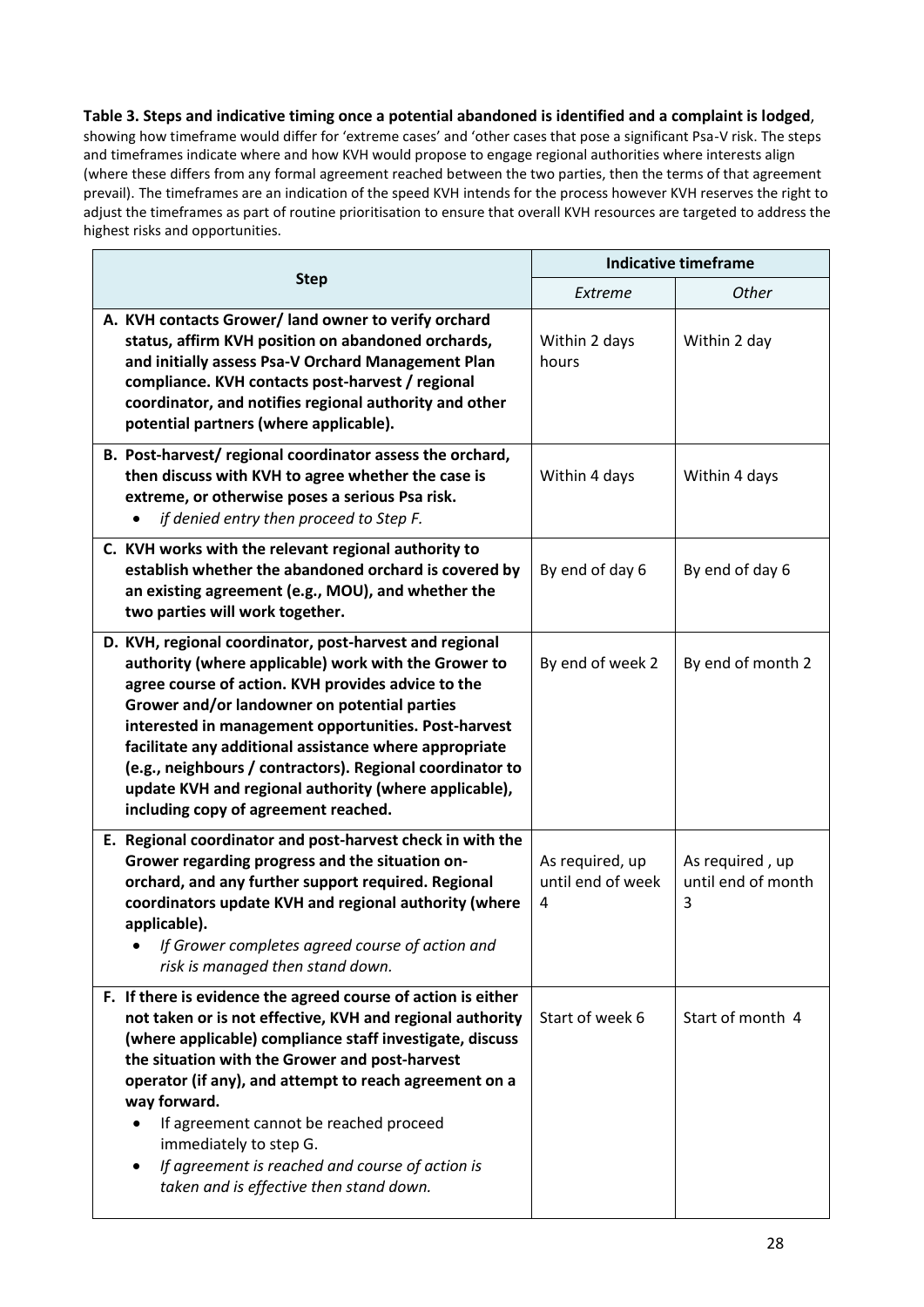| G. KVH and regional authority (where applicable)<br>compliance staff check in with the Grower regarding<br>progress and the situation on-orchard. Regional<br>Council/Post-harvest facilitate assistance where<br>appropriate (e.g., neighbours / contractors).<br>If Grower completes agreed course of action and<br>risk is managed then stand down.<br>If course of action is not sufficiently managing the<br>$\bullet$<br>risk, then all parties to agree changes required. | As required, up<br>until end of week<br>6                                                                                                                            | As required, up<br>until end of month<br>4                                                                                                                                                                                                                                                     |
|----------------------------------------------------------------------------------------------------------------------------------------------------------------------------------------------------------------------------------------------------------------------------------------------------------------------------------------------------------------------------------------------------------------------------------------------------------------------------------|----------------------------------------------------------------------------------------------------------------------------------------------------------------------|------------------------------------------------------------------------------------------------------------------------------------------------------------------------------------------------------------------------------------------------------------------------------------------------|
| H. Where Grower cooperation and action has not been<br>achieved through prior steps, KVH works with MPI and/<br>or the regional authority (where applicable) to take<br>appropriate action (e.g., requiring compliance through<br>a legal direction).<br>If Grower complies with conditions of the notice,<br>then stand down.<br>Where a legal direction is not followed then<br>$\bullet$<br>enforcement and/or prosecution options are<br>considered.                         | Start of week 8<br>(or earlier, at KVH<br>discretion, where<br>a Grower does<br>not cooperate or<br>make any real<br>attempt to<br>address the<br>orchard situation) | Priority determined<br>at start of month 4,<br>with timeframe for<br>issuing notice to<br>reflect that priority<br>(or this step can be<br>taken earlier, at<br>KVH discretion,<br>where a Grower<br>does not cooperate<br>or make any real<br>attempt to address<br>the orchard<br>situation) |

Compliance and cost-recovery for abandoned orchards

KVH will seek to achieve voluntary and timely resolution of abandoned orchards where possible, and will work in partnership with others and contribute limited funding to resolve historic cases (refer to criteria in section 4.8.1 under the heading 'Approach to working in partnership and cost-sharing with regional authorities and others'). For all other cases a 100% cost recovery policy will apply (also refer below).

Where reasonable efforts to achieve a voluntary and timely solution have not been successful, where an action, or inaction, is creating significant risk to Growers, either:

- a KVH authorised person will issue the 'Notice of Direction' under section 122 of the Biosecurity Act, which sets out the management actions that must be taken by the land owner or occupier, and when those actions must be undertaken by; or
- KVH may agree with the Ministry of Primary Industries (MPI) that MPI leads compliance and enforcement action in accordance with an agreed *Operating Protocol* between the two agencies.
- KVH may agree with a regional authority that a regional authority authorised person will issue the 'Notice of Direction' under section 122 of the Biosecurity Act, which sets out the management actions that must be taken by the land owner or occupier, and when those actions must be undertaken by.

Where a Notice of Direction issued by a KVH authorised person is not complied with:

- KVH will act on default under section 128 of the Biosecurity Act, by appointing a contractor to carry out the work set out in the Notice of Direction.
- KVH will procure services from a 'panel of contractors', which it pre-selects on the basis of ability to reliably deliver cost-effective and timely services. KVH will consider at least two quotes before selecting its preferred contactor.
- KVH will recover costs from the landowner or occupier under section 128 of the Biosecurity Act; including 100% of the cost of services delivered by the third party contractors, but excluding costs associated with KVH staff time or legal advice.
- All costs recoverable shall be a charge against the land concerned.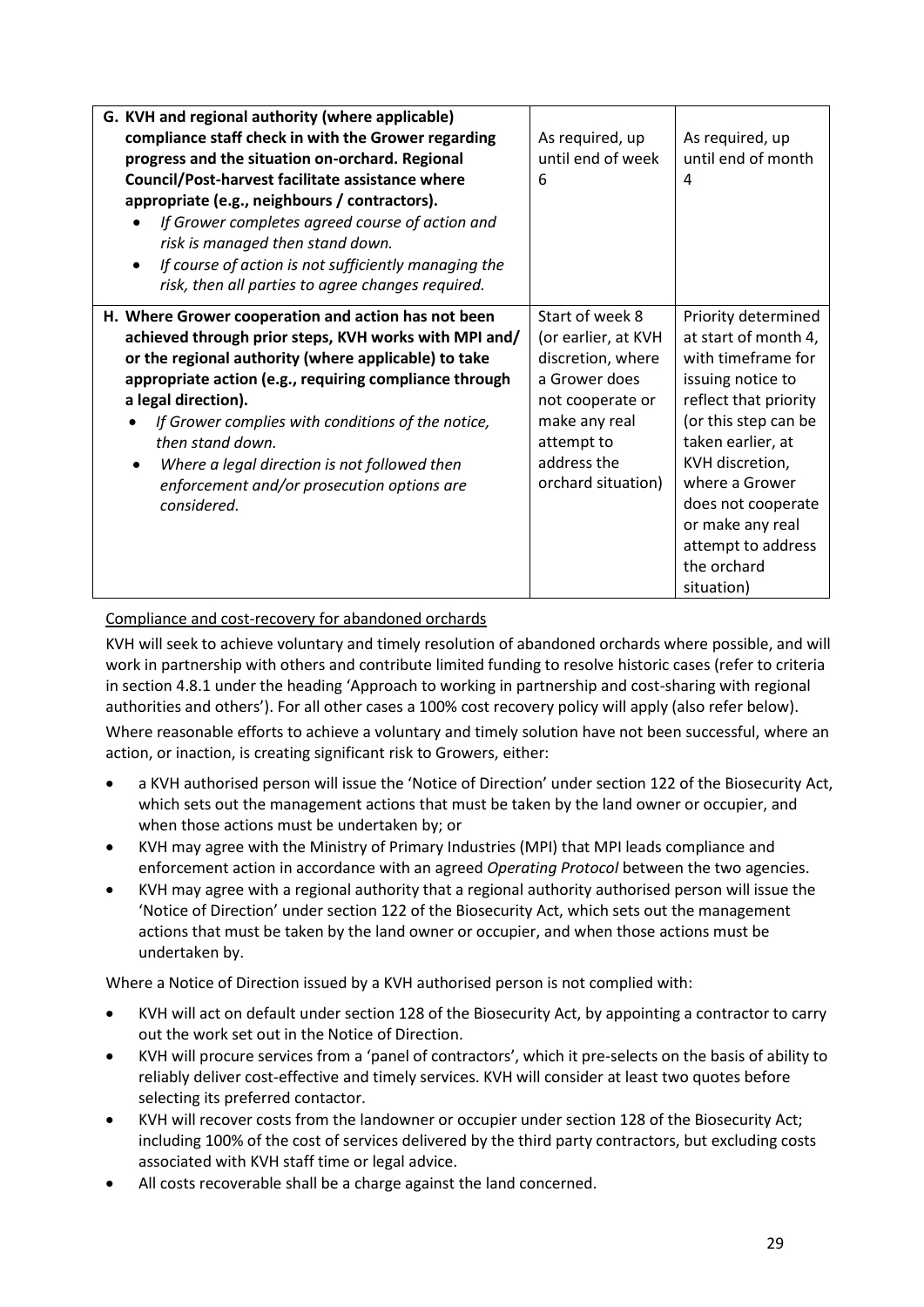#### <span id="page-29-0"></span>**4.9 Wild kiwifruit**

#### Desired outcome

To prevent wild kiwifruit establishing and reduce risk of Psa-V inoculum from wild kiwifruit populations effecting kiwifruit orchards, and to work collaboratively with regional authorities and other agencies, orchard owners and the community to manage wild kiwifruit.

#### **Background**

Wild kiwifruit populations are potential reservoirs for Psa-V. As these are unlikely to receive any form of crop protection, they are high risk sites for potential establishment and spread of Psa-V within a region. This is particularly important when wild plants are accessible or in close proximity to managed orchards. An increase in Psa-V inoculum levels increases the risk of disease spread by a number of pathways including but not limited to wind, water and material/people movements. Lowering inoculum levels is considered by KVH to be a key part of the strategy to achieve successful kiwifruit production with more tolerant varieties.

Uncontrolled, wild kiwifruit plants often produce fruit containing viable seed. Infestations can then spread, mostly through bird-borne seed dispersal, increasing size of the problem / risk over time. Wild kiwifruit is difficult to control, and represents a clear case where 'prevention is better than cure' and there is a strong economic rationale for getting on top of the problem early.

The level of risk associated with any given wild kiwifruit population will not be equal (refer to risk criteria below), and KVH will prioritise effort and work in partnership with willing regional authorities to achieve mutually beneficial outcomes and value.

#### Relationship with regional authorities and regional pest management plans

Some regional authorities have an interest in, and take action to manage, wild kiwifruit as part of a strategy to reduce the impact of wild kiwifruit on indigenous biodiversity values. Increasingly, regional authorities are adding "wild kiwifruit" as a pest plant within their Regional Pest Management Plans (RPMPs).

The preferred position of KVH is to collaborate with regional authorities where the interests of a regional authority and KVH align (i.e. KVH interest in disease control, and regional authority interest in protection of indigenous biodiversity), to achieve a coordinated approach to wild kiwifruit surveillance, monitoring, control, compliance and related communications activities.

The opportunity for both KVH and regional authorities includes:

- achieving a greater level of overall control of wild kiwifruit, and reduced risk to values (orchard and indigenous biodiversity protection);
- achieving greater landowner cooperation, through a united approach, and ability to influence landowners from our different points of persuasion;
- leveraging our combined networks, to strengthen surveillance and encourage reporting of wild kiwifruit populations; and
- realising mutually beneficial savings by sharing costs.

KVH recognises the nature of any collaboration may differ across regions, reflecting differences in desired community outcomes and the nature of provisions (e.g., objectives, definitions and rules) within any given Regional Pest Management Plan.

KVH will work with willing regional authorities to understand where interests align and establish terms of any collaboration through a Memorandum of Understanding (MOU) or equivalent agreement.

#### NPMP requirements and deciding when to control wild kiwifruit

KVH defines wild kiwifruit as:

*Any unmanaged plant material, self-propagated or abandoned plant of the* Actinidia *genus on private or public land.*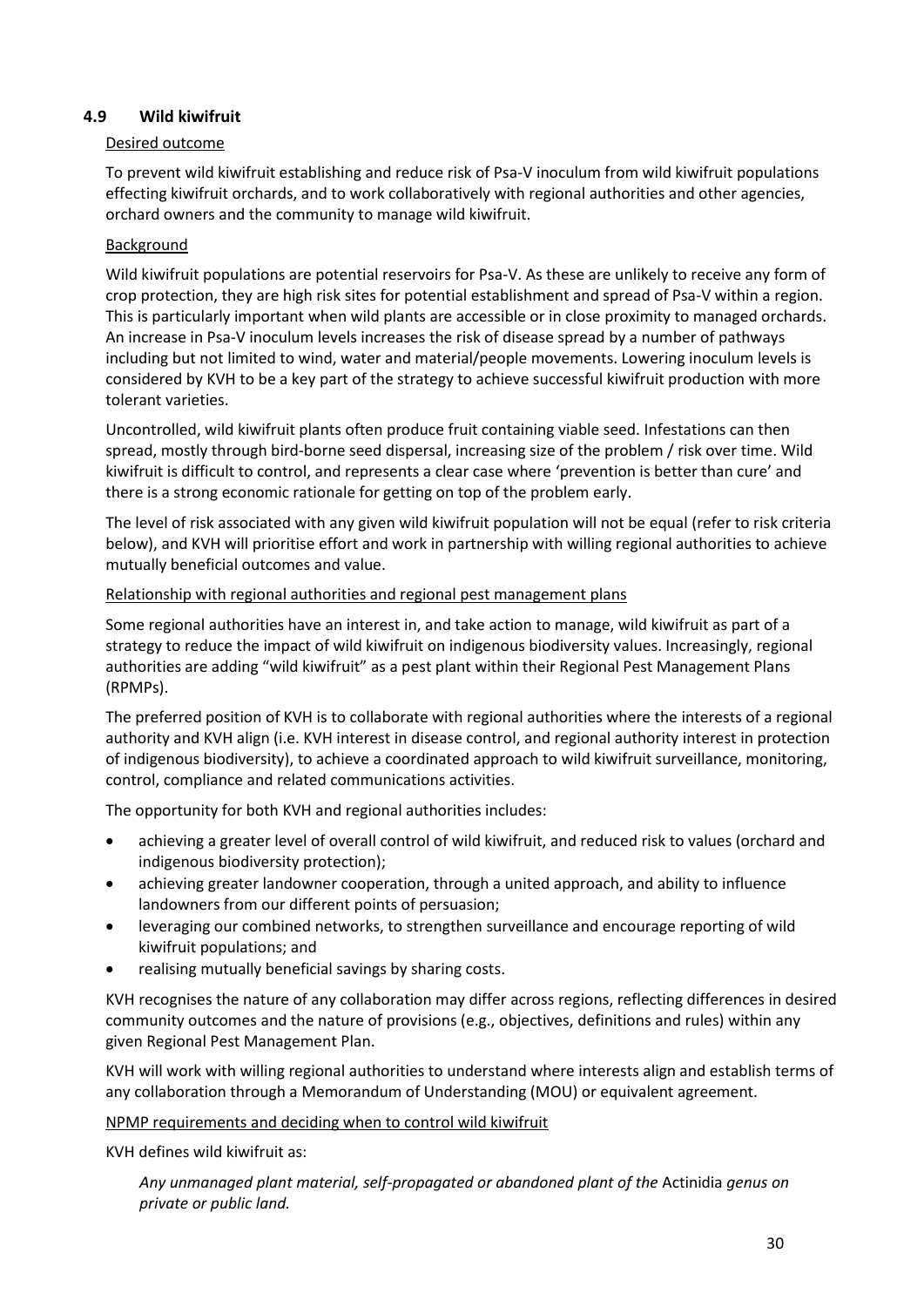Control of wild kiwifruit is one of the 'principal measures' identified in the NPMP as follows:

*managing.... wild kiwifruit plants, to reduce or remove sources of inoculum (refer to sub-clause (8)(d)* of the Biosecurity (NPMP) Order 2013).

Implementation of this measure will either be:

- i. achieved through voluntary agreement with the land owner or occupier (first preference); or
- ii. through use of administrative powers under the NPMP (refer to clause (12) of the Biosecurity (NPMP) Order 2013) where required, including general powers (refer to section 114 of the Biosecurity Act) to carry out any action necessary for the purpose of eradicating or managing Psa-V, or to prevent its spread from a place; or
- iii. in accordance with a rule under a Regional Pest Management Plan, where KVH and a regional authority agree this is the best approach to achieve compliance.

KVH will determine the level of risk associated with any given wild kiwifruit population by taking into account:

- the proximity of nearby kiwifruit orchards i.e. wild kiwifruit adjacent to an orchard may be a continued source of inoculum to the orchard;
- the overall level of infection in the region i.e. a priority is to maintain exclusion regions free of Psa and so it is especially important that any wild populations of kiwifruit are removed from these areas and do not become Psa positive threatening the health of adjacent orchards;
- whether symptoms are present or absent in the wild kiwifruit population and if present, the level of infection;
- the accessibility of the wild kiwifruit infestation and potential for Psa-V to be moved from it e.g. via vehicles or people.

When deciding the priority associated with a population of wild kiwifruit, KVH will take account of:

- the level of risk (in relation to criteria above); and
- the relative level of risk in relation to unmanaged and abandoned orchards (i.e. so KVH focuses on addressing the greatest Psa-V inoculum risks first, across unmanaged orchards, abandoned orchards and wild kiwifruit); and
- whether the wild kiwifruit population falls under any agreement (such as a MOU) with a regional authority, and the extent of alignment between the interests of KVH and that regional authority.

#### Targeted implementation approach

Where the interests of KVH and a regional authority align, KVH will work in partnership with the regional authority under terms of any agreement (e.g., MOU) between the two parties. [Note that the focus of KVH will be on timely protection / addressing extreme risks, and working with regional authorities to clarify arrangements in advance, so that there are no delays to timely management]

Where the implementation approach under terms of such an agreement varies from this policy, the terms of that agreement prevail. [Note that in establishing such agreements KVH will endeavour to achieve consistency with this policy, and any substantial variation in relation to this policy will require KVH Board approval]

KVH will work with partners (e.g., kiwifruit industry organisations, research organisations, other horticulture / nursery and garden industry partners, DOC and regional authorities) to encourage reporting of wild kiwifruit populations.

The steps to be taken, and associated timing, once wild kiwifruit plants have been identified are set out in Table 4, below.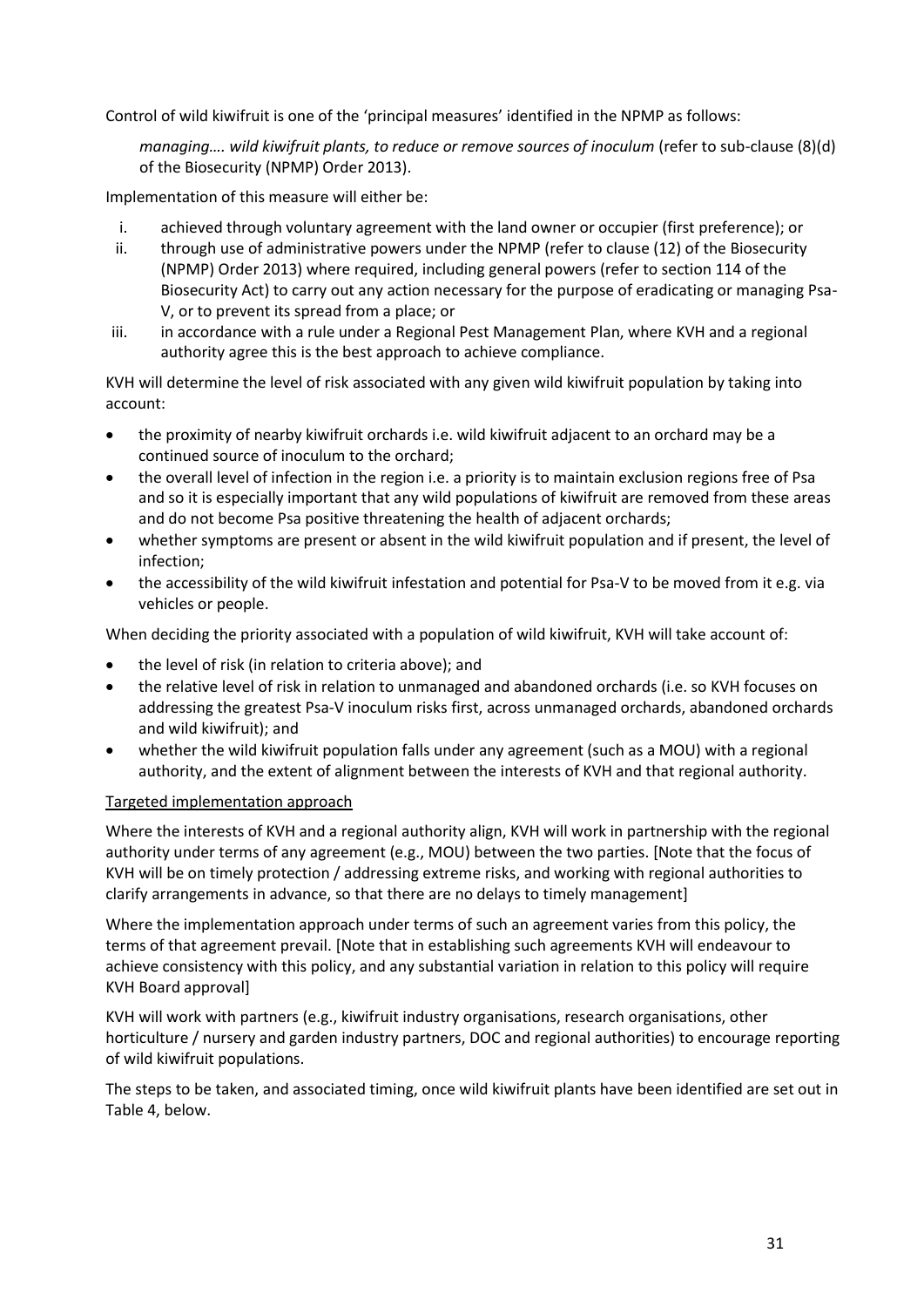#### **Table 4: Steps and indicative timeframe once a potential wild kiwifruit site is identified**

| <b>Step</b>                                                                                                                                                                                                                                                                                    | <b>Indicative timeframe</b>                                  |
|------------------------------------------------------------------------------------------------------------------------------------------------------------------------------------------------------------------------------------------------------------------------------------------------|--------------------------------------------------------------|
| A. KVH notifies the relevant KVH regional coordinator and regional<br>authority (where applicable*) with details such as location and size of<br>the infestation.                                                                                                                              | Within 48 hours                                              |
| B. Regional coordinator seeks landowner/occupier agreement to assess<br>the site, arranges access etc.                                                                                                                                                                                         | By end of week 1                                             |
| C. Regional coordinator and regional authority (where applicable*)<br>assess the site and level of risk, and provide recommendation to KVH<br>Operations Manager (and to regional authority equivalent, where<br>applicable*). Where access is denied an Authorised Person is to<br>accompany. | By end of week 2                                             |
| D. KVH and regional authority (where applicable*) to discuss and agree<br>level of risk and priority, and add to work plan (or joint work-<br>programme, where applicable) accordingly.                                                                                                        | By end of week 3<br>(timeframes for<br>subsequent control to |
| [Note: This may include going back to the landowner to seek voluntary<br>control (in particular for small infestations), or to seek a landowner<br>contribution to control costs (where applicable*)]                                                                                          | reflect agreed priority).                                    |

Where applicable<sup>\*</sup> - refers to where KVH and a regional authority have established an agreement (e.g., MOU) to collaborate where their interests in wild kiwifruit control align

Compliance and cost-recovery for wild kiwifruit

KVH-led compliance will be limited to use of administrative powers to achieve control of wild kiwifruit.

Where KVH and a regional authority agree (e.g., within a MOU) that compliance and cost-recovery should be in accordance with the RPMP and led by the regional authority, the compliance and cost-recovery arrangements under the RPMP will apply.

#### <span id="page-31-0"></span>**4.10 Monitoring**

#### **4.10.1 Monitoring policy**

#### Desired outcome

To provide information that enables Growers, KVH (including regional coordinators and committees) and other kiwifruit industry organisations to adapt their strategy and approach to management of Psa-V.

#### Background

The objectives of monitoring for Psa-V are to:

- i. comply with regulatory requirements under the NPMP (including to report against performance measures identified in the NPMP);
- ii. assess the National impacts of Psa-V on kiwifruit production in order to ensure appropriate strategies including level of investments, are in place in order to mitigate;
- iii. give timely and science based information for growers in order for investment decisions to be taken, especially related to change over to new varieties; and
- iv. understand what is working in the field in order to provide best practice management advice to growers in order for them to minimise the impacts within orchard.

At the highest level the overall impacts of Psa-V will be reflected in crop volumes and orchard grower returns after expenses. While seasonal variation will impact on this as well, KVH will analyse these statistics over a number of years and adjust for seasonal variation to monitor the longer term overall impacts of Psa-V.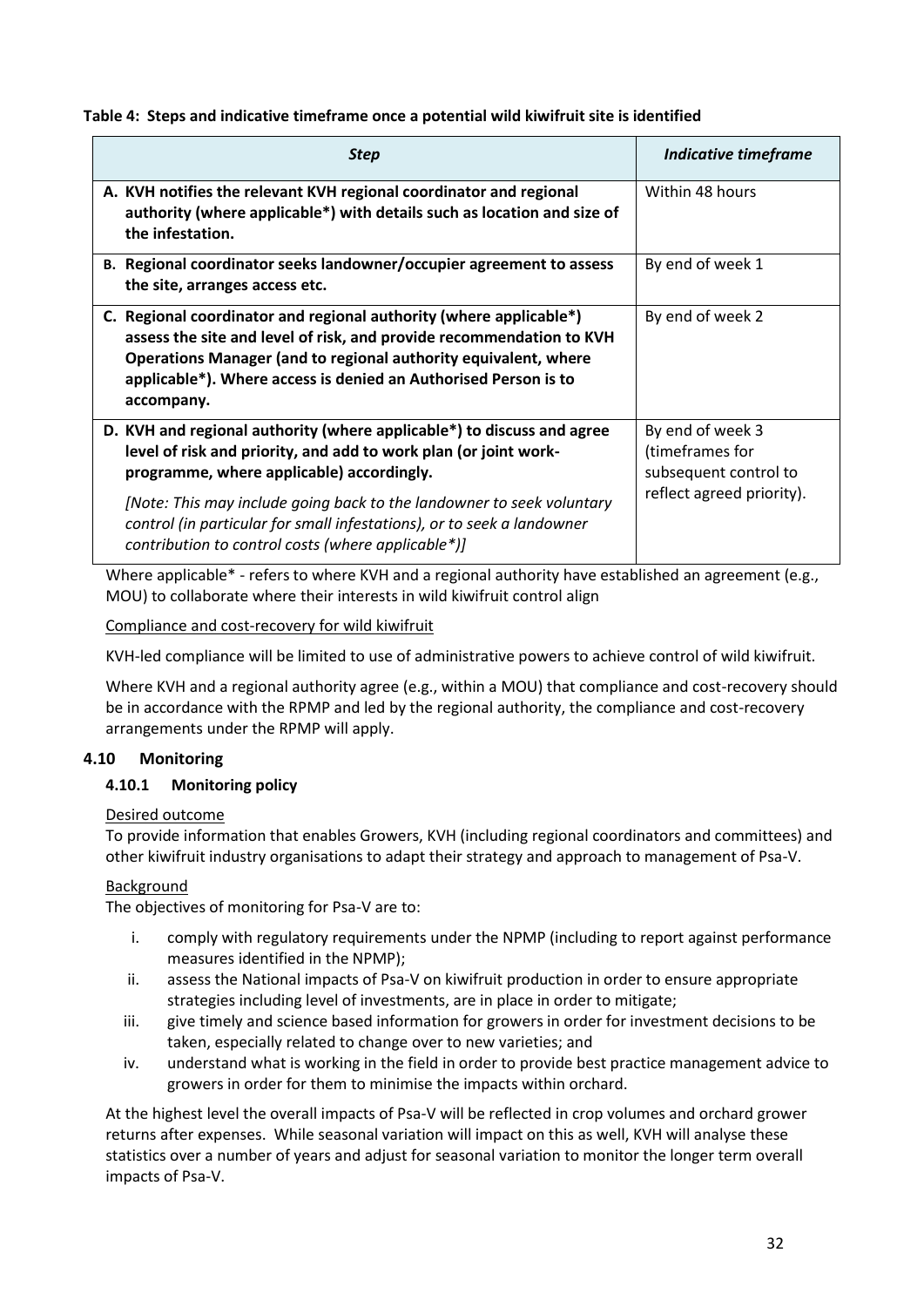Specific on-orchard monitoring is challenging in order to get meaningful results due to the large number of variables that come into play, depending on orchard management practices, varieties involved, spray program utilised, orchard location and environmental factors, along with the Psa-V situation in the neighbouring orchards. As such, KVH will utilise case studies along with more traditional monitoring approaches to maximise the relevance of the data collected.

Where identified advanced technology options may be considered, for example estimating orchard canopy coverage in gold varieties using aerial images, and video sensing software to estimate bud-rot in green varieties to give another indicator as to Psa-V impacts.

#### NPMP requirements

The NPMP identifies monitoring as a 'principal measure', to enable an understanding of:

- i. the distribution of Psa-V;
- ii. where the levels of Psa-V present a significant risk to other orchards, regions, or other places;
- iii. the impacts of Psa-V on kiwifruit varieties and cultivars;
- iv. the overall impact of Psa-V on kiwifruit production;
- v. the effectiveness of Psa-V control tools and management practices; and
- vi. the levels of compliance with the requirements of the Plan.

Growers need such information to inform their individual orchard management decisions. Local and regional grower communities need such information to ensure they act in a coordinated way. KVH needs such information to assess risk and to manage and adapt the overall disease programme at a national level.

To enable effective monitoring:

- Rule 3 in the NPMP requires that symptoms, or potential symptoms of Psa-V, that are recognised for the first time in an orchard must be reported to KVH within 48 hours.
- Rule 4 in the NPMP requires provision of information that KVH or an authorised person reasonably believes is necessary to: monitor the distribution of Psa-V; or monitor the level of Psa-V present; or trace movements of any risk item in order to identify the source, or potential source, of any new Psa-V infection; or identify where a risk item has been moved to and whether that movement could result in further Psa-V infection.
- An authorised person can exercise a range of administrative powers where these are needed (e.g., power of inspection, power to give directions).

The NPMP proposal identified that minimum monitoring requirements are to be set on an annual basis, and be specified in the Operational Plan that implements the NPMP (i.e. as required under s.100B of the Act).

Best orchard practices require Growers to have a good monitoring strategy in place for early detection of Psa-V symptoms. Spring and Autumn are considered high-risk infection periods.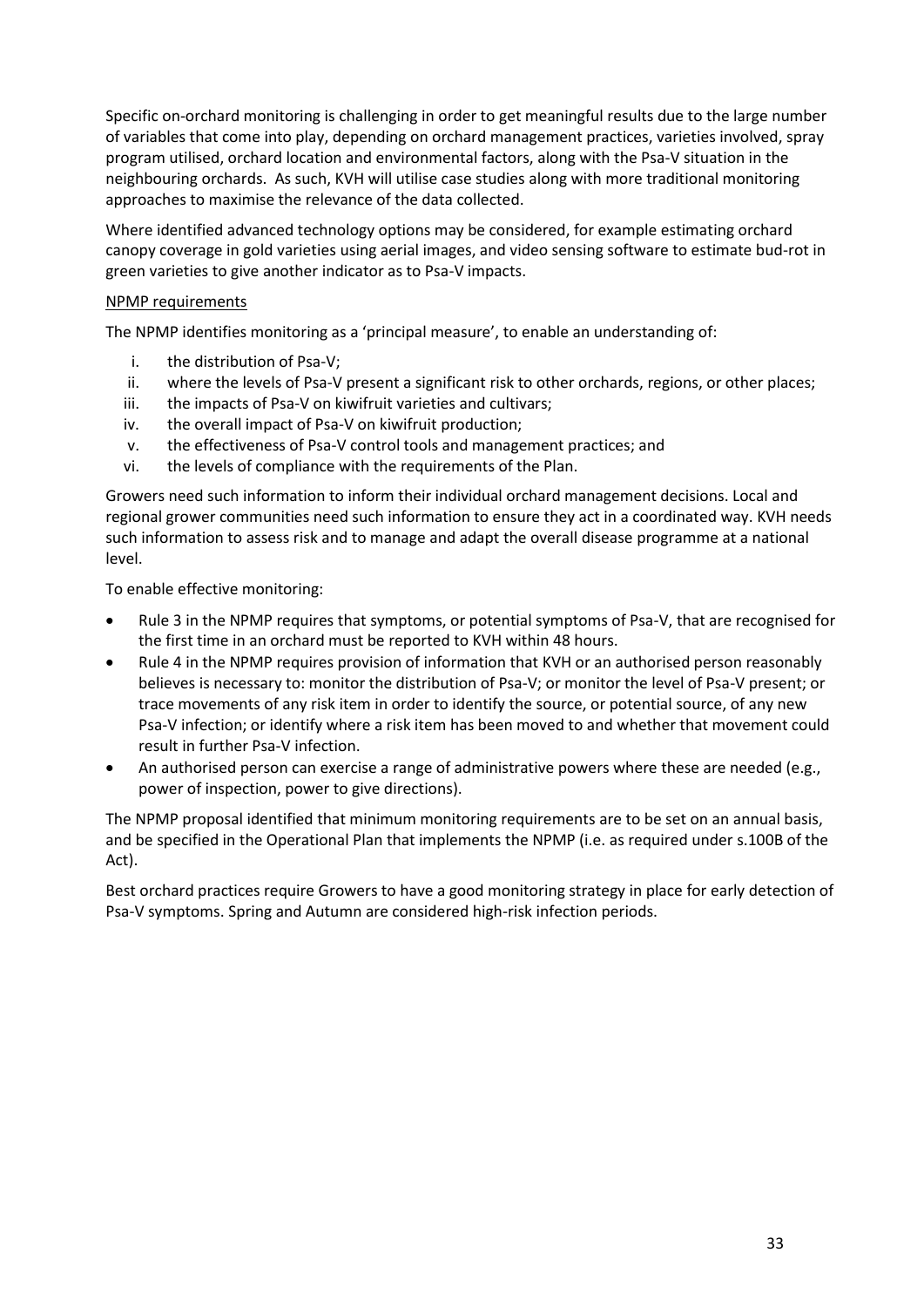The minimum annual monitoring requirements for Growers are set out in box 4, below

## **Box 4: Mandatory monitoring requirements for 2016/17** For 2016 mandatory monitoring for all orchards in all regions is required as follows: **Recovery** regions – Not Detected orchards – one round - between 15 September and 15 October (reporting to KVH by 31 October). **Containment** regions – Not Detected – one round

between 15 September and 15 October (reporting to KVH by 31 October)

 **Exclusion regions** – All orchards - one round

between 15 September and 15 October (reporting to KVH by 31 October)

Growers with Psa-V positive orchards are expected to be monitor their orchards regularly to identify and remove infection. They are not required to submit monitoring results to KVH.Growers must provide the results of mandatory monitoring to KVH by the dates specified above (details on how to submit results are available on the KVH website at[: www.kvh.org.nz/monitoring\\_plan\)](http://www.kvh.org.nz/monitoring_plan).

## **4.10.2 Implementation approach for monitoring**

## Roles in monitoring

In order to meet the objectives, KVH believes the monitoring activities being undertaken should cover several different components, some of which are undertaken by KVH, but other activities should be conducted by other groups in the industry as follows:

- Grower self-managed monitoring which includes web based ability to report which is part of the mandatory requirements of NPMP and may be conducted by or in conjunction with post-harvest facilities.
- Early identification of Psa-V in exclusion regions (KVH and post-harvest).
- Overall performance of kiwifruit in a Psa-V environment (KVH, Zespri and post-harvest).
- Relationship between environmental factors and Psa-V (KVH, Zespri and post-harvest).
- Regional differences in the way Psa-V impacts orchards (KVH, Zespri and post-harvest).
- Impacts of different management techniques in dealing with Psa-V infection (KVH, Zespri and postharvest).
- Establishment and performance of new varieties in infected orchards (KVH and varietal owners).
- Status of certified nursery plants (KVH).

## Focus of targeted monitoring for 2016

The focus of targeted monitoring for 2016, and the organisation responsible for carrying out that monitoring, is as follows:

- 1. Grower mandatory monitoring (Growers, directed and collated by KVH)
	- See Box 4 for details.
- 2. Sentinel monitoring (KVH)
	- Orchards in Exclusion regions Whangarei, and the South Island.
	- monitoring during high risk periods in spring of targeted orchards
- 3. Performance of kiwifruit in a Psa-V environment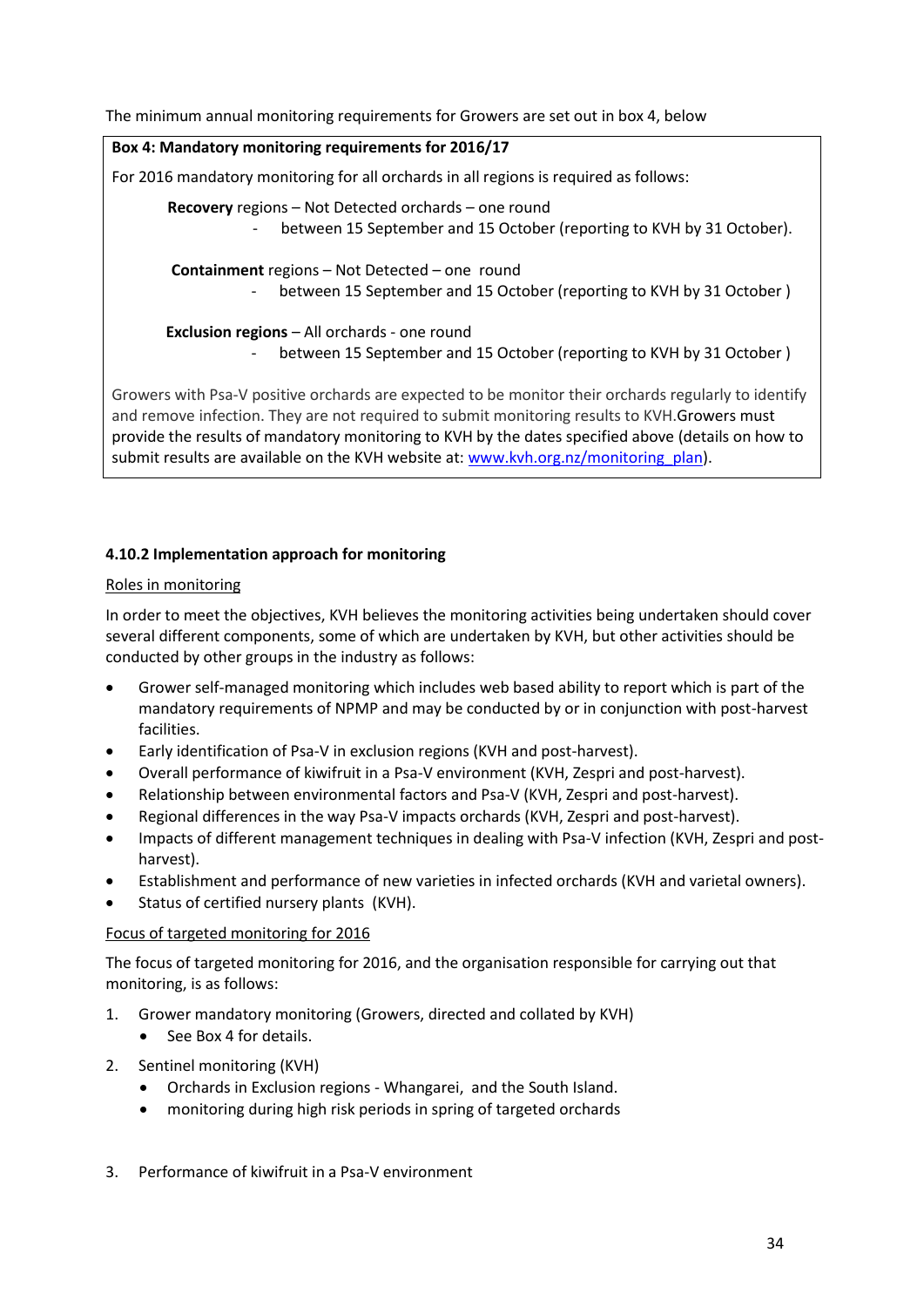- Other investigations and reports on situations with specific growers/locations (KVH,Zespri and post-harvest).
- Monitoring of 6 orchards with pre-commercial varieties in higher inoculum regions to provide independent information on tolerance to Psa.
- 4. GOLD 3 and Hayward sustainability
	- Monitor and collect management information from GOLD 3 and Hayward orchards in traditionally difficult growing regions – Maketu, Edgecumbe and Waihi.
- 5. Study of new variety establishment in infected orchards.
	- Performance of new varieties during establishment and production (Zespri and other new varietal owners).
- 6. Nursery monitoring and testing (KVH)
	- once yearly monitoring, sampling and testing to give growers confidence of compliance and health status of plants from nurseries providing plants certified under the KPCS. (KVH).

#### <span id="page-34-0"></span>**4.11 Testing and notification**

#### **4.11.1 Policy on testing and notification**

#### Desired outcome

Reliable testing is available to confirm the presence of Psa-V in an orchard or nursery.

#### Background

Lab testing is an important tool for confirming the presence of Psa-V in an orchard or nursery. In regions such as Te Puke, where Psa-V is widespread, most post-harvest technical people are confident of determining Psa-V from visual symptoms. In other regions, the same level of expertise is not always available and testing enables suspected Psa-V infection to be confirmed.

#### Recognised testing laboratories

KVH will recognise laboratories that provide reliable testing services, identifying these on the KVH website [\(www.kvh.org.nz/samplingtesting\)](http://www.kvh.org.nz/samplingtesting).

KVH will continue to work with the Ministry for Primary Industries to monitor integrity of testing and ensure testing services continue to be reliable.

#### KVH subsidised testing

KVH will subsidise testing where it believes this provides valuable information that is needed to achieve NPMP objectives for any given region. Details on testing that KVH will subsidise will be provided on the KVH website [\(www.kvh.org.nz/samplingtesting\)](http://www.kvh.org.nz/samplingtesting).

#### **4.11.2 Implementation approach for testing and notification**

All test results are sent by recognised testing laboratories to KVH. On receipt of the results, KVH notifies the appropriate submitter. Alternatively, the results could come direct from the laboratory.

#### <span id="page-34-1"></span>**4.12 Preparedness and response**

#### **4.12.1 Policy on preparedness and response**

#### Desired outcome

To be prepared for and to be able to rapidly respond to any new outbreaks of Psa-V.

#### Background

Preparedness and response is a key focus, and therefore a principle measure of the NPMP. Many of the plan's measures are intended to increase preparedness and enable early detection and rapid response to new incursions, particularly those in 'Exclusion regions'.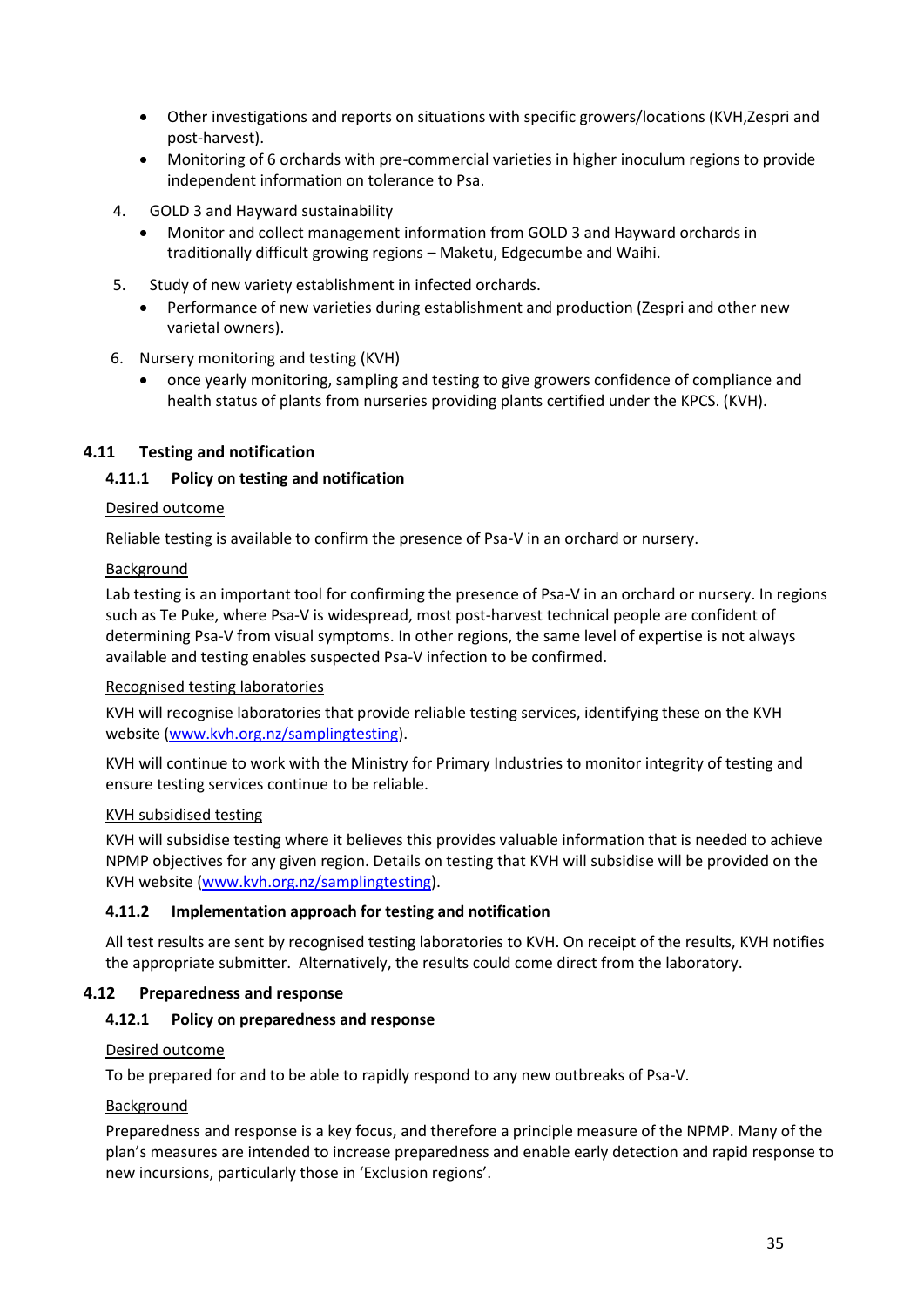Preparedness entails being ready to respond to a Psa-V incursion; and having a clear plan in place for when Psa-V is detected for the first time. There are two dimensions to what a new incursion response may represent. It may be a localised response to a grower detecting Psa-V on his orchard for the first time in a 'Containment' or 'Recovery' region; or it may be a regional response to the first Psa-V detection in an 'Exclusion' region, where there may be opportunity to aggressively contain the disease.

Preparedness needs to include the following.

- What needs to happen and when.
- What roles people will play and how this is organised.
- What experience, or skills, are needed, and how to ensure these are developed before they are needed.
- How people directly involved will communicate with each other, and how communication will be managed with others that have an interest in the response (other Growers, local community etc.).
- What equipment or other tools will be needed in a response, and how to access these.

Rapid response entails confirming the presence or absence of Psa-V; carrying out an initial assessment; identifying and implementing any interim actions needed to contain the situation; deciding the best response option; and subsequently implementing this. Rapid response to a new incursion is key to preventing further spread of Psa-V and minimising its impacts.

The mandatory requirements of the NPMP are designed to improve preparedness, and by implementing these, growers will improve their ability to respond to a new Psa-V incursion. In Exclusion regions it is intended that Psa-V incursions will be prevented through the implementation of NPMP measures such as:

- effective hygiene;
- crop protection;
- movement controls; and
- greater preparedness through mandatory monitoring which will enable early detection.

Rapid response capacity will be improved through measures such as:

- mandatory reporting;
- provision of information; and
- administrative powers granted under the NPMP such as the ability to establish a restricted place or controlled area.

#### **4.12.2 Implementation approach for preparedness and response**

The NPMP provides a clear plan for a new incursion response including the pre-assignment of roles and actions of specific parties as follows:

- **KVH** are tasked with the lead role of overall preparedness and rapid response in the event of a Psa-V incursion within an 'Exclusion' region. KVH will determine the specific movement controls to be put in place in the area surrounding the incursion location. Movement controls will apply, at least, in the short term to support an aggressive containment approach. Tracing, monitoring and any interim actions are also carried out to contain and understand if there is any wider infection.
- **Regional coordinators and regional coordination groups** appointed by KVH are responsible for developing, or maintaining, a regional response plan. Some Exclusion regions, such as Nelson, already have a regional response plan in place, including a Controlled Area Protocol specifying the movement restrictions and infection removal measures that would apply should Psa-V be detected for the first time in Nelson. Growers in the region have signed into these agreements, dramatically improving the capacity for rapid response.
- **Post-harvest operators** are responsible for maintaining and managing response readiness operations.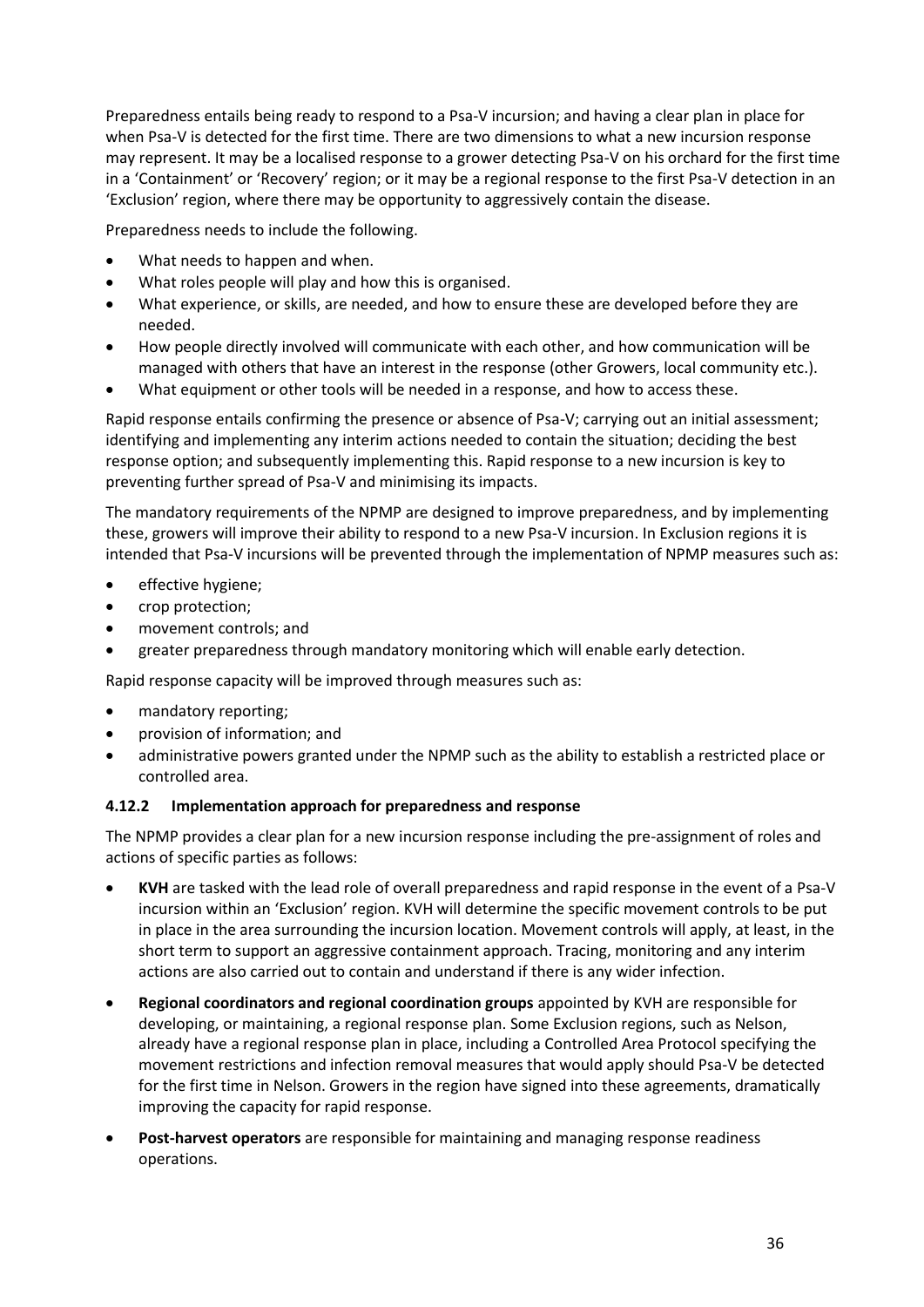If a response to a new incursion has not been successful in eradicating Psa-V, the status of the region, and roles of key parties, will transfer to that of Containment as per the implementation approach for "Establishment of Regions".

#### <span id="page-36-0"></span>**4.13 Research and development**

#### **4.13.1 Policy**

The desired outcome of KVH/Zespri research program is to find sustainable solutions that minimise the impacts of Psa-V and support the re-establishment of infected orchards to full productive capacity.

#### Background

Research and development is a critical component in the fight against Psa-V. The R&D programme increases technical knowledge and delivers growers with tools and techniques that may be used to combat the disease directly, or enable affected growers to remain productive in the presence of Psa-V.

KVH, in conjunction with Zespri Innovation, leads a global research and development (R&D) programme into Psa-V. The Innovation team partners with around 20 global researchers to provide the best available expertise to the New Zealand kiwifruit industry.

#### **4.13.2 Implementation approach for research and development**

The programme is overseen by a Psa Industry Steering Group, which is responsible for assessing project proposals, assisting with strategic direction setting, and providing feedback from industry regarding needs and gaps that need filling. Ultimately, the final decisions on what research is funded lies with the KVH Board, upon recommendation from the steering group. Four research programmes direct research effort, with individual projects aligned within each programme to its overall objective and with results focused milestones that allow for programme updates and recommendations for growers as results come to hand.

KVH has commissioned Zespri to manage the day-to-day operation of the R&D program, and to ensure effective management structures are in place to effectively plan, organise and monitor the program. Some of the research especially field activities may be done in-house by Zespri but most will be done through a range of research partners both within and outside of New Zealand.

The four current programmes for are:

#### Programme 1: Systemic Psa infection and management of the endophytic population.

This program focuses on Psa populations living inside kiwifruit plants, often without any signs of infection. Understanding where Psa is, why it can stay as a harmless endophyte and what triggers the change to a pathogenic state will lead to the development of management methods that will prevent these endophytic populations from becoming pathogenic and also stop the transfer of Psa via plant tissues. The research will also potentially offer methods to enable existing infected vines to be cleansed of endophytic populations of Psa.

#### Programme 2: Managing G3 in a Psa environment.

This programme aims to develop a better understanding of bacterial canker (Psa) in Gold 3 kiwifruit in order to optimise management strategies for long term orchard productivity and profitability. Within this programme methods for quantifying viable populations Pseudomonas syringae pv actinidiae (biovar 3) in Gold 3 kiwifruit vines will be further developed and optimised. These techniques will facilitate studies to evaluate the effects of different orchard management practices on pathogen establishment and on subsequent disease development. This includes consideration of management options that are used for pest and disease control as well as Psa control measures. A particular focus of the programme will be on the use of elicitors in order to characterise their effects on disease and on vine physiology and fruit quality. Studies will be conducted on monitor vines in selected orchards over 3-4 years and will inform the development of best practise for management of Psa in G3.

Programme 3: Understanding Psa population dynamics for improved control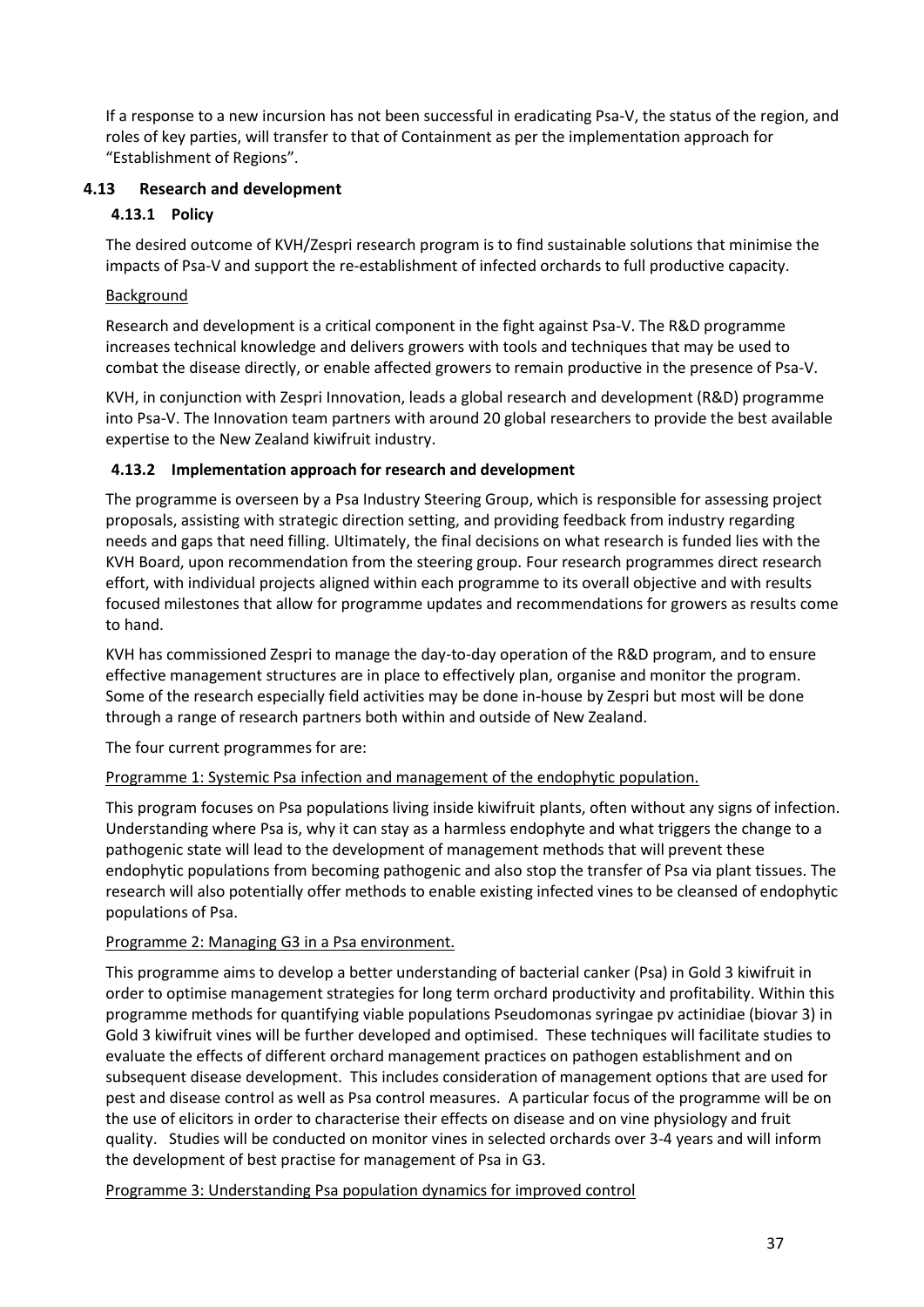One of the largest knowledge gaps identified for Pseudomonas syringae pv. acinidiae (Psa) is around the events and factors leading to the development of 'secondary' infections (die-back, cankers etc.) and bud rot (in 'green' varieties). This is a critical foci of this programme and will provide robust disease cycle information (when and where are vines becoming infected), leading to better informed disease management decisions.

The second part of this program aims to extend this to determine regional influences on the life cycle of Psa, potentially leading to control strategies that are tailored for each region.

Programme 4: Understanding the Kiwifruit Microbiome (micro-organism interactions)

The lack of understanding of what makes up the kiwifruit microbiome has been raised as a gap in our understanding, and potentially a gap in controlling Psa and maintaining plant health.

Psa survives on the leaf in a relatively protected biofilm, which will include other micro-organisms.

The question arises of what are the other micro-organisms in the biofilm and how does Psa interact with them to ensure its survival in the biofilm? If we could control the micro-organisms involved in the biofilm signalling, which Psa responds to, could we develop better control techniques? Does the biofilm population change in response to Psa? When we apply bactericides, what are we doing to any beneficial or non-pathogenic micro-organisms? Do we need to replace them to ensure kiwifruit vine health?

The objectives of this programme are to investigate the microbiome of the leaf, stem, buds, flowers and roots, and gain an understanding of how we can control Psa through controlling the biofilm.

#### Technology Transfer

Technology transfer of research outcomes to grower is one of the main intentions of the Psa-V Research and Development Programme. End user adoption of advances in knowledge and techniques is seen as a key method of minimising the impact of Psa-V impacts on the industry. Research reports freely available to the New Zealand industry through the KVH website. Other pathways for technology transfer to endusers include post-harvest technical support, Zespri's Canopy website and Orchard Productivity Centre, the KVH hosted weekly Technical Representative Forum, and the annual Psa-V Symposium.

#### Reporting

Zespri will report on the research programme to KVH and NZ Kiwifruit growers by:

- i. A bi-monthly report to KVH on overall progress by way of a KVH Board paper.
- ii. Bi-monthly reporting to KVH on financial scheduling on project payments.
- iii. Bi-monthly exception reporting of project milestones.

Results from each project to be converted into grower summaries and made available to KVH for dissemination to NZ kiwifruit growers.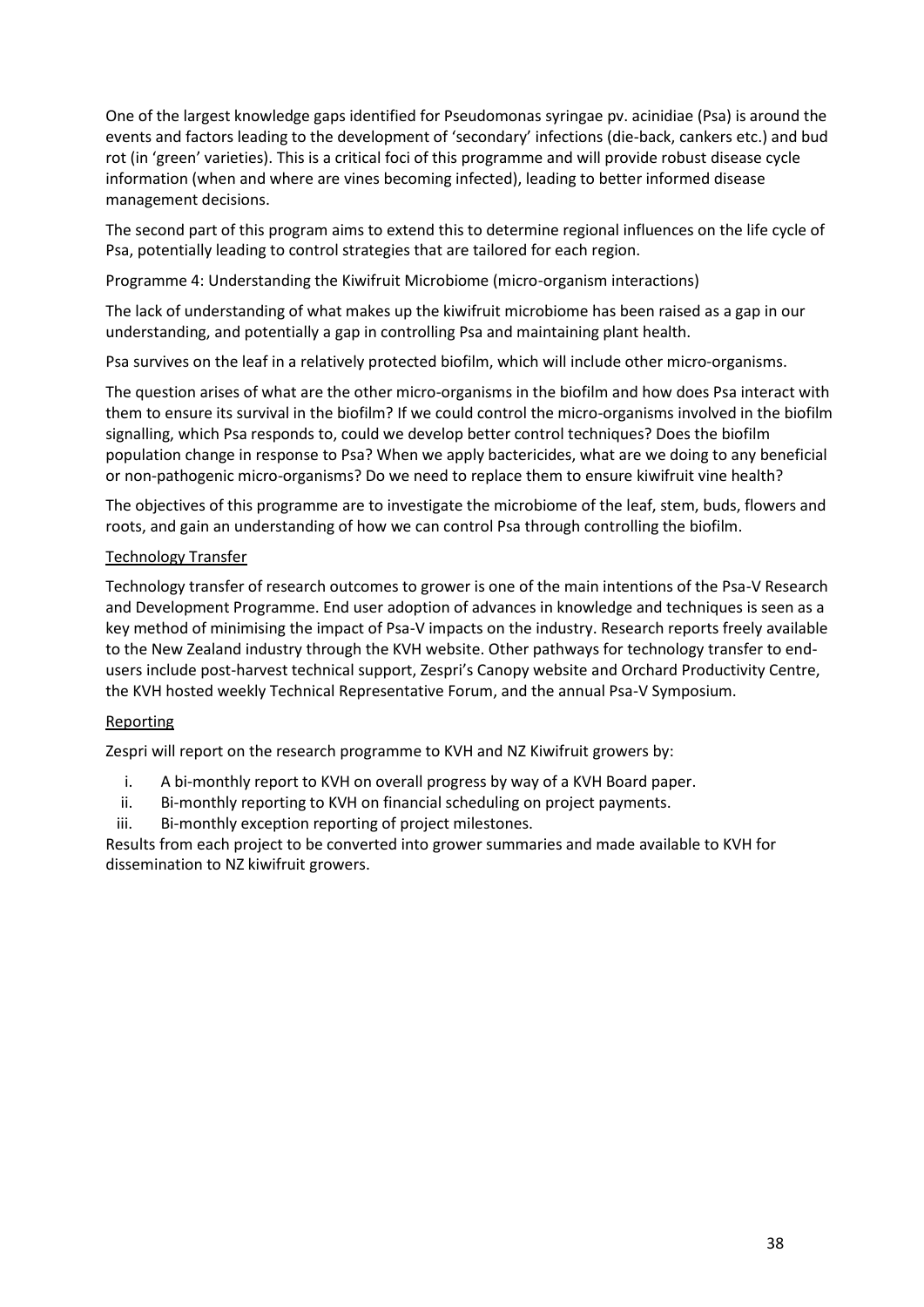## <span id="page-38-0"></span>**5. Performance Measures**

- A. Number of exclusion regions, containment regions and recovery regions and how these have changed over time
- B. Number of new incursions and the most likely cause of spread
- C. Rate and pattern of spread within containment regions, and the most likely cause of this
- D. Estimated impact of Psa-V on the natural crop , and nett orchard returns
- E. Proportion of orchards that have implemented a Psa-V orchard management plan
- F. Level of preparedness within exclusion regions
- G. The extent to which Psa-V risks associated with unmanaged, abandoned and wild kiwifruit risks are managed
- H. Movement control compliance
- I. Level of awareness and compliance relating to Psa-V

## <span id="page-38-1"></span>**6. Budget**

The KVH core NPMP budget for 2016/17 is \$1.5 million for implementation

Additional Zespri funding for R&D expenditure of up to a \$2 million program is not reflected in KVH budget

The KVH budget is set at each KVH AGM, related to the resolution that sets the levy for the subsequent year.

The NPMP is currently funded through a levy under section 100L of the Biosecurity Act, at 0.28 cents per kilogram for green kiwifruit (*Actinidia deliciosa*) and 56 cents per kilogram for gold and red kiwifruit (*Actinidia chinensis*). The KVH board has resolved to propose a change to the levy rate for gold and red kiwifruit, reducing this to 0.28 cents per kilogram, to take effect from the start of the 2017 export season.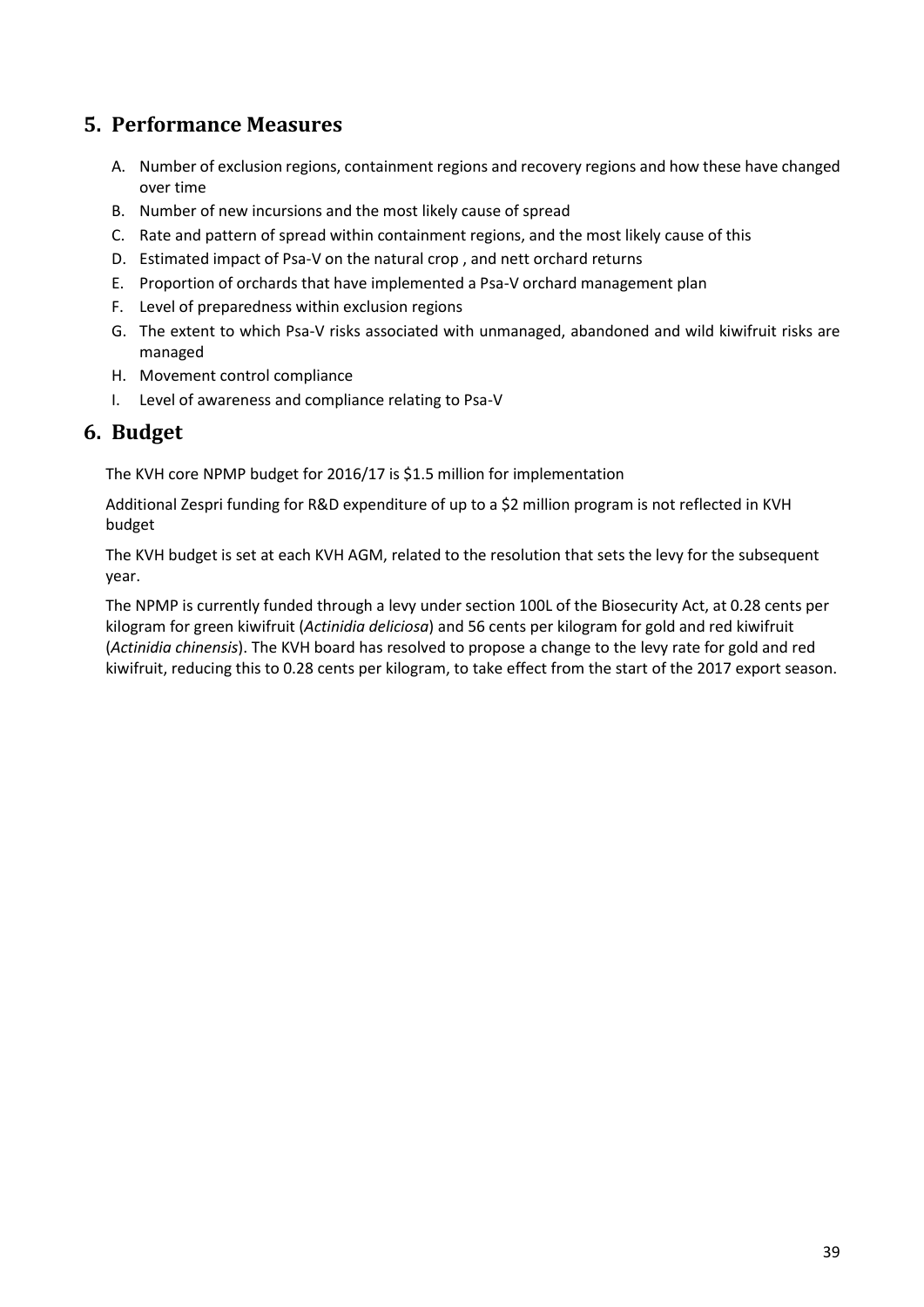## <span id="page-39-0"></span>**7. Legal framework**

There are two Orders in Council that provide the legal framework for implementing the NPMP:

- i. the Biosecurity (National Psa-V Pest Management Plan) Order 2013; and
- ii. the Biosecurity (Psa-V Kiwifruit Levy) Order 2013.

The Biosecurity (National Psa-V Pest Management Plan) Order 2013 establishes:

- KVH as the management agency responsible for implementing the NPMP;
- objectives and regions (exclusion, containment and recovery);
- rules and who needs to meet these:
- powers that either KVH or an authorised person (refer to section 7.1 below) can use to implement the NPMP;
- offences and penalties (refer to section 7.2 below); and
- performance measures.

The Biosecurity (Psa-V – Kiwifruit Levy) Order 2013 establishes:

 a grower levy on fruit exported to countries other than Australia, equivalent to 1 cent per tray for green kiwifruit and 2 cents per tray for gold and in the future red kiwifruit.

Three key legal foundations KVH must have in place to apply some of the rules and powers in the NPMP are:

- i. the legal boundaries and status of regions (also refer to section 4.1);
- ii. controlled area notices (and related permissions) that establish movement controls (also refer to section 4.2); and
- iii. a KVH approved list of effective crop protection products (also refer to section 4.4).

KVH must report annually on its activities in accordance with requirements under the Biosecurity Act 1993 (i.e. section 100 (B) requirement to submit an annual Operational Plan, and report against the Operational Plan annually), as well as under the Incorporated Societies Act 1908.

There are numerous other requirements KVH must adhere to when implementing the NPMP, either to meet specific legal requirements (e.g., requirement to notify controlled areas) or to achieve intent of the NPMP proposal (e.g., requirement to consult regional committees before changing the status of regions). These are set out in the relevant policies within this Operational Plan.

KVH also operates in accordance with related legislation and plan requirements, and provides advice to Growers to assist their compliance with these, including:

- Hazardous Substances and New Organisms (HSNO) Act 1996;
- Agricultural Compounds and Veterinary Medicines (ACVM) Act 1997;
- Resource Management Act 1991; and
- Regional Pest Management Plans.

#### <span id="page-39-1"></span>**7.1 Exercise of powers by KVH and by authorised persons**

The NPMP establishes powers that can be exercised in order to achieve the objectives of the NPMP. Some of these can be exercised by KVH as the 'management agency' only, while others can be exercised by an 'authorised person' only.

KVH as the 'management agency' can exercise the power to:

- act on default (see section 128 of the Act);
- declare a specified area to be a controlled area (see section 131 of the Act);
- recover costs (see section 135 of the Act); and
- waive all or any part of a debt (see section 136(3) of the Act).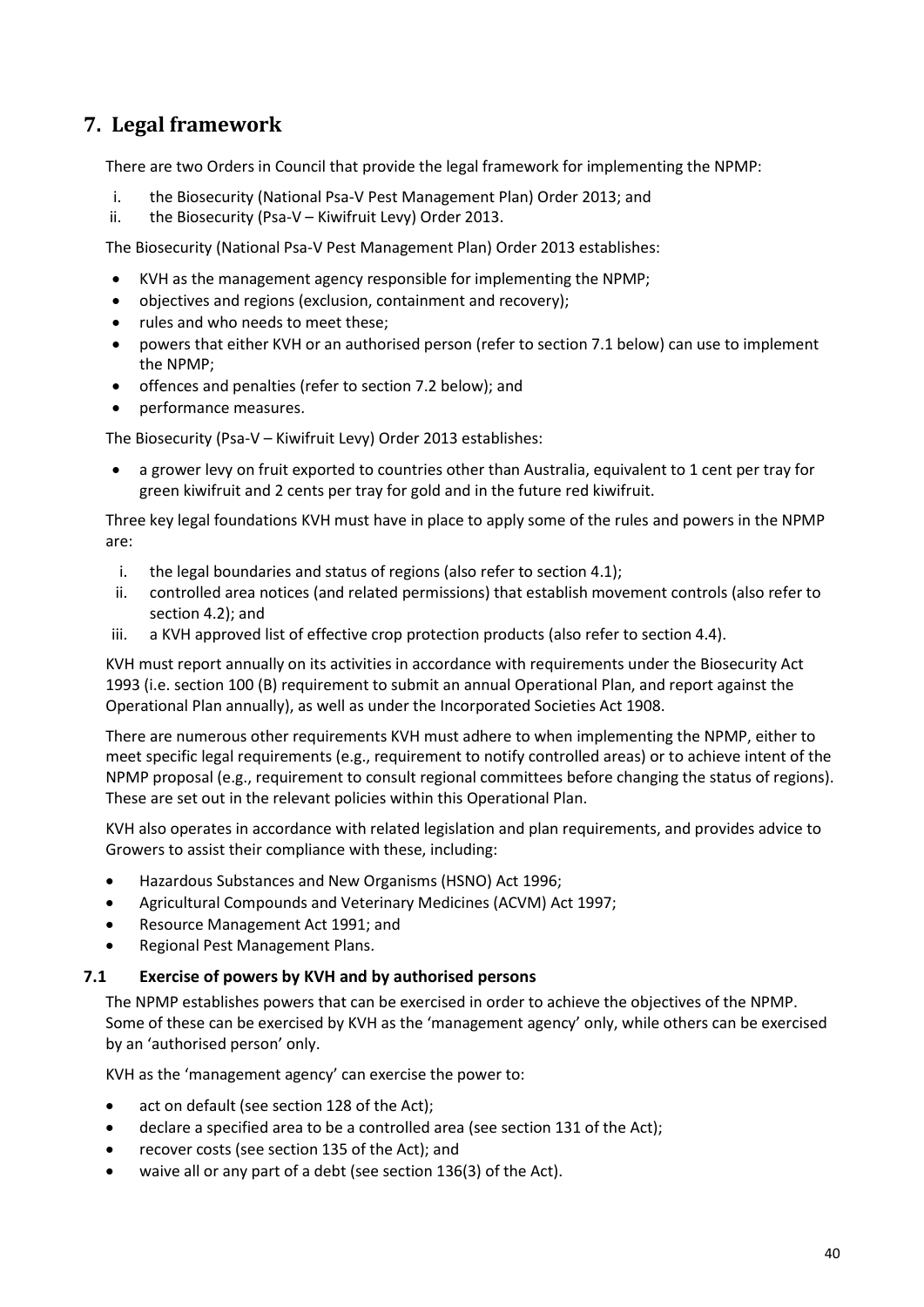'Authorised persons' can exercise:

- power to require assistance (see section 106 of the Act):
- power of inspection (see sections 109 and 112 of the Act):
- power of entry in respect of offences (see sections 111 and 112 of the Act):
- power to record information (see section 113 of the Act):
- general powers (see section 114 of the Act):
- power to apply articles or substances from an aircraft (see section 114A(3) of the Act):
- power to seize evidence (see section 118 of the Act):
- power to seize abandoned goods (see section 119 of the Act):
- power to examine organisms (see section 121 of the Act):
- power to apply any article or substance (see section 121A of the Act):
- power to give directions (see section 122 of the Act):
- power to vaccinate, etc (see section 123 of the Act):
- power to declare a place to be a restricted place (see section 130 of the Act).

'Authorised persons' are appointed, at the request of KVH, by a chief technical officer within the Ministry for Primary Industries. KVH must provide the chief technical officer with evidence that proposed appointees have 'appropriate experience, technical competence, and relevant qualifications'. Authorised persons must comply with any lawful direction or instruction given by a chief technical officer in relation to the exercise of the above powers.

KVH intends to maintain appointment of two authorised persons, being KVH staff appointed to the roles of 'Biosecurity Programmes Manager' and the 'NPMP Analyst and Compliance Officer'.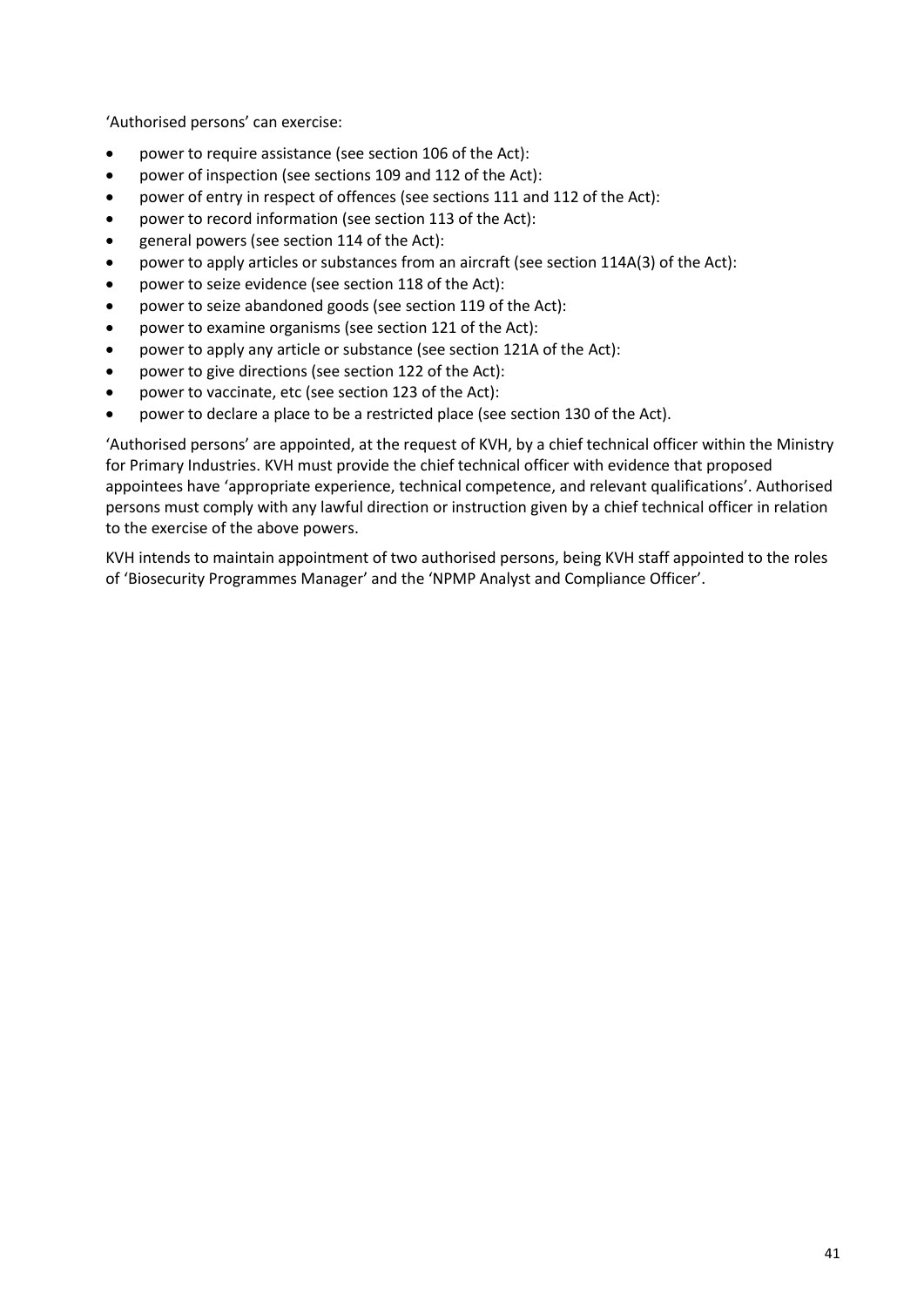#### <span id="page-41-0"></span>**7.2 Offences and penalties**

Offences and corresponding penalties are set out in sections 134, 154, and 157 of the Act. A summary of these is provided in Table 5 below.

**Table 5: Summary of offences and corresponding penalties under the Biosecurity Act 1993, for serious cases of failure to comply with the NPMP.**

| <b>Offence</b>                                                                                                                                                                                 | <b>Corresponding penalties</b>                                                                                                                                                                                                         |  |  |  |
|------------------------------------------------------------------------------------------------------------------------------------------------------------------------------------------------|----------------------------------------------------------------------------------------------------------------------------------------------------------------------------------------------------------------------------------------|--|--|--|
| Failure to comply with rules 2-7 in the NPMP                                                                                                                                                   | in the case of an individual person, to a fine not<br>$\bullet$<br>exceeding \$5,000:<br>in the case of a corporation, to a fine not<br>exceeding \$15,000                                                                             |  |  |  |
| Failure to comply with movement controls<br>(set out in a controlled area or restricted place<br>notice)                                                                                       | in the case of an individual person, to<br>$\bullet$<br>imprisonment for a term not exceeding 3 months,<br>a fine not exceeding \$50,000, or both:<br>in the case of a corporation, to a fine not<br>$\bullet$<br>exceeding \$100,000. |  |  |  |
| Failure to comply with use of powers by an<br>authorised person to 'inspect an organism'<br>and 'to apply article or substance to place'<br>(sections 121 and 121A of the Act<br>respectively) | in the case of an individual person, to a fine not<br>$\bullet$<br>exceeding \$5,000:<br>in the case of a corporation, to a fine not<br>exceeding \$15,000                                                                             |  |  |  |
| Failure to keep records as per requirements of<br>the Biosecurity (Psa-V - Kiwifruit Levy Order<br>2013)                                                                                       | in the case of an individual person, to a fine not<br>$\bullet$<br>exceeding \$5,000:<br>in the case of a corporation, to a fine not<br>$\bullet$<br>exceeding \$15,000.                                                               |  |  |  |
| Threatening, assaulting, or intentionally<br>obstructing or hindering an authorised person                                                                                                     | in the case of an individual person, to<br>$\bullet$<br>imprisonment for a term not exceeding 5 years, a<br>fine not exceeding \$100,000, or both:<br>in the case of a corporation, to a fine not<br>$\bullet$<br>exceeding \$200,000. |  |  |  |